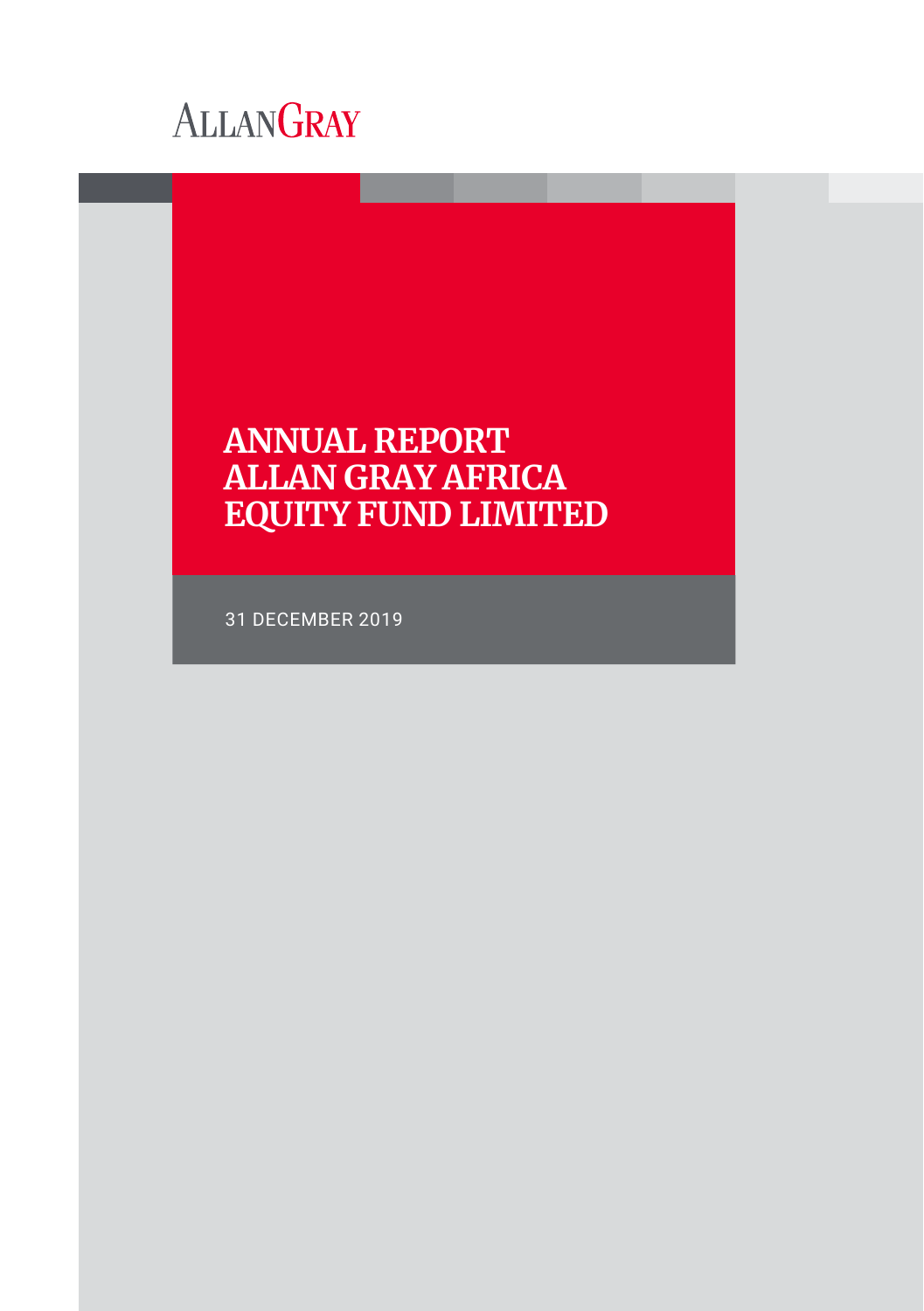# Contents **Contents**

| Allan Gray Africa Equity Fund Limited strategy                                     | 1              |
|------------------------------------------------------------------------------------|----------------|
| Schedule of net assets                                                             | $\overline{4}$ |
| Approval of the annual financial statements                                        | 5              |
| Independent auditor's report                                                       | 6              |
| Statement of financial position                                                    | 10             |
| Statement of comprehensive income                                                  | 11             |
| Statement of changes in net assets attributable to holders of<br>redeemable shares | 12             |
| Statement of cash flows                                                            | 13             |
| Notes to the annual financial statements                                           | 14             |
| Important notes for investors                                                      | 33             |
| Characteristics and directory                                                      | 36             |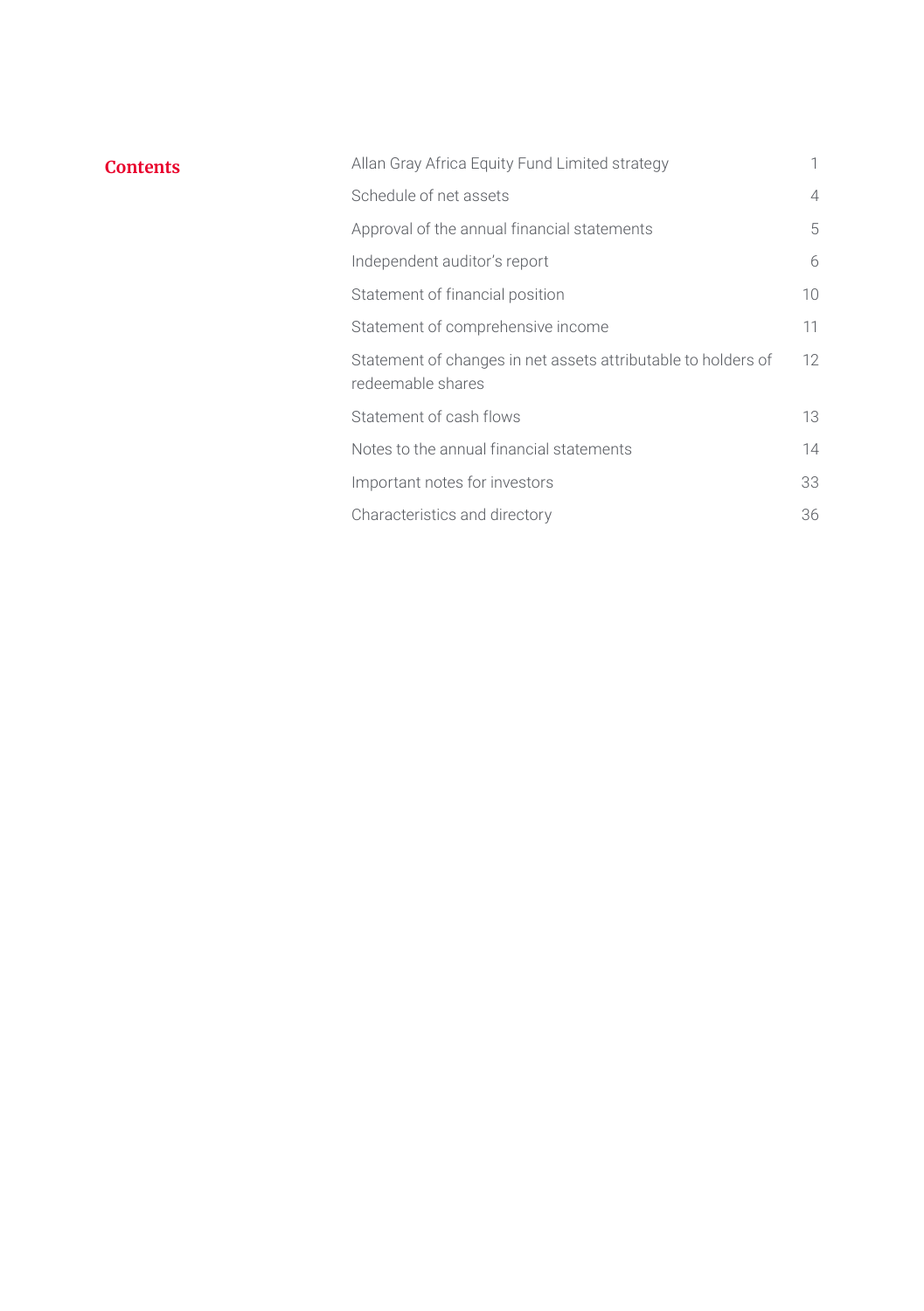### **ALLAN GRAY AFRICA EQUITY FUND LIMITED STRATEGY**

As at 31 December 2019

#### **Inception date**

1 July 1998

#### **Portfolio manager**

Andrew Lapping

# **Fund description and summary of investment policy**

Allan Gray Africa Equity Fund Limited invests in a focused portfolio of companies with significant business interests in Africa, regardless of the location of the stock exchange listing. The Fund price is reported in US dollars but the underlying holdings are denominated in various currencies. Returns are likely to be volatile.

# **Fund objective and benchmark**

The Fund aims to outperform African equity markets over the long term without taking on greater risk of loss. The Fund's benchmark is the MSCI Emerging and Frontier Markets (EFM) Africa Index (total returns).

### **Suitable for those investors who**

- **Seek exposure to African equities**
- Are comfortable with stock market and currency fluctuations
- Are prepared to take on the risk of capital loss
- **Typically have an investment horizon of more** than five years

### **Capacity**

The Fund has limited capacity and thus may restrict inflows. Redemptions may be limited to US\$5m or 2.5% of the Fund (whichever is less) per dealing day.

### **Commentary**

At the core of our investment philosophy is a belief that markets are not always efficient or rational. We invest in businesses that we consider to be irrationally priced relative to our assessment of their intrinsic value. Unsurprisingly, non-consensus investments that are out of favour can get much cheaper, and the time it takes for the storms to pass can be highly variable. Inevitably, by focusing relentlessly on generating superior longterm returns, we bear the risks of being different from

our performance benchmarks and having to endure uncomfortable periods of underperformance.

The Fund's performance over the past year was downright disappointing. Overweight positions in Nigeria and Zimbabwe were significant detractors.

Nigerian equities underperformed on continued negative sentiment, with investors unnerved by the uncertain regulatory environment in the banking sector and dim growth prospects. The MSCI Nigeria Index was down 16% in US dollars, and the market's dividend yield has increased to 7.7%. Local pension funds have shunned equities in favour of higher-yielding fixed income securities, and their allocation to domestic equities has dropped to below 5% from 9% at the end of 2017.

We are mindful of the headwinds in Nigeria. Still, we are excited about the prospects for generating attractive risk-adjusted returns from a low base of market expectations reflected in deeply discounted equity prices. Since February 2018, the aggregate market capitalisation of the top three banks (Guaranty, Zenith, Stanbic) has declined by 36% (in US dollars) despite growing earnings by 8% (in US dollars) over this same period. The top three banks are trading at an average 4.6x PE and 10% dividend yield. In our assessment, the leading banks are well positioned to navigate through the current challenges and maintain or continue to grow earnings in real terms. On this basis, long-term investors are still earning an attractive dividend yield while waiting for rationality to return to market prices.

Zimbabwe's macroeconomic challenges have persisted over the past year. The introduction of a new currency regime in June 2019 was a welcome relief. However, slippages in fiscal prudence and delays in implementing specific reforms demanded by international lenders held back much-needed debt relief. Forex shortages and the absence of international support pose a high risk of exchange rate overshooting, which has contributed to inflationary pressures. Further, a prolonged drought has caused food shortages and curtailed hydropower generation from Lake Kariba,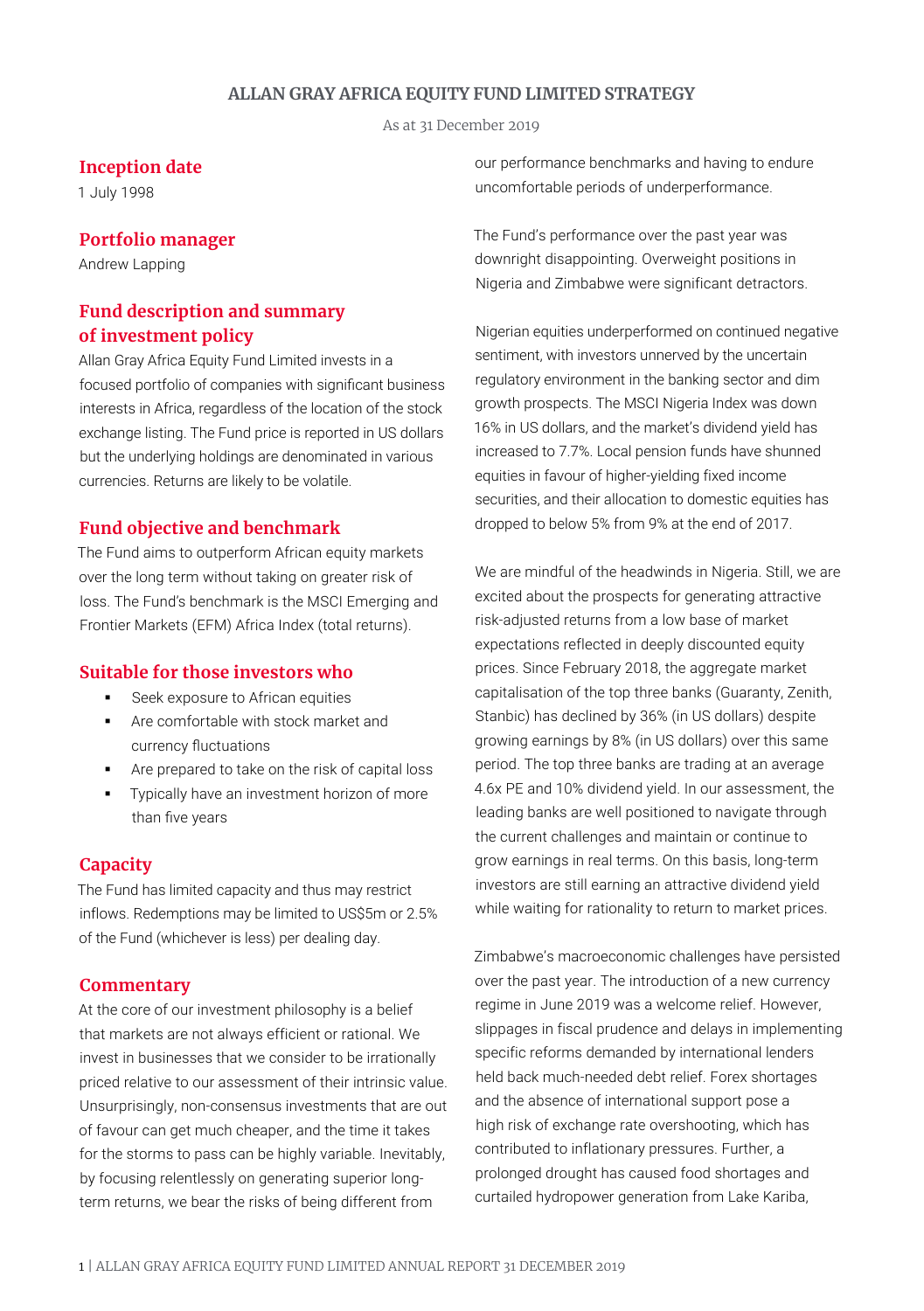### **ALLAN GRAY AFRICA EQUITY FUND LIMITED STRATEGY**

As at 31 December 2019

where water levels have dropped to below 10% of usable storage, the lowest in more than two decades. Rolling electricity blackouts lasting 18 hours a day have negatively impacted manufacturing and mining output.

Consequently, the market is heavily discounting the risks in Zimbabwe. Using the official exchange rate, the top three largest listed companies in Zimbabwe are trading at an aggregate market capitalisation of US\$796m, down 63% from the market value at the beginning of 2019 using the Old Mutual implied exchange rate, and down 62% using our carrying values at the time. In our assessment, these market prices are well below the intrinsic values for the dominant brewer (Delta), telecoms company (Econet), and mobile money platform (Cassava). The ongoing drought isn't likely to lead to a permanent impairment in the intrinsic values of these businesses. However, the path to Zimbabwe's recovery is a steep and uncertain climb which warrants a discount.

On the other hand, the positive contributors over the past year include Kenyan banks, which bounced back after the repeal of the interest rate capping law in Kenya. Access Bank in Nigeria delivered a pleasing performance from extremely depressed valuations. Zimbabwean miningrelated stocks were strong performers – Zimplats (platinum) and Caledonia Mining (gold).

#### What lies ahead?

After a decade of lacklustre returns in Africa's frontier equity markets, many investors are throwing in the towel or questioning the asset class's long-term return prospects. Our core belief is that human nature hasn't changed, and investor sentiment often drives markets to irrational extremes.

Today's asset valuations are signalling stronger prospective returns and offering long-term investors ample compensation for the risks in African frontier markets. Periods of underperformance, accompanied by negative market sentiment and rock-bottom valuations, are often a compelling starting point for generating superior long-term returns.

#### Performance in US\$ net of all fees and expenses<sup>1</sup>

| % Returns                                                            | <b>Fund</b> | <b>Benchmark<sup>2</sup></b> |
|----------------------------------------------------------------------|-------------|------------------------------|
| <b>Cumulative:</b>                                                   |             |                              |
| Since inception (1 July 1998)                                        | 2466.4      | 513.2                        |
| Annualised:                                                          |             |                              |
| Since inception (1 July 1998)                                        | 16.3        | 8.8                          |
| Latest 10 years                                                      | 3.7         | 2.9                          |
| Latest 5 years                                                       | $-1.1$      | $-0.3$                       |
| Latest 3 years                                                       | 12.5        | 4.5                          |
| Latest 2 years                                                       | $-6.6$      | $-8.1$                       |
| Latest 1 year                                                        | $-6.1$      | 10.8                         |
| <b>Risk measures (since inception,</b><br>based on month-end prices) |             |                              |
| Maximum drawdown <sup>3</sup>                                        | $-52.5$     | $-60.5$                      |
| Percentage positive months <sup>4</sup>                              | 58.5        | 56.2                         |
| Annualised monthly volatility <sup>5</sup>                           | 24.3        | 25.8                         |

Relative to benchmark return required to reach high watermark: 22.8%.

Note: The Fund's returns shown above are all for Class A.

- 1. The Fund is currently priced in US dollars. From inception to 30 April 2012 the Fund was priced in South African rands.
- 2. The current benchmark is the MSCI EFM Africa Index (total returns). From inception to 30 April 2012 the benchmark was the FTSE/JSE All Share Index including income. Performance as calculated by Allan Gray as at 31 December 2019 (source: Bloomberg). Calculation based on the latest available data as supplied by third parties.
- 3. Maximum percentage decline over any period. The maximum drawdown occurred from October 2007 to February 2009 and maximum benchmark drawdown occurred from October 2007 to February 2009. Drawdown is calculated on the total return of the Fund/benchmark (i.e. including income).
- 4. The percentage of calendar months in which the Fund produced a positive monthly return since inception.
- 5. The standard deviation of the Fund's monthly return. This is a measure of how much an investment's return varies from its average over time.

#### Commentary contributed by Nick Ndiritu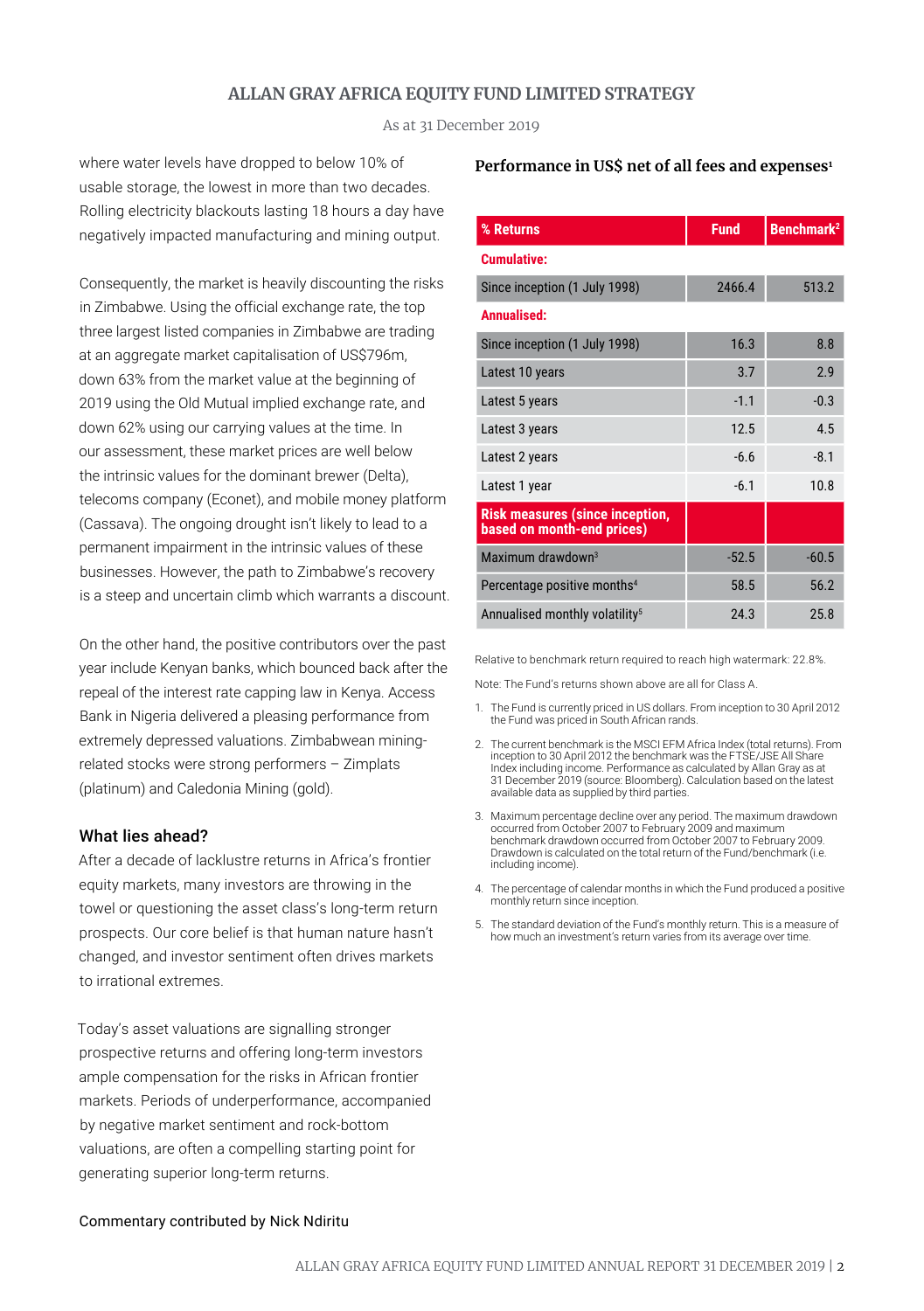# **ALLAN GRAY AFRICA EQUITY FUND LIMITED STRATEGY**

As at 31 December 2019

#### **Annual management fee**

The management fee consists of a base fee of 1% and a performance component. The fee rate is calculated weekly by comparing the Fund's total performance for the week, after the base fee is deducted, to that of the benchmark.

# Fee for performance equal to the Fund's benchmark: 1.00% p.a.

For each percentage point above or below the benchmark we add or deduct 0.2%. This means that Allan Gray shares in approximately 20% of the performance relative to the benchmark.

The fee is capped at 5% over any 12 month rolling period and can decrease to a minimum of 0%. If the fee would have been negative, the negative fee will be carried forward to reduce the next week's fee (and all subsequent weeks until the underperformance is recovered).

#### **Total expense ratio ('TER') and Transaction costs6**

The annual management fee charged is included in the TER. The TER is a measure of the actual expenses incurred by the Fund over a one and three-year period (annualised). Since Fund returns are quoted after deduction of these expenses, the TER should not be deducted from the published returns. Transaction costs are disclosed separately.

| <b>TER and Transaction costs</b><br>breakdown for the 1 and 3-year<br>period ending 31 December 2019 | 1yr %   | 3yr % |
|------------------------------------------------------------------------------------------------------|---------|-------|
| <b>Total expense ratio</b>                                                                           | 0.49    | 1.62  |
| Fee for benchmark performance <sup>7</sup>                                                           | 1.00    | 1.10  |
| Performance fees                                                                                     | $-1.00$ | 0.11  |
| <b>Custody fees</b>                                                                                  | 0.43    | 0.35  |
| Other costs excluding transaction costs                                                              | 0.06    | 0.06  |
| <b>Transaction costs</b>                                                                             | 0.24    | 0.26  |
| <b>Total investment charge</b>                                                                       | 0.73    | 1.88  |

Note: The fees, TERs and Transaction costs provided are for Class A only. The fees, TERs and transaction costs for all other classes are available from the Allan Gray service team.

- 6. The Fund's annual management fee was amended on 1 September 2017.
- 7. The fee for benchmark performance was previously 1.5% p.a. up until 31 August 2017. Effective 1 September 2017, when we implemented the new investment management fee, the fee for benchmark performance changed to 1% p.a. The fee for benchmark performance reflected is the average fee charged over the respective period.

#### **Sector allocation as at 31 December 2019**

| <b>Sector</b>                  | % of Fund | <b>Benchmark<sup>8</sup></b> |
|--------------------------------|-----------|------------------------------|
| Oil and gas                    | 10.2      | 0.2                          |
| <b>Basic materials</b>         | 19.5      | 16.3                         |
| <b>Industrials</b>             | 3.5       | 2.4                          |
| Consumer goods                 | 14.4      | 2.1                          |
| Healthcare                     | 0.2       | 1.7                          |
| <b>Consumer services</b>       | 0.7       | 10.7                         |
| <b>Telecommunications</b>      | 5.9       | 7.5                          |
| <b>Utilities</b>               | 2.2       | 0.1                          |
| <b>Financials</b>              | 32.5      | 37.3                         |
| Technology                     | 8.4       | 21.7                         |
| Money market and bank deposits | 2.3       | 0.0                          |
| Total <sup>10</sup>            | 100.0     | 100.0                        |

### **Country of primary listing as at 31 December 2019**

| <b>Country</b>            | % of Equities Benchmark <sup>8</sup> |       |
|---------------------------|--------------------------------------|-------|
| Nigeria                   | 32.9                                 | 1.9   |
| South Africa              | 20.4                                 | 87.3  |
| Egypt                     | 11.7                                 | 2.6   |
| Zimbabwe                  | 9.9                                  | 0.0   |
| Jersey                    | 5.0                                  | 0.0   |
| <b>United Kingdom</b>     | 4.4                                  | 0.0   |
| Kenya                     | 4.4                                  | 1.8   |
| <b>Australia</b>          | 4.1                                  | 0.0   |
| <b>Netherlands</b>        | 2.7                                  | 0.0   |
| <b>BRVM</b>               | 2.4                                  | 0.3   |
| Uganda                    | 2.0                                  | 0.0   |
| Canada                    | 0.1                                  | 0.0   |
| Morocco                   | 0.0                                  | 3.3   |
| Romania                   | 0.0                                  | 1.0   |
| Luxembourg                | 0.0                                  | 0.9   |
| <b>Mauritius</b>          | 0.0                                  | 0.7   |
| <b>Tunisia</b>            | 0.0                                  | 0.2   |
| <b>Total</b> <sup>9</sup> | 100.0                                | 100.0 |

8. MSCI EFM Africa Index (total returns) (source: Bloomberg). Calculation based on the latest available data as supplied by third parties.

9. There may be slight discrepancies in the totals due to rounding.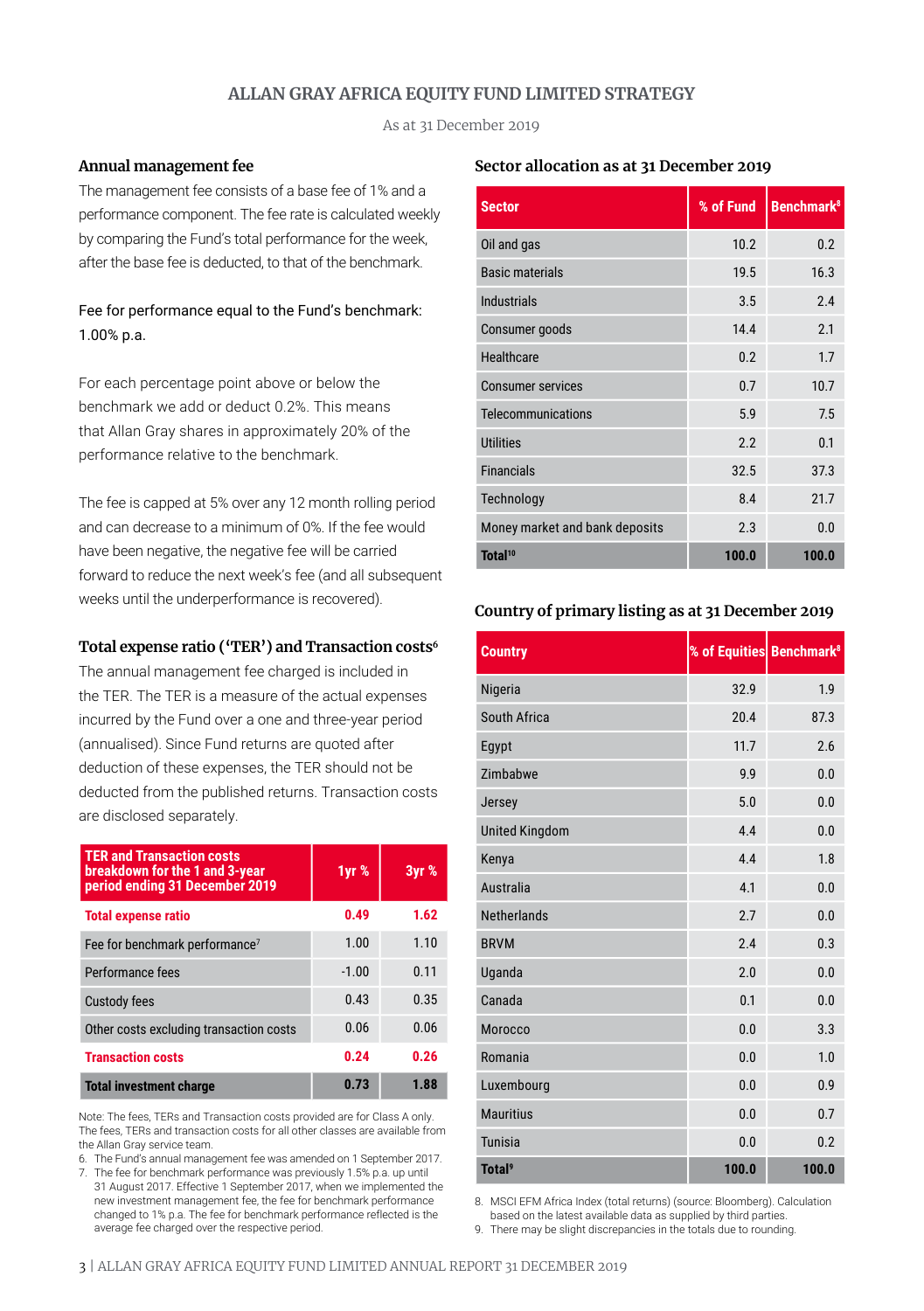### **SCHEDULE OF NET ASSETS**

As at 31 December 2019

| <b>Number held</b>      | Instrument (ranked by sector)              | <b>Market value</b><br>USS | % of Fund | <b>MSCI EFM Africa</b><br>index (total returns)<br>(%) |
|-------------------------|--------------------------------------------|----------------------------|-----------|--------------------------------------------------------|
|                         | <b>FINANCIALS</b>                          | 75 698 144                 | 32.5%     | 37.3%                                                  |
|                         | 995 772 324 Access Bank                    | 27 303 875                 | 11.7%     |                                                        |
| 348 944 542 Zenith Bank |                                            | 17 796 459                 | 7.6%      |                                                        |
|                         | 789 307 Standard Bank                      | 9 481 632                  | 4.1%      |                                                        |
|                         | 5 680 033 CFC Stanbic Holdings             | 6 122 779                  | 2.6%      |                                                        |
|                         | 242 219 505 First Bank of Nigeria          | 4 084 590                  | 1.8%      |                                                        |
|                         | 6 005 950 Kenya Commercial Bank            | 3 200 013                  | 1.4%      |                                                        |
|                         | 34 301 057 Guaranty Trust Bank             | 2793368                    | 1.2%      |                                                        |
|                         | 444 862 Invested                           | 2 605 749                  | 1.1%      |                                                        |
|                         | Positions less than 1%                     | 2 309 679                  | 1.0%      |                                                        |
|                         | <b>BASIC MATERIALS</b>                     | 45 350 411                 | 19.5%     | 16.3%                                                  |
| 606 426 Sasol           |                                            | 13 134 372                 | 5.6%      |                                                        |
| 3 681 856 Glencore      |                                            | 11 398 764                 | 4.9%      |                                                        |
|                         | 1 161 660 Zimplats Holdings                | 9 3 6 4 5 8 5              | 4.0%      |                                                        |
|                         | 807 464 Caledonia Mining Corp              | 6 499 018                  | 2.8%      |                                                        |
| 959 967 Sappi           |                                            | 2 991 858                  | 1.3%      |                                                        |
|                         | Positions less than 1%                     | 1961814                    | 0.8%      |                                                        |
|                         | <b>CONSUMER GOODS</b>                      | 33 531 917                 | 14.4%     | 2.1%                                                   |
|                         | 27 008 102 Eastern Tobacco                 | 26 217 211                 | 11.3%     |                                                        |
|                         | 26 045 340 Delta Corporation               | 5 280 371                  | 2.3%      |                                                        |
|                         | Positions less than 1%                     | 2034335                    | 0.9%      |                                                        |
|                         | <b>OIL AND GAS</b>                         | 23 758 728                 | 10.2%     | 0.2%                                                   |
|                         | 13 670 686 Seplat Petroleum Development Co | 22 920 884                 | 9.8%      |                                                        |
|                         | Positions less than 1%                     | 837844                     | 0.4%      |                                                        |
|                         | <b>TECHNOLOGY</b>                          | 19 628 157                 | 8.4%      | 21.7%                                                  |
| 81998                   | <b>Naspers</b>                             | 13 405 714                 | 5.8%      |                                                        |
|                         | 74 391 673 Cassava Smartech                | 6 222 443                  | 2.7%      |                                                        |
|                         | <b>TELECOMMUNICATIONS</b>                  | 13 816 213                 | 5.9%      | 7.5%                                                   |
|                         | 95 317 414 Econet Wireless                 | 8 3 6 3 7 2 9              | 3.5%      |                                                        |
| 187 765 Sonatel         |                                            | 5452484                    | 2.2%      |                                                        |
|                         | Positions less than 1%                     |                            | 0.0%      |                                                        |
|                         | <b>INDUSTRIALS</b>                         | 8 206 210                  | 3.5%      | 2.4%                                                   |
| 81 998                  | Prosus                                     | 6 117 874                  | 2.6%      |                                                        |
|                         | Positions less than 1%                     | 2 088 336                  | 0.9%      |                                                        |
|                         | <b>UTILITIES</b>                           | 5 181 425                  | 2.2%      | 0.1%                                                   |
| 72 234 179 Umeme        |                                            | 4 600 295                  | 2.0%      |                                                        |
|                         | Positions less than 1%                     | 581 130                    | 0.2%      |                                                        |
|                         | <b>CONSUMER SERVICES</b>                   | 1726926                    | 0.7%      | 10.7%                                                  |
|                         | Positions less than 1%                     | 1726926                    | 0.7%      |                                                        |
|                         | <b>HEALTHCARE</b>                          | 560 770                    | 0.2%      | 1.7%                                                   |
|                         | Positions less than 1%                     | 560 770                    | 0.2%      |                                                        |
|                         | <b>CASH, BONDS AND ACCRUALS</b>            | 5466144                    | 2.3%      | 0.0%                                                   |
|                         | <b>NET ASSETS</b>                          | 232 925 045                | 100.0%    | 100.0%                                                 |

Note: There may be slight discrepancies in the totals due to rounding.<br>\*The Investment Manager adopted and used a fair value methodology utilising unobservable inputs to estimate the fair value of one Zimbabwean financial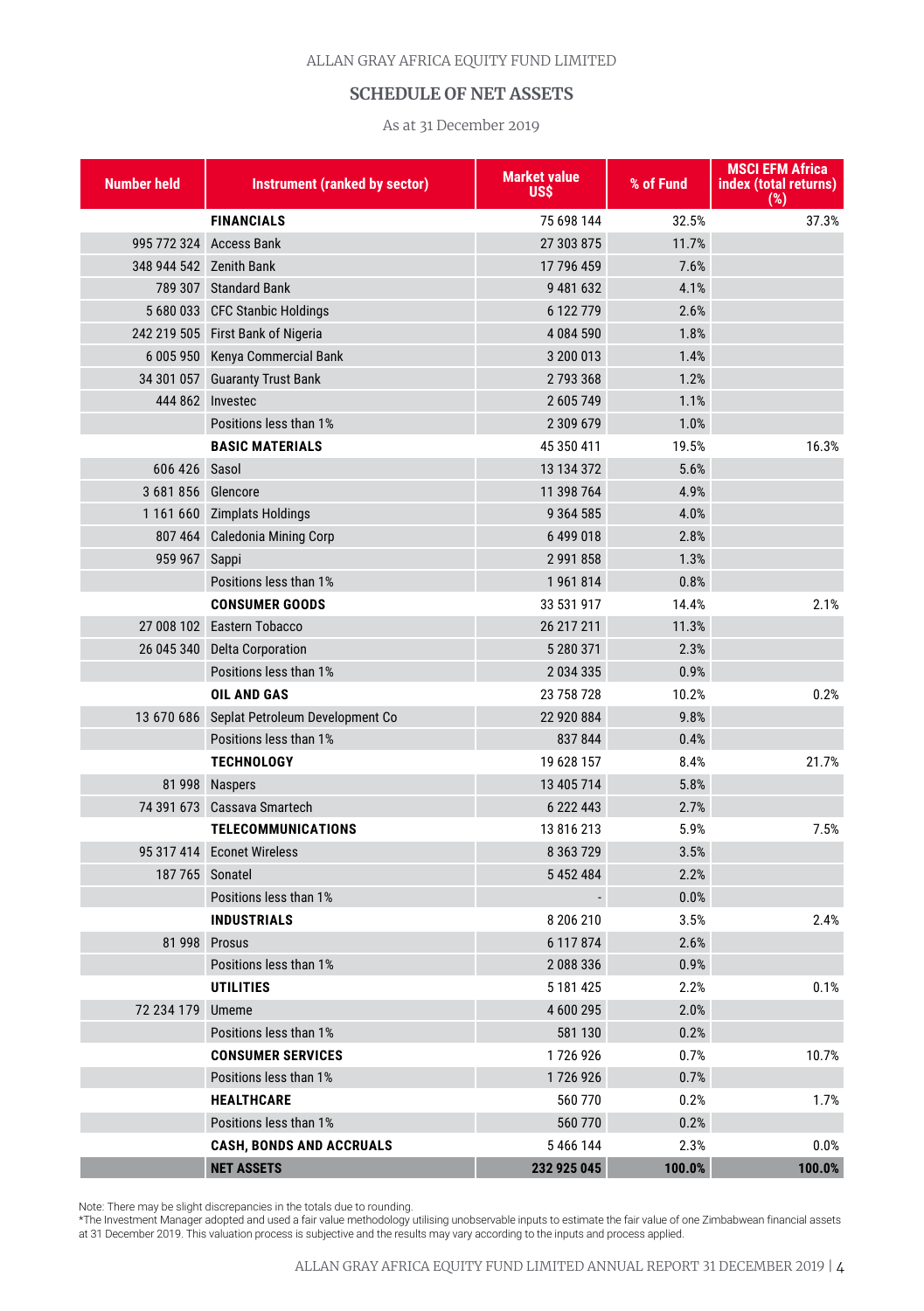# **APPROVAL OF THE ANNUAL FINANCIAL STATEMENTS**

As at 31 December 2019

The directors of the Fund are responsible for the preparation of the annual financial statements and related financial information included in this report.

The annual financial statements, which comprise the financial position as at 31 December 2019 and its financial performance and cash flows for the year ended 31 December 2019, are set out on pages 10 to 32 and have been approved by the directors of the Fund and are signed on its behalf by:

Car

Renée Oliveira Director 27 March 2020

 $\mathcal{N}^{\vee}$ 

Craig Bodenstab Director 27 March 2020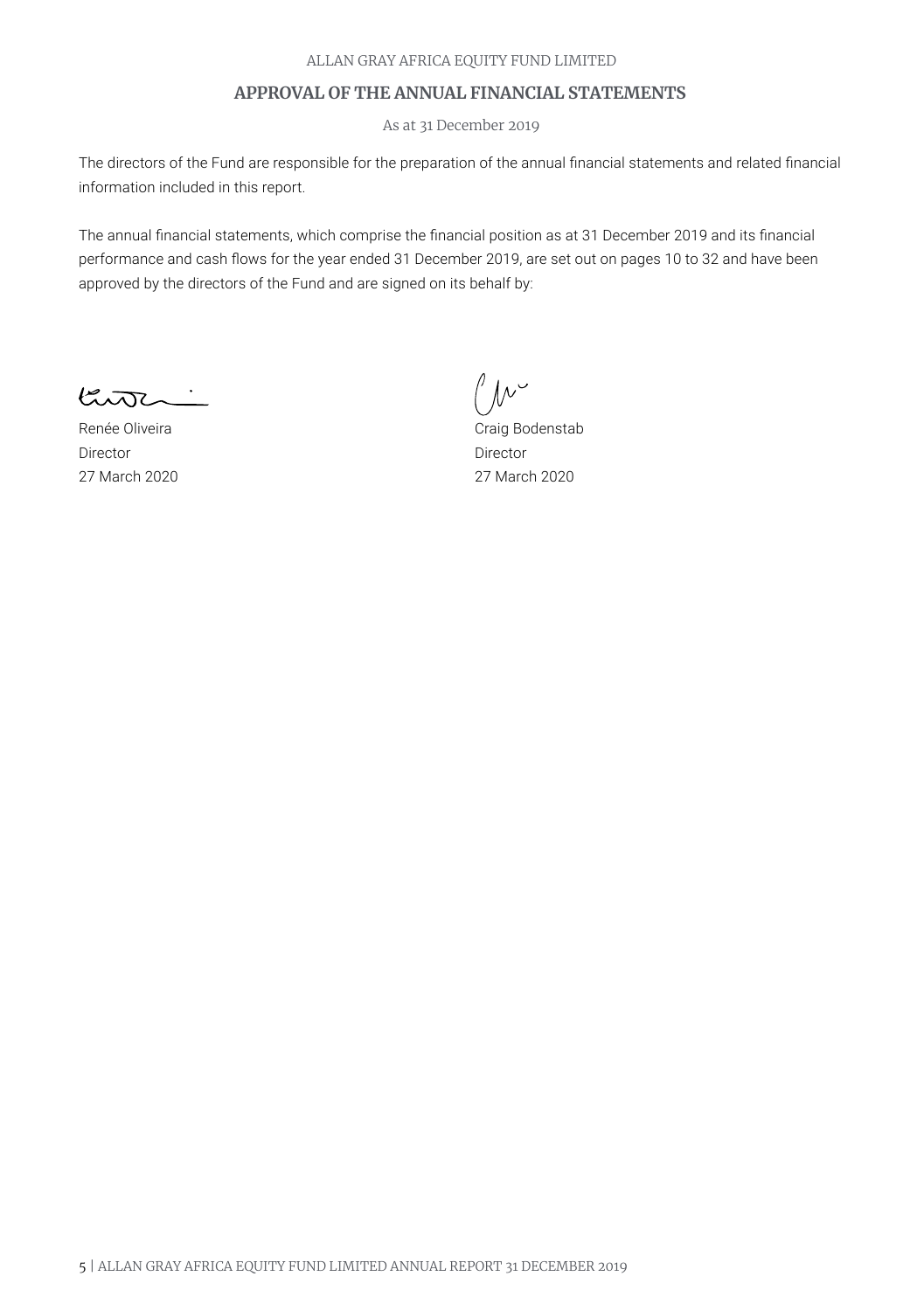#### **INDEPENDENT AUDITOR'S REPORT**

# **The board of directors of Allan Gray Africa Equity Fund Limited**

# **Report on the audit of the financial statements**

## **Opinion**

We have audited the financial statements of Allan Gray Africa Equity Fund Limited (the 'Fund') which comprise the statement of financial position as at 31 December 2019, and the statement of comprehensive income, statement of changes in net assets attributable to holders of redeemable shares and statement of cash flows for the year then ended, and notes to the financial statements, including a summary of significant accounting policies.

In our opinion, the accompanying financial statements present fairly, in all material respects, the financial position of the Fund as at 31 December 2019, and its financial performance and its cash flows for the year then ended in accordance with International Financial Reporting Standards

# **Basis for opinion**

We conducted our audit in accordance with International Standards on Auditing ('ISAs'). Our responsibilities under those standards are further described in the Auditors' responsibilities for the audit of the financial statements section of our report. We are independent of the Fund in accordance with the International Ethics Standards Board for Accountants' Code of Ethics for Professional Accountants ('IESBA Code'), and we have fulfilled our other ethical responsibilities in accordance with the IESBA Code. We believe that the audit evidence we have obtained is sufficient and appropriate to provide a basis for our opinion.

#### **Key audit matters**

Key audit matters are those matters that, in our professional judgment, were of most significance in our audit of the financial statements of the current period. These matters were addressed in the context of our audit of the financial statements as a whole, and in forming our opinion thereon, and we do not provide a separate opinion on these matters. For each matter below, our description of how our audit addressed the matter is provided in that context.

We have fulfilled the responsibilities described in the Auditors' responsibilities of the audit of the financial statements section of our report, including in relation to these matters. Accordingly, our audit included the performance of procedures designed to respond to our assessment of the risks of material misstatement of the financial statements. The results of our audit procedures, including the procedures performed to address the matters below, provide the basis for our audit opinion on the accompanying financial statements.

### **Risk:**

# **Valuation of financial assets at fair value through profit or loss**

The valuation of the Fund's financial assets at fair value through profit or loss is a key audit matter because it significantly impacts the Fund's performance and net asset value.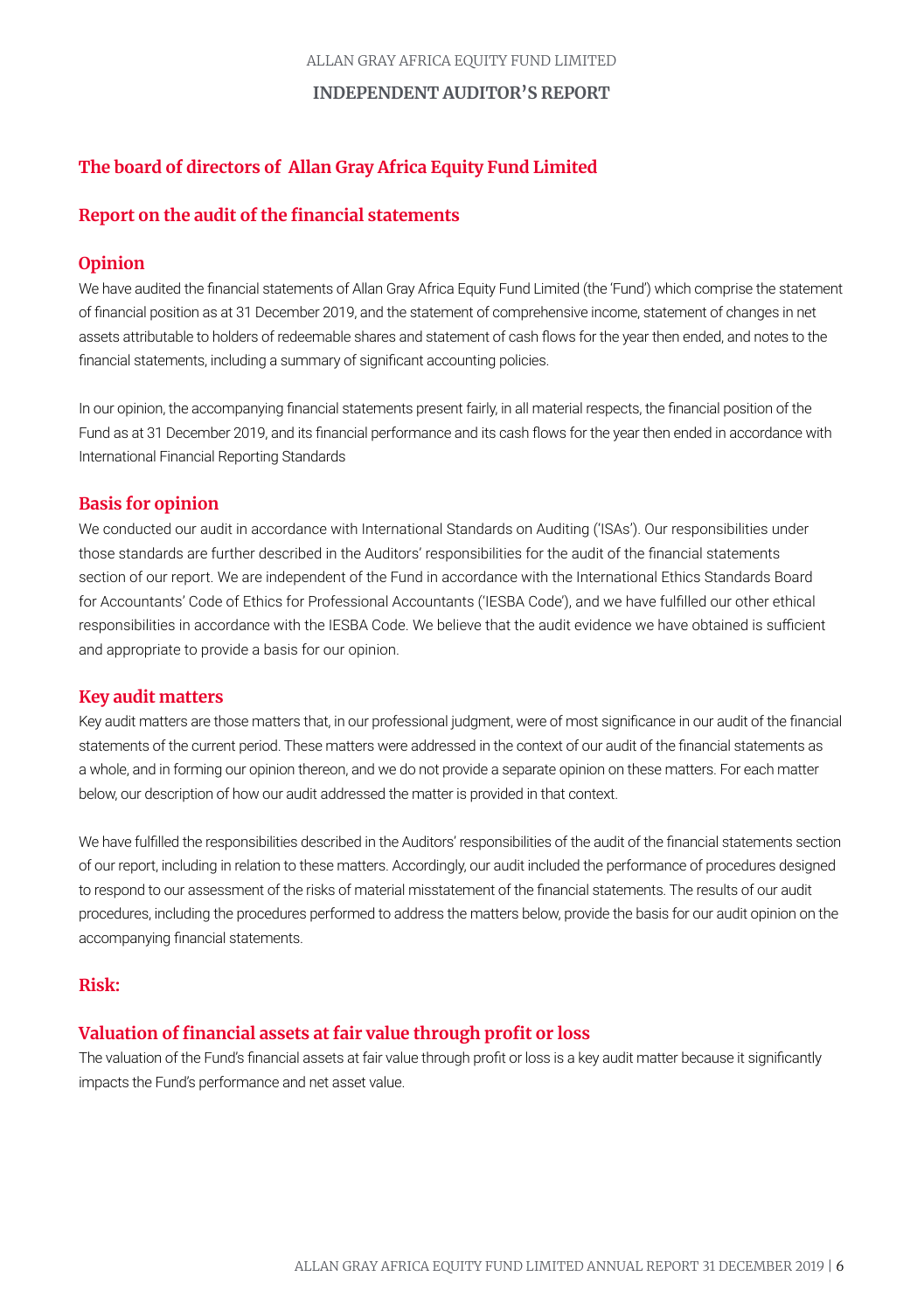### **INDEPENDENT AUDITOR'S REPORT**

As of 31 December 2019, the Fund's financial assets at fair value through profit or loss amounted to US\$ 228,973,675. Financial assets include equities and bonds. As disclosed in Notes 1.3.6 and 7.2 to the financial statements the Fund records its investments in financial assets carried at fair value through profit or loss based on a quoted price in an active market. For all other financial instruments not traded in an active market, the fair value is determined by using appropriate valuation techniques.

#### **Our response to the risk:**

We evaluated management's valuation methodology applied to determine the fair value of the Fund's financial assets and performed the following procedures, among others.

We obtained the listing of financial assets as at 31 December 2019. For the Fund's investment in equities and bonds we compared the values recorded by the Fund to independently quoted prices, observable trades and/or vendor prices.

### **Other information included in the Fund's 2019 Annual Report**

Other information consists of the information included in the Annual Report, other than the financial statements and our auditors' report thereon. Management is responsible for the other information.

Our opinion on the financial statements does not cover the other information and we do not express any form of assurance conclusion thereon.

In connection with our audit of the financial statements, our responsibility is to read the other information and, in doing so, consider whether the other information is materially inconsistent with the financial statements or our knowledge obtained in the audit or otherwise appears to be materially misstated. If, based on the work we have performed, we conclude that there is a material misstatement of this other information, we are required to report that fact. We have nothing to report in this regard.

### **Responsibilities of management and the board of directors for the financial statements**

Management is responsible for the preparation and fair presentation of the financial statements in accordance with International Financial Reporting Standards, and for such internal control as management determines is necessary to enable the preparation of financial statements that are free from material misstatement, whether due to fraud or error.

In preparing the financial statements, management is responsible for assessing the Fund's ability to continue as a going concern, disclosing, as applicable, matters related to going concern and using the going concern basis of accounting unless management either intends to liquidate the Fund or to cease operations, or has no realistic alternative but to do so.

The board of directors is responsible for overseeing the Fund's financial reporting process.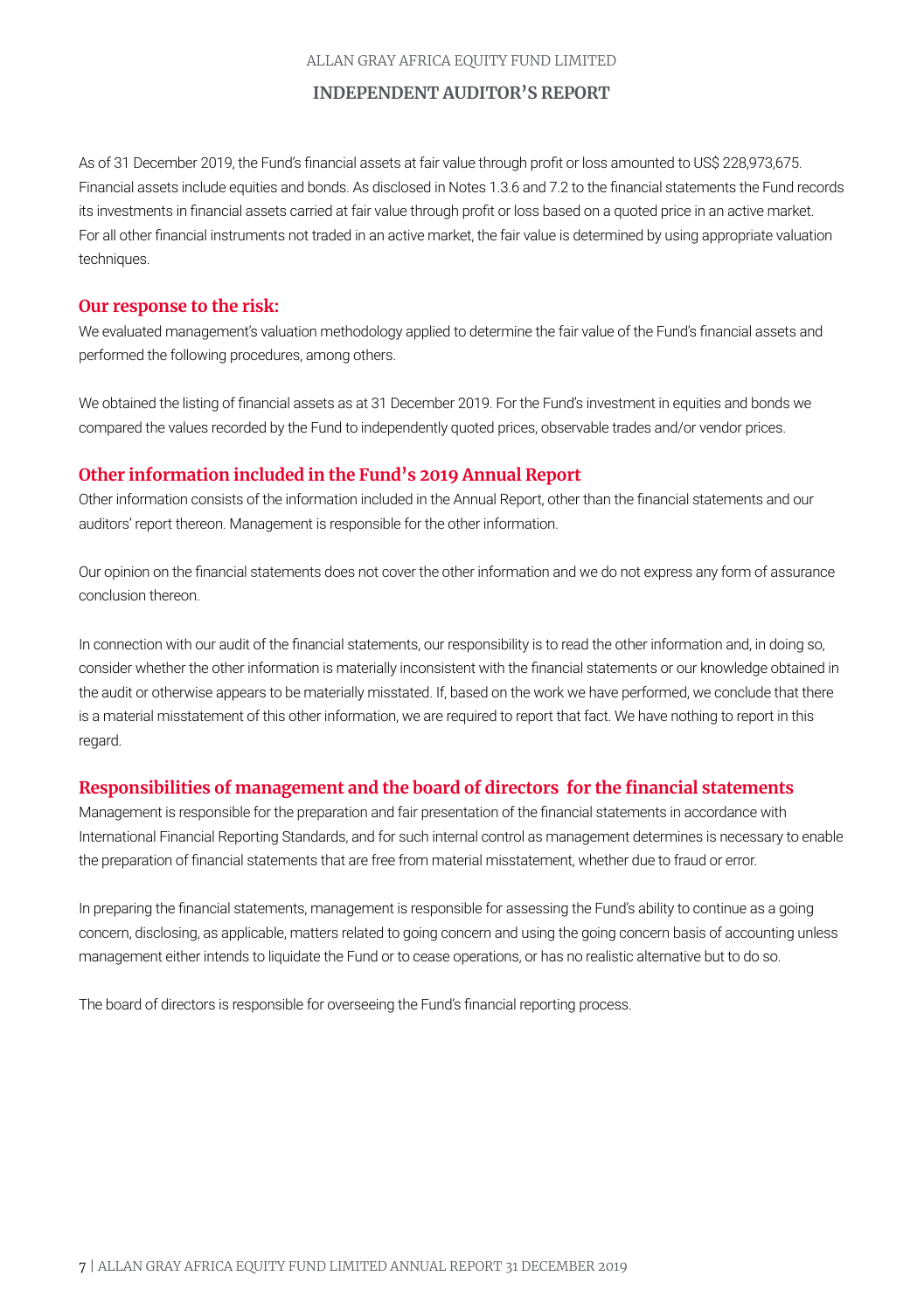### **INDEPENDENT AUDITOR'S REPORT**

### **Auditors' responsibilities for the audit of the financial statements**

This report is made solely to the board of directors, as a body. Our audit work has been undertaken so that we might state to the board of directors those matters we are required to state to them in an auditors' report and for no other purpose. To the fullest extent permitted by law, we do not accept or assume responsibility to anyone other than the Fund and board of directors as a body, for our audit work, for this report, or for the opinions we have formed.

Our objectives are to obtain reasonable assurance about whether the financial statements as a whole are free from material misstatement, whether due to fraud or error, and to issue an auditors' report that includes our opinion. Reasonable assurance is a high level of assurance, but is not a guarantee that an audit conducted in accordance with ISAs will always detect a material misstatement when it exists. Misstatements can arise from fraud or error and are considered material if, individually or in the aggregate, they could reasonably be expected to influence the economic decisions of users taken on the basis of these financial statements.

As part of an audit in accordance with ISAs, we exercise professional judgment and maintain professional skepticism throughout the audit. We also:

- **IDENTIFY And assess the risks of material misstatement of the financial statements, whether due to right** fraud or error, design and perform audit procedures responsive to those risks, and obtain audit evidence that is sufficient and appropriate to provide a basis for our opinion. The risk of not detecting a material misstatement resulting from fraud is higher than for one resulting from error, as fraud may involve collusion, forgery, intentional omissions, misrepresentations, or the override of internal control.
- Obtain an understanding of internal control relevant to the audit in order to design audit procedures that are appropriate in the circumstances, but not for the purpose of expressing an opinion on the effectiveness of the Fund's internal control.
- Evaluate the appropriateness of accounting policies used and the reasonableness of accounting estimates and related disclosures made by management.
- Conclude on the appropriateness of management's use of the going concern basis of accounting and, based on the audit evidence obtained, whether a material uncertainty exists related to events or conditions that may cast significant doubt on the Fund's ability to continue as a going concern. If we conclude that a material uncertainty exists, we are required to draw attention in our auditors' report to the related disclosures in the financial statements or, if such disclosures are inadequate, to modify our opinion. Our conclusions are based on the audit evidence obtained up to the date of our auditors' report. However, future events or conditions may cause the Fund to cease to continue as a going concern.
- Evaluate the overall presentation, structure and content of the financial statements, including the disclosures, and whether the financial statements represent the underlying transactions and events in a manner that achieves fair presentation.

We communicate with the board of directors regarding, among other matters, the planned scope and timing of the audit and significant audit findings, including any significant deficiencies in internal control that we identify during our audit.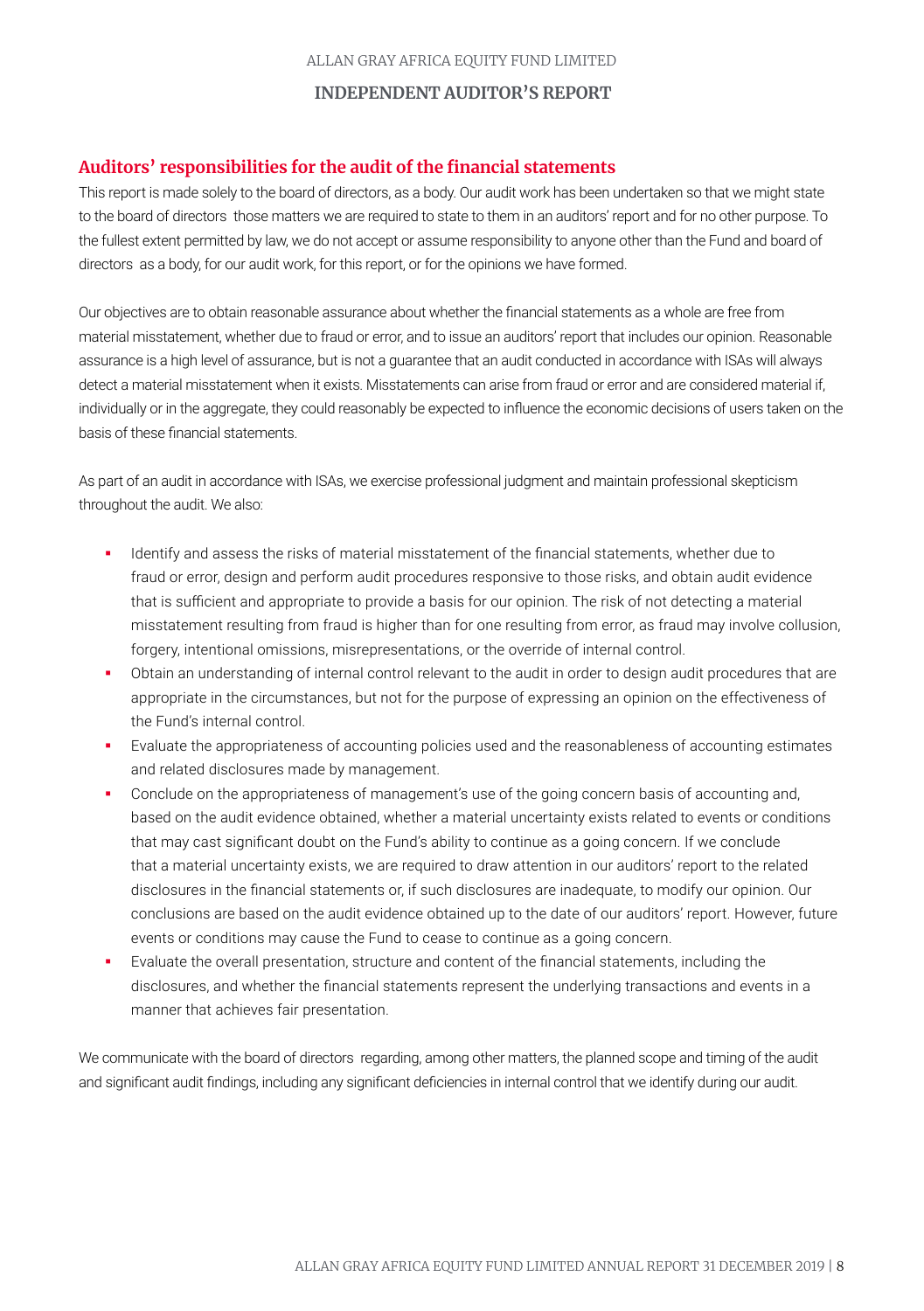# **INDEPENDENT AUDITOR'S REPORT**

We also provide the board of directors with a statement that we have complied with relevant ethical requirements regarding independence, and to communicate with them all relationships and other matters that may reasonably be thought to bear on our independence, and where applicable, related safeguards.

From the matters communicated with the Board of directors , we determine those matters that were of most significance in the audit of the financial statements of the current period and are therefore the key audit matters. We describe these matters in our auditors' report unless law or regulation precludes public disclosure about the matter or when, in extremely rare circumstances, we determine that a matter should not be communicated in our report because the adverse consequences of doing so would reasonably be expected to outweigh the public interest benefits of such communication.

The partner in charge of the audit resulting in this independent auditors' report is Jessel Mendes.

Ermet + Young ktd

27 March 2020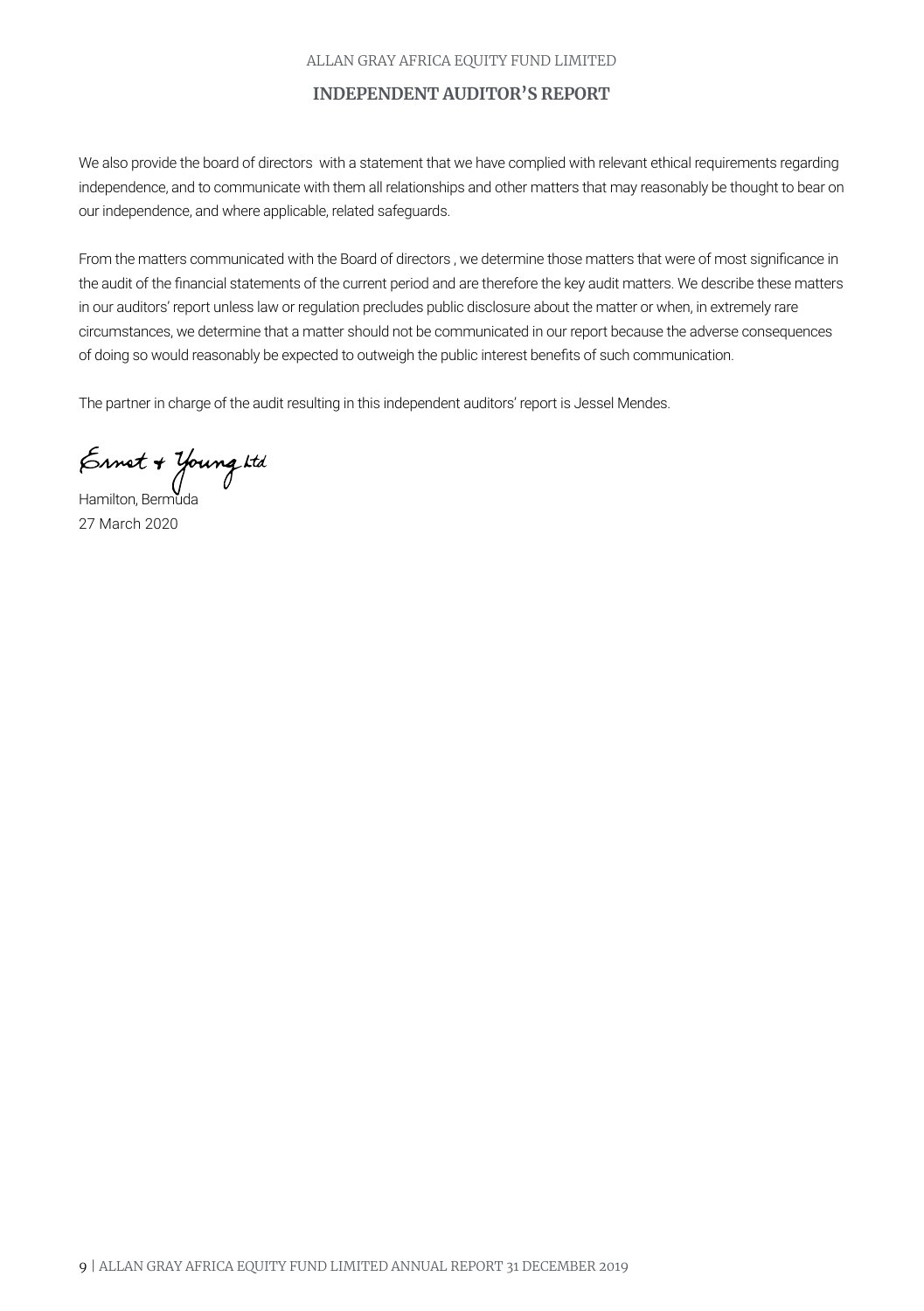# **STATEMENT OF FINANCIAL POSITION**

As at 31 December 2019

|                                                                                                | <b>Note</b>    | 2019<br><b>US\$</b> | 2018<br><b>US\$</b> |
|------------------------------------------------------------------------------------------------|----------------|---------------------|---------------------|
| <b>ASSETS</b>                                                                                  |                |                     |                     |
| Financial assets at fair value through profit or loss                                          | $\overline{2}$ | 228 973 675         | 247 779 650         |
| Cash and cash equivalents                                                                      | 3              | 3 160 041           | 2966856             |
| Trade and other receivables                                                                    | 4              | 881 386             | 807 502             |
| <b>TOTAL ASSETS</b>                                                                            |                | 233 015 102         | 251 554 008         |
| <b>LIABILITIES</b>                                                                             |                |                     |                     |
| Trade and other payables                                                                       | 5              | 90 057              | 145 119             |
| TOTAL LIABILITIES. EXCLUDING NET ASSETS ATTRIBUTABLE TO HOLDERS OF<br><b>REDEEMABLE SHARES</b> |                | 90 057              | 145 119             |
| NET ASSETS ATTRIBUTABLE TO HOLDERS OF REDEEMABLE SHARES                                        |                | 232 925 045         | 251 408 889         |

The above Statement of financial position should be read in conjunction with the accompanying notes.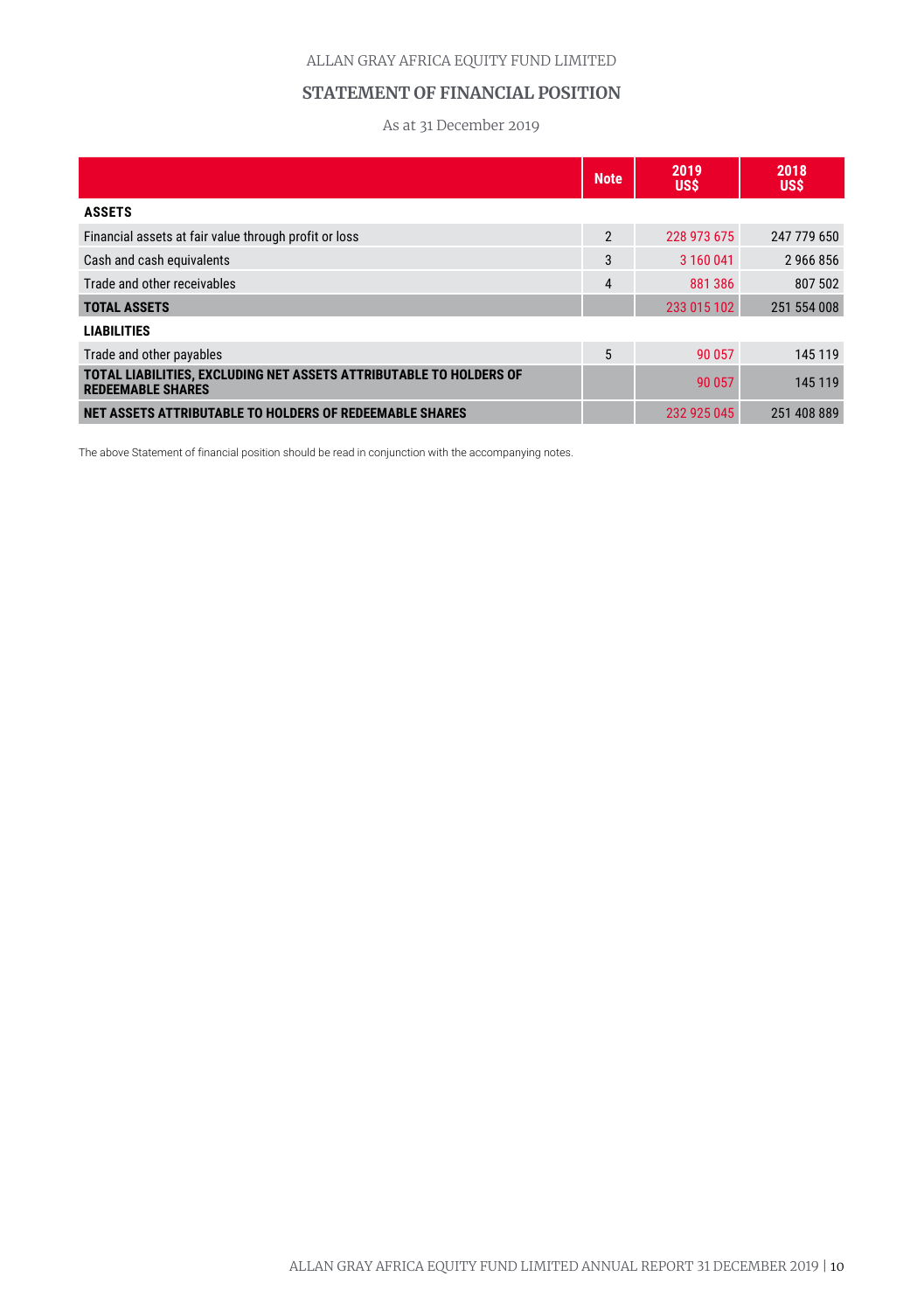### **STATEMENT OF COMPREHENSIVE INCOME**

For the year ended 31 December 2019

|                                           | <b>Note</b> | 2019<br><b>US\$</b> | 2018<br><b>US\$</b> |
|-------------------------------------------|-------------|---------------------|---------------------|
| <b>NET INVESTMENT LOSS</b>                |             | (12922887)          | (8424414)           |
| <b>Dividends</b>                          |             | 14 461 190          | 18 148 646          |
| Interest                                  |             | 170 647             | 63 4 61             |
| Realised gains on disposal of investments |             | 8 267 754           | 16 101 261          |
| Unrealised losses on investments          |             | (35523593)          | (42461633)          |
| Foreign exchange losses                   |             | (303 009)           | (283 417)           |
| Other income                              |             | 4 1 2 4             | 7 2 6 8             |
| <b>OPERATING EXPENSES</b>                 |             | (2406280)           | (11050606)          |
| Management fees                           | 1.3.2       |                     | (8133224)           |
| Audit fees                                |             | (28098)             | (42739)             |
| Custodian fees                            |             | (1012113)           | (951 518)           |
| Directors' fees                           |             | (18000)             | (18000)             |
| <b>Transaction fees</b>                   |             | (2953)              | (20164)             |
| <b>Administration fees</b>                |             | (80661)             | (101961)            |
| Withholding taxes                         |             | (1240523)           | (1741349)           |
| Other expenses                            |             | (23932)             | (41651)             |
| TOTAL COMPREHENSIVE LOSS FOR THE YEAR     |             | (15329167)          | (19 475 020)        |

The above Statement of comprehensive income should be read in conjunction with the accompanying notes.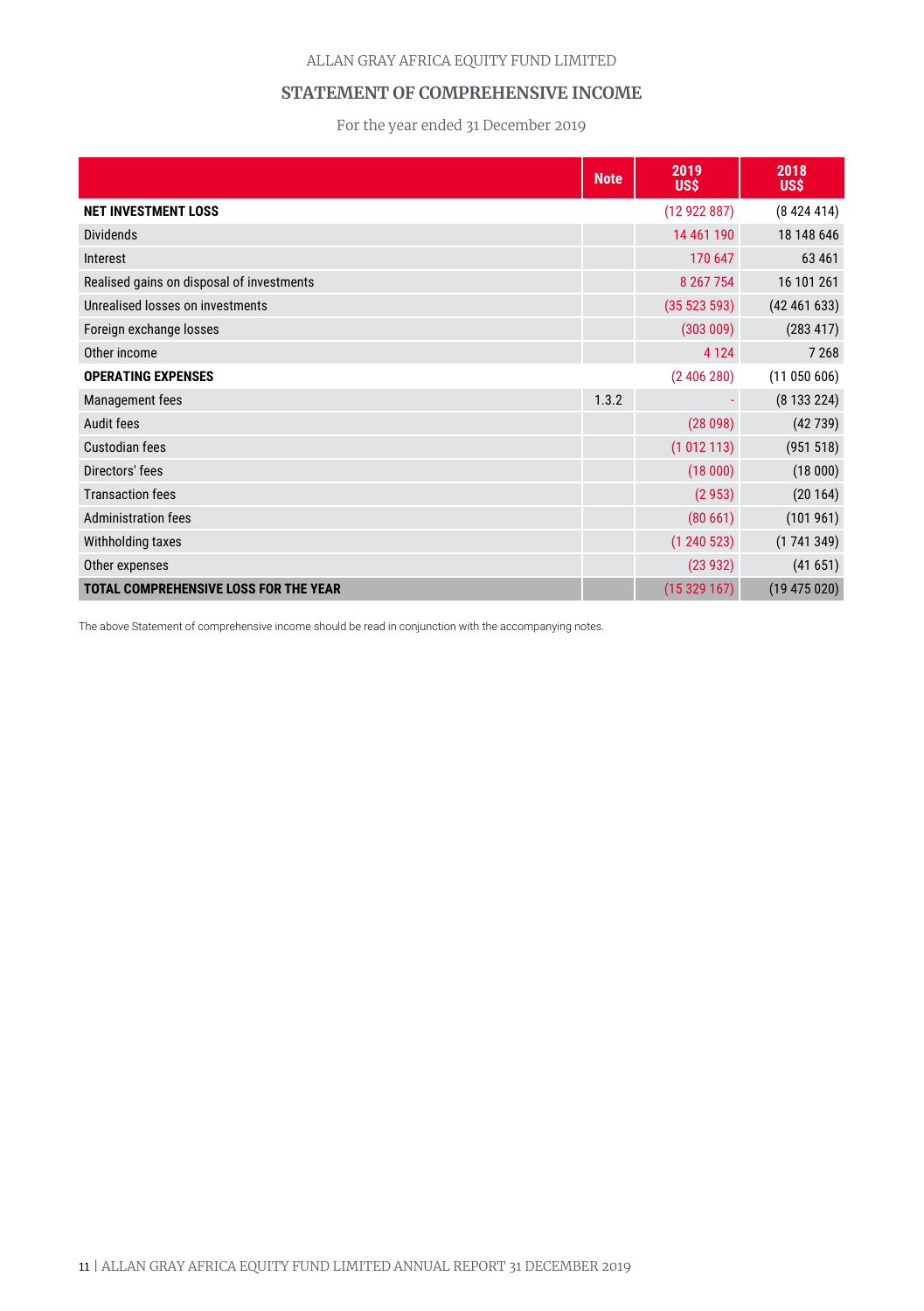#### **STATEMENT OF CHANGES IN NET ASSETS ATTRIBUTABLE TO HOLDERS OF REDEEMABLE SHARES**

For the year ended 31 December 2019

|                                       | <b>Note</b> | Net assets attributable<br>to holders of<br>redeemable shares<br><b>USS</b> | <b>Number of shares</b> |
|---------------------------------------|-------------|-----------------------------------------------------------------------------|-------------------------|
| <b>BALANCE AT 31 DECEMBER 2017</b>    |             | 270 485 404                                                                 | 1 360 009               |
| Total comprehensive loss for the year |             | (19 475 020)                                                                |                         |
| Net capital contributions             |             | 398 505                                                                     | 1 5 2 8                 |
| <b>BALANCE AT 31 DECEMBER 2018</b>    | 8           | 251 408 889                                                                 | 1 361 537               |
| Total comprehensive loss for the year |             | (15329167)                                                                  |                         |
| Net capital redemptions               |             | (3154677)                                                                   | (18120)                 |
| <b>BALANCE AT 31 DECEMBER 2019</b>    | 8           | 232 925 045                                                                 | 1 343 417               |

The above Statement of changes in net assets attributable to holders of redeemable shares should be read in conjunction with the accompanying notes.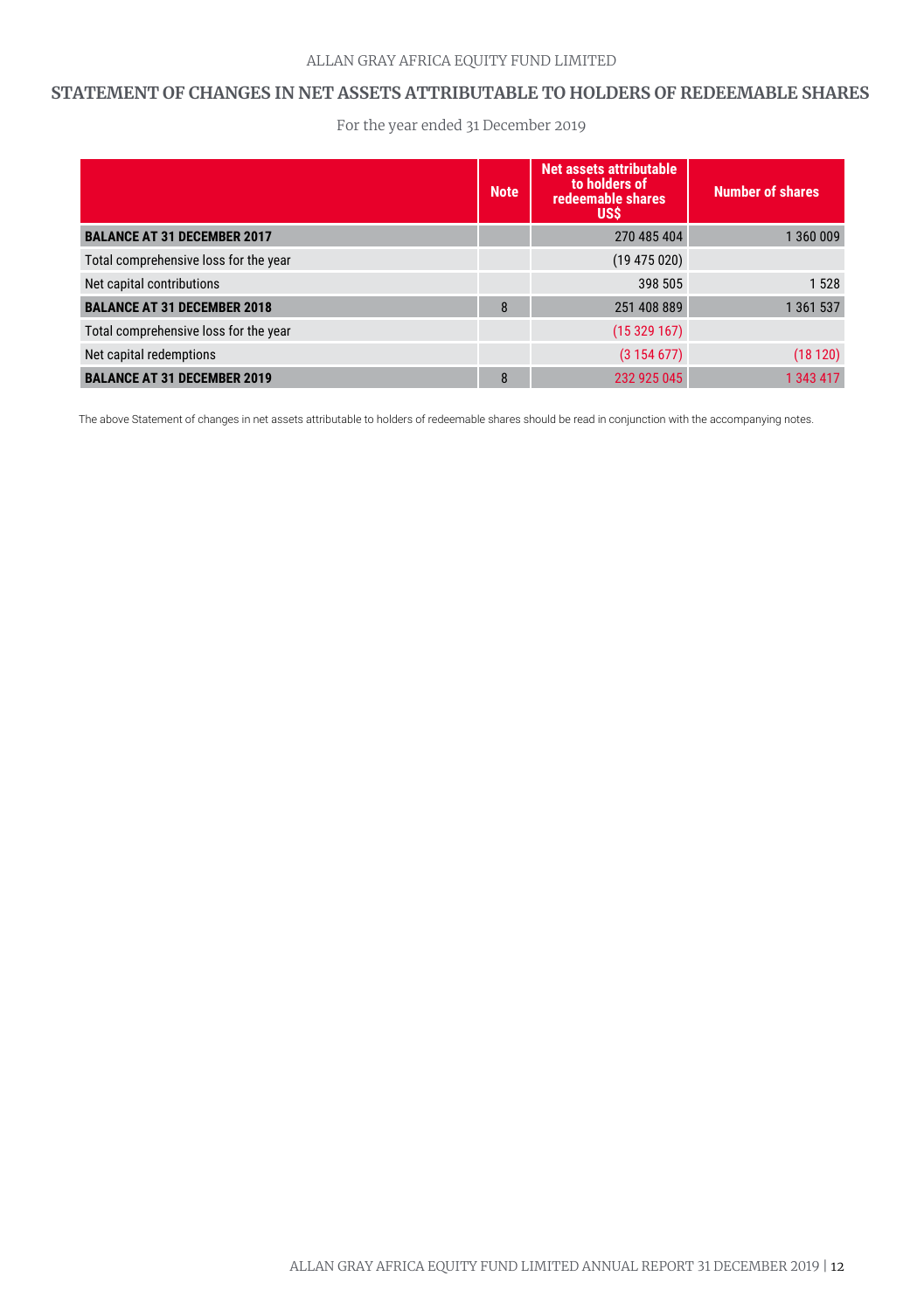# **STATEMENT OF CASH FLOWS**

For the year ended 31 December 2019

|                                                                 | <b>Note</b> | 2019<br><b>USS</b> | 2018<br><b>USS</b> |
|-----------------------------------------------------------------|-------------|--------------------|--------------------|
| <b>CASH FLOW FROM OPERATING ACTIVITIES</b>                      |             |                    |                    |
| Net cash outflow from operations before working capital changes | 6.1         | (1096514)          | (8897576)          |
| Working capital changes                                         | 6.2         | (55062)            | (765153)           |
| Interest received                                               |             | 151                | 2622               |
| Dividends received, net of withholding tax                      |             | 13 317 279         | 16 116 478         |
| NET CASH GENERATED BY OPERATING ACTIVITIES                      |             | 12 165 854         | 6 456 371          |
| <b>CASH FLOW FROM INVESTING ACTIVITIES</b>                      |             |                    |                    |
| Acquisition of investments                                      |             | (129741877)        | (109367539)        |
| Proceeds from sale of investments                               |             | 121 225 953        | 97 314 098         |
| NET CASH UTILISED BY INVESTING ACTIVITIES                       |             | (8515924)          | (12053441)         |
| <b>CASH FLOW FROM FINANCING ACTIVITIES</b>                      |             |                    |                    |
| Proceeds from issue of redeemable shares                        |             | 21 323 339         | 1 678 415          |
| Redemption of redeemable shares                                 |             | (24478016)         | (1279910)          |
| NET CASH FLOWS (UTILISED)/GENERATED BY FINANCING ACTIVITIES     |             | (3154677)          | 398 505            |
| Net increase/(decrease) in cash and cash equivalents            |             | 495 253            | (5198565)          |
| Cash and cash equivalents at the beginning of the year          |             | 2 966 856          | 8 4 4 8 8 3 8      |
| Effect of exchange rate changes on cash and cash equivalents    |             | (302 068)          | (283 417)          |
| CASH AND CASH EQUIVALENTS AT THE END OF THE YEAR                |             | 3 160 041          | 2966856            |

The above Statement of cash flows should be read in conjunction with the accompanying notes.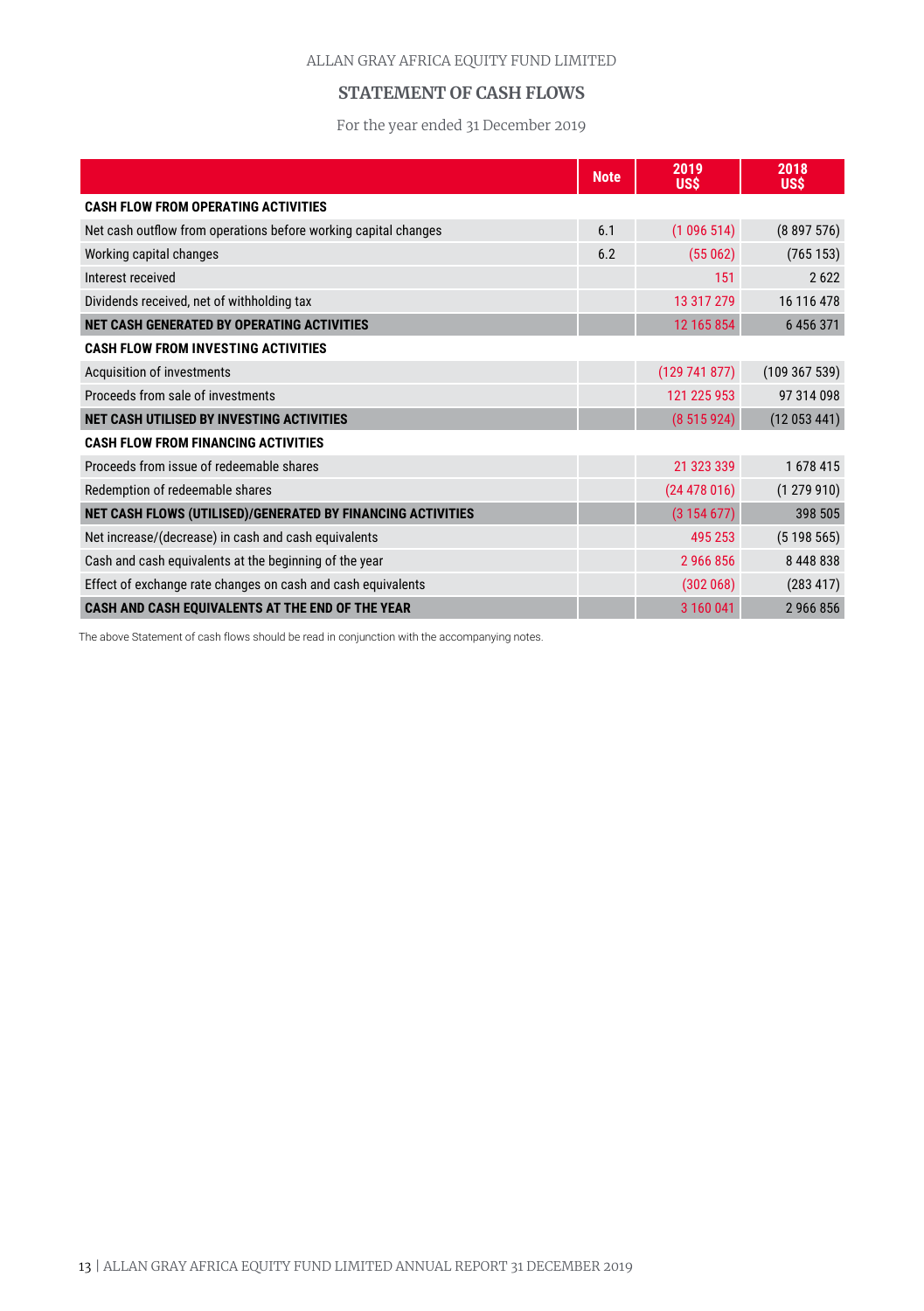#### **NOTES TO THE ANNUAL FINANCIAL STATEMENTS**

For the year ended 31 December 2019

# **Corporate information**

Allan Gray Africa Equity Fund Limited (the 'Fund') was incorporated on 22 April 1997 and is a limited liability company of unlimited duration. The Fund was launched to the public on 1 July 1998 and is a Bermuda exempted Mutual Fund Company. The investment manager of the Fund is Allan Gray Bermuda Limited (the 'Investment Manager'). Allan Gray Proprietary Limited is the Investment Adviser to the Fund.

The financial statements of the Fund were authorised for issue by the board of directors on 27 March 2020.

#### **1. Accounting standards and policies**

# **1.1 Basis of preparation**

The financial statements have been prepared on a going concern basis, using the historical cost basis, except for financial instruments that have been measured at either fair value or amortised cost, in accordance with International Financial Reporting Standards ('IFRS'). These financial statements are presented in US dollars, being the functional currency of the Fund.

### **1.2 IFRS**

The Fund has adopted all new and revised standards, interpretations and amendments issued by the International Accounting Standards Board (the 'IASB') and the IFRS Interpretations Committee ('IFRIC') of the IASB that are relevant to its operations and effective for the annual accounting period ended 31 December 2019. The significant accounting policies adopted in the preparation of the financial statements are set out below and are in accordance with and comply with IFRS.

The following new, revised and amended IFRS standards, interpretations and amendments applicable to the Fund were adopted during the year:

|                 | <b>Standards</b>                       | <b>Effective date:</b><br><b>Years beginning</b><br>on/after | <b>Impact</b>      |
|-----------------|----------------------------------------|--------------------------------------------------------------|--------------------|
| <b>IFRIC 23</b> | Uncertainty over Income Tax Treatments | 1 January 2019                                               | No material impact |

IFRIC 23 addresses the accounting for income taxes when tax treatments involve uncertainty that affects the application of IAS 12 Income Taxes. IFRIC 23 does not apply to taxes or levies outside the scope of IAS 12, nor does it specifically include requirements relating to interest and penalties associated with uncertain tax treatments. The interpretation specifically addresses the following:

- Whether the Fund considers uncertain tax treatments separately;
- The assumptions the Fund makes about the examination of tax treatments by taxation authorities;
- How the Fund determines taxable profit (tax loss), tax bases, unused tax losses, unused tax credits and tax rates; and
- How the Fund considers changes in facts and circumstances.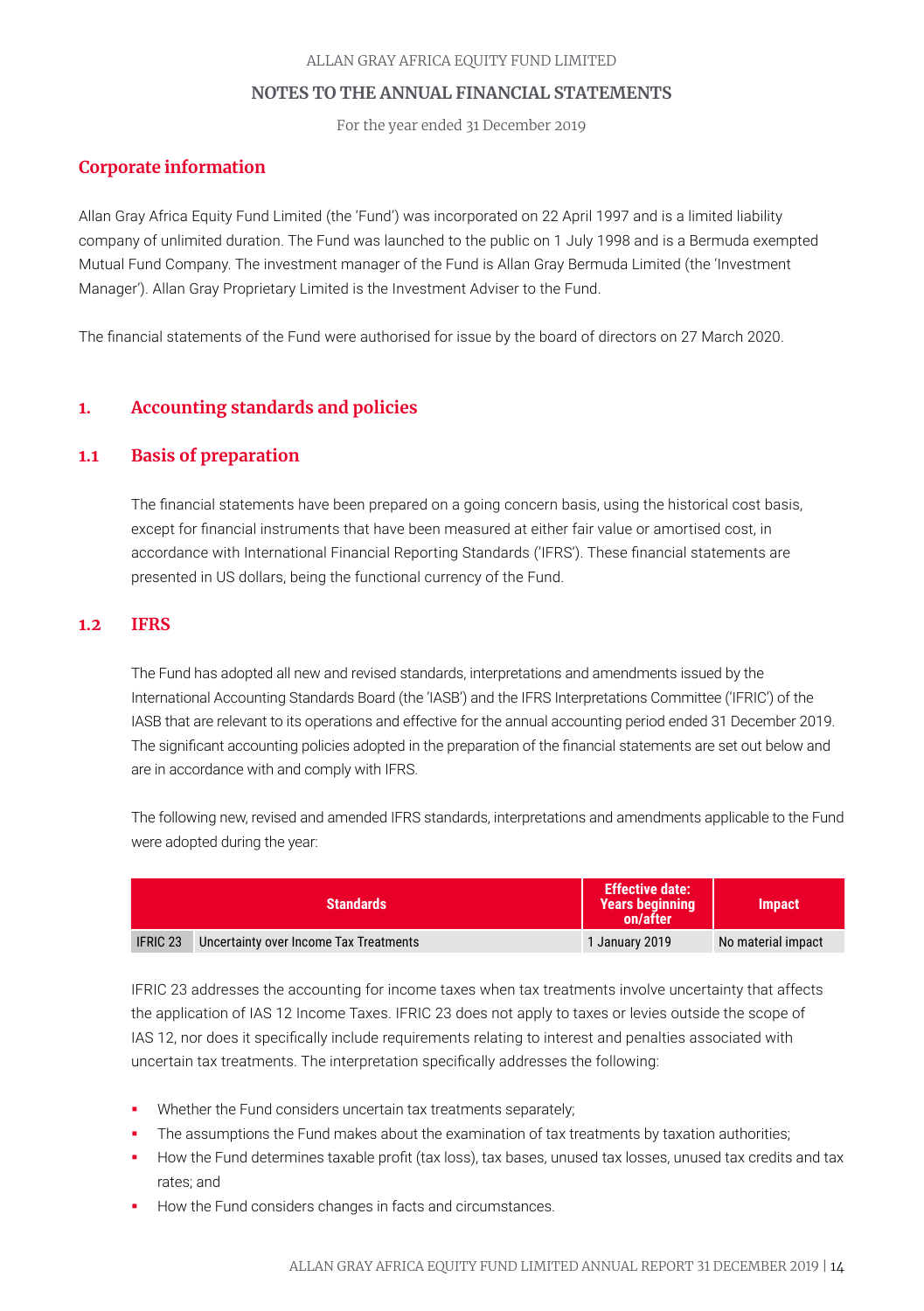#### **NOTES TO THE ANNUAL FINANCIAL STATEMENTS**

For the year ended 31 December 2019

The Fund must determine whether to consider each uncertain tax treatment separately or together with one or more other uncertain tax treatments. The approach that better predicts the resolution of the uncertainty should be followed.

The following new or revised IFRS standards, interpretations and amendments applicable to the Fund have been issued but are not yet effective:

|                  | <b>Standards</b>                                                | <b>Effective date:</b><br><b>Years beginning</b><br>on/after | <b>Expected impact</b> |
|------------------|-----------------------------------------------------------------|--------------------------------------------------------------|------------------------|
| IAS <sub>1</sub> | <b>Presentation of Financial Statements</b>                     | 1 January 2020                                               | No material impact     |
| IAS <sub>8</sub> | Accounting Policies, Changes in Accounting Estimates and Errors | 1 January 2020                                               | No material impact     |

A number of other changes, that are effective for accounting periods ended after 31 December 2019, have been issued by the IASB and IFRIC. However, these are not considered relevant to the Fund's operations.

# **1.3 Accounting policies**

The Fund has identified the accounting policies that are most significant to its business operations and the understanding of its results. These accounting policies are set out below and have been consistently applied.

#### **1.3.1 Net investment income or loss**

Net investment income or loss comprises interest income, dividend income, other income and realised and unrealised gains and losses on investments.

#### Interest income

Interest is recognised in the Statement of comprehensive income using the effective interest method.

#### Dividend income

Dividends are recognised when the last date to register for the dividend has passed. Dividend income is presented gross of any non-recoverable withholding taxes, which are disclosed separately in the Statement of comprehensive income.

#### Other income

Investors are charged 0.5% when subscribing for Fund shares. Investors may be charged 0.5% when redeeming Fund shares in the case of significant redemptions. These charges are paid into the Fund to offset the costs associated with the transactions that are borne by the Fund. The Investment Manager may waive these charges if transactions substantially offset one another.

#### Investment gains and losses

Changes in the fair value of financial assets held at fair value through profit or loss, and gains or losses made on the disposal of these financial assets, calculated using the average cost method, are recognised in profit or loss.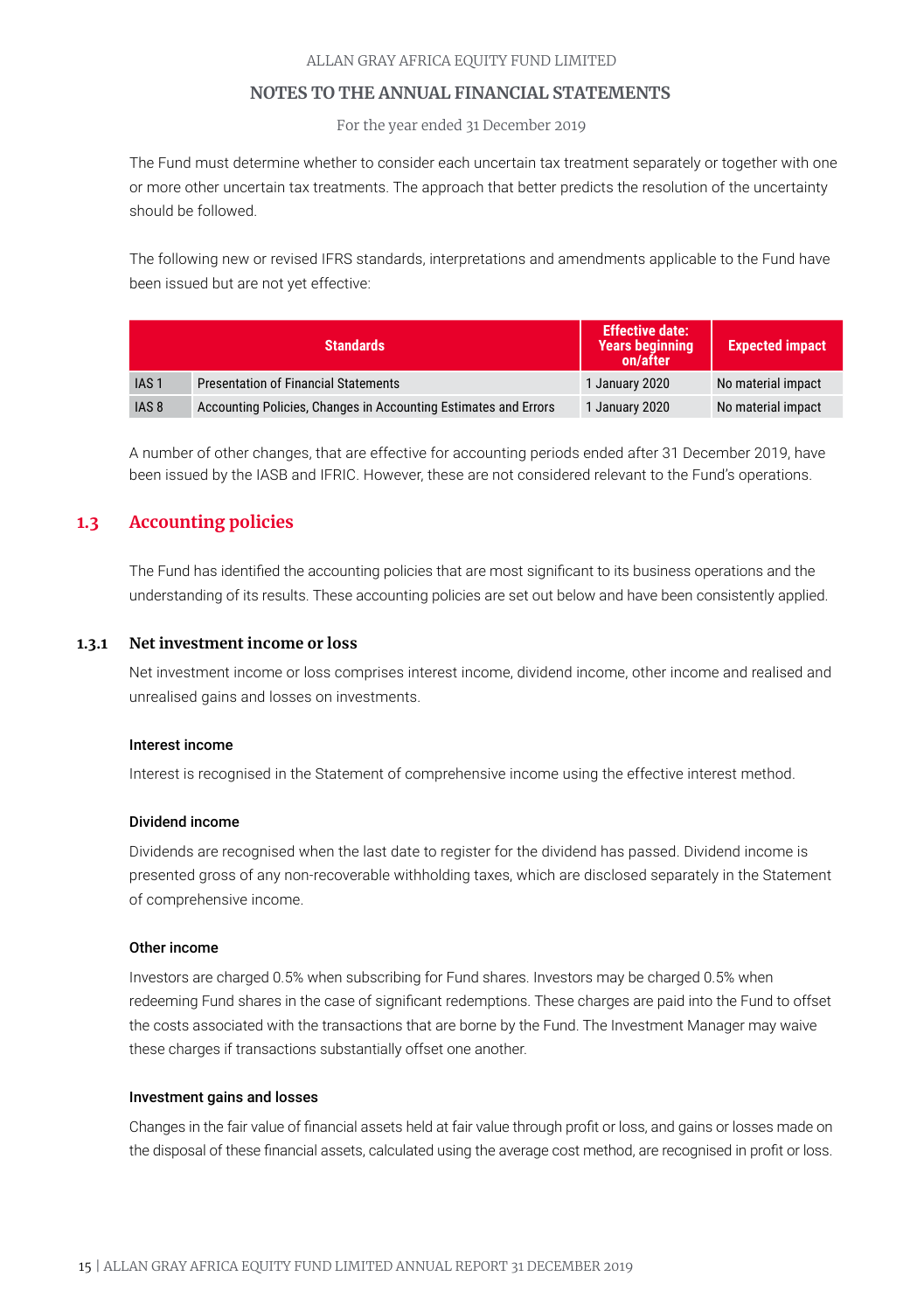For the year ended 31 December 2019

#### **1.3.2 Management fee**

The management fee is the fee paid by the Fund to the Investment Manager for the management of the Fund. Management fees are calculated and accrued based on the weekly net asset value of the share class and recognised on an accrual basis in profit or loss.

#### **1.3.3 Expenses**

All expenses are recognised on an accrual basis in profit or loss.

#### **1.3.4 Distributions to holders of redeemable shares**

Distributions from the Fund will be automatically reinvested in additional redeemable shares unless a holder of redeemable shares requests in writing that any dividends be paid to them. Distributions to holders of redeemable shares are recognised in the Statement of comprehensive income as finance costs.

# **1.3.5 Taxation**

There is no income tax, corporation tax, profits tax, withholding tax, capital gains tax, capital transfer tax, estate or stamp duty or inheritance tax in Bermuda payable by the Fund or its members in respect of shares in the Fund. The government of Bermuda has undertaken that in the event that any income, profit, capital, capital gains, estate or inheritance taxes are levied in Bermuda in the future, the Fund and its shares will be exempt from such taxes until 31 March 2035.

Income and capital gains on the Fund's investments, however, may be subject to taxes in certain countries.

IFRIC 23 Uncertainty over Income Tax Treatments clarifies the accounting for income taxes when tax treatments involve uncertainty that affects the application of IAS 12 in the Fund's financial statements. The Fund evaluates such tax positions to determine whether, for all tax years still subject to assessment or challenge by the relevant taxation authorities, the tax positions are probable to be accepted on examination by the relevant tax authorities. If it is probable that the Fund's tax positions are accepted, the taxable profit/ tax loss should be consistent with the Fund's tax filings. If not probable, the Fund must reflect the effect of the uncertainty in determining its taxable profit/tax loss. The effect of the uncertain tax treatment is determined by applying either the expected value method or the most likely method.

The Fund has analysed its tax positions and has concluded that no asset/liability for unrecognised tax benefits/obligations should be recorded relating to uncertain tax positions for the year ended 31 December 2019. Currently, the only taxes recorded by the Fund are withholding taxes applicable to certain income. For the year ended 31 December 2019, no other income tax liability or expense has been recorded in the accompanying financial statements.

#### **1.3.6 Financial instruments: Financial assets and liabilities**

#### Classification

#### Financial assets

The Fund determines the classification of its financial assets on initial recognition, when it becomes a party to the contract governing the instrument. The classification depends on how the Fund manages its financial assets in order to generate cash flows.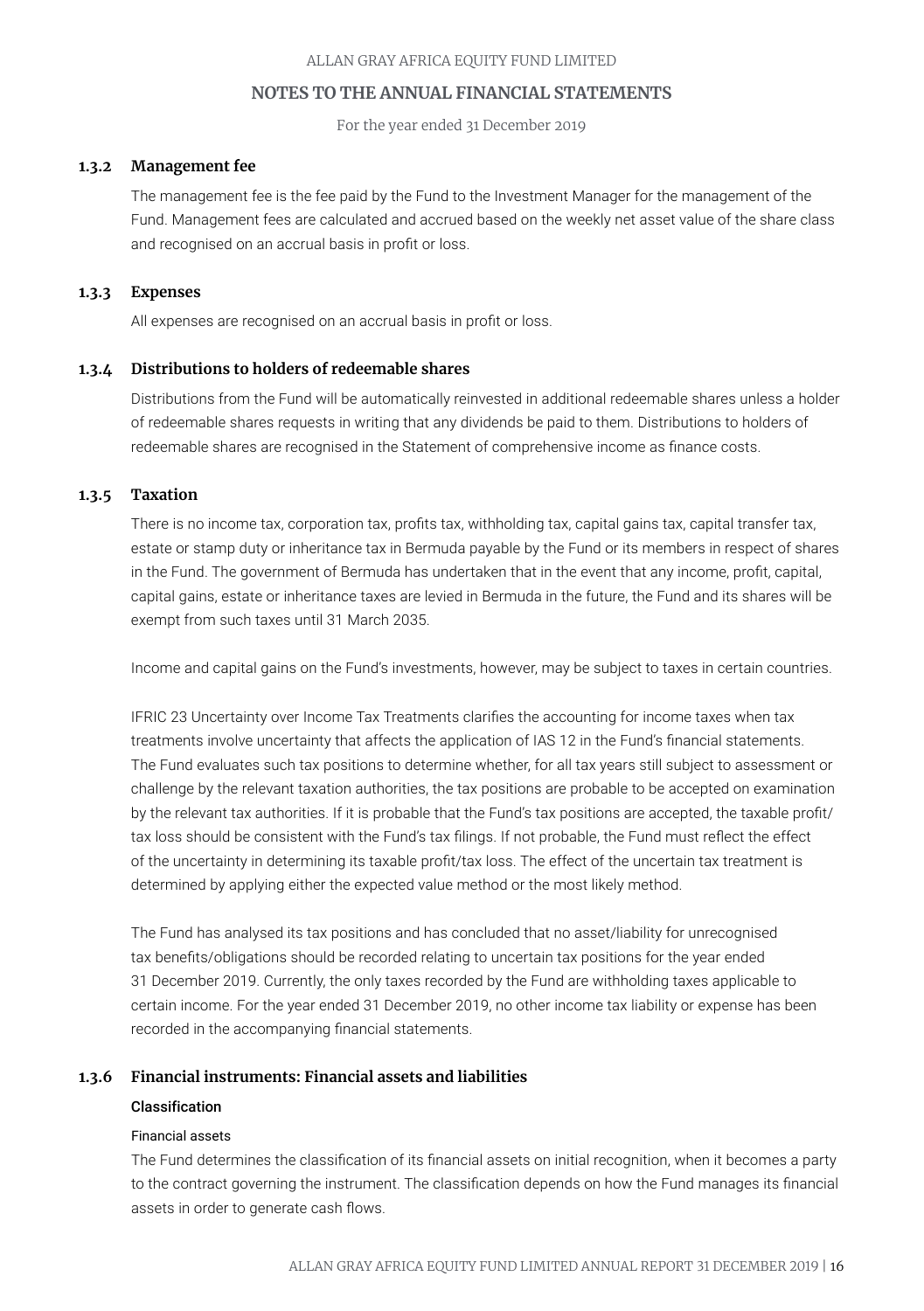### **NOTES TO THE ANNUAL FINANCIAL STATEMENTS**

For the year ended 31 December 2019

# *Financial assets at fair value through profit or loss*

Financial assets are classified as financial assets at fair value through profit or loss when:

- They are held for trading;
- The contractual cash flows do not represent solely payments of principal and interest; or
- Designated as such upon initial recognition to eliminate or significantly reduce a measurement or recognition inconsistency.

The Fund classifies its investment in equity instruments, related derivatives and money market instruments as financial assets at fair value through profit or loss.

The Fund's investments in equity instruments are designated upon initial recognition on the basis that they are part of a group of financial assets that are managed and have their performance evaluated on a fair value basis, in accordance with risk management and investment strategies of the Fund, as set out in the Fund's offering document. Derivatives are categorised as held for trading and are not designated as effective hedging instruments in terms of IFRS 9. When a derivative financial instrument is not designated in a hedge relationship that qualifies for hedge accounting, all changes in its fair value are recognised immediately in profit or loss.

#### *Financial assets at amortised cost*

The Fund classifies financial assets at amortised cost when:

- The financial asset is held with the objective to collect contractual cash flows; and
- The terms of the financial asset give rise on specified dates to cash flows that are solely payments of principal and interest on the principal amount outstanding.

Financial assets at amortised cost are non-derivative financial assets with fixed or determinable payments that are not quoted in an active market. Financial assets at amortised cost comprise cash and cash equivalents and trade and other receivables, which include dividends receivable and amounts due from brokers, which are short-term in nature. Amortised cost approximates fair value due to the short-term nature of the financial assets.

#### Financial liabilities

The Fund determines the classification of its financial liabilities on initial recognition, when it becomes a party to the contract governing the instrument, according to the nature and purpose of the financial instrument.

#### *Financial liabilities at amortised cost*

The Fund classifies its trade and other payables and distributions payable as financial liabilities at amortised cost, which are measured at amortised cost. Trade and other payables include accrued expenses and amounts due to brokers, which are short term in nature. Amortised cost approximates fair value due to the short term nature of the financial liabilities.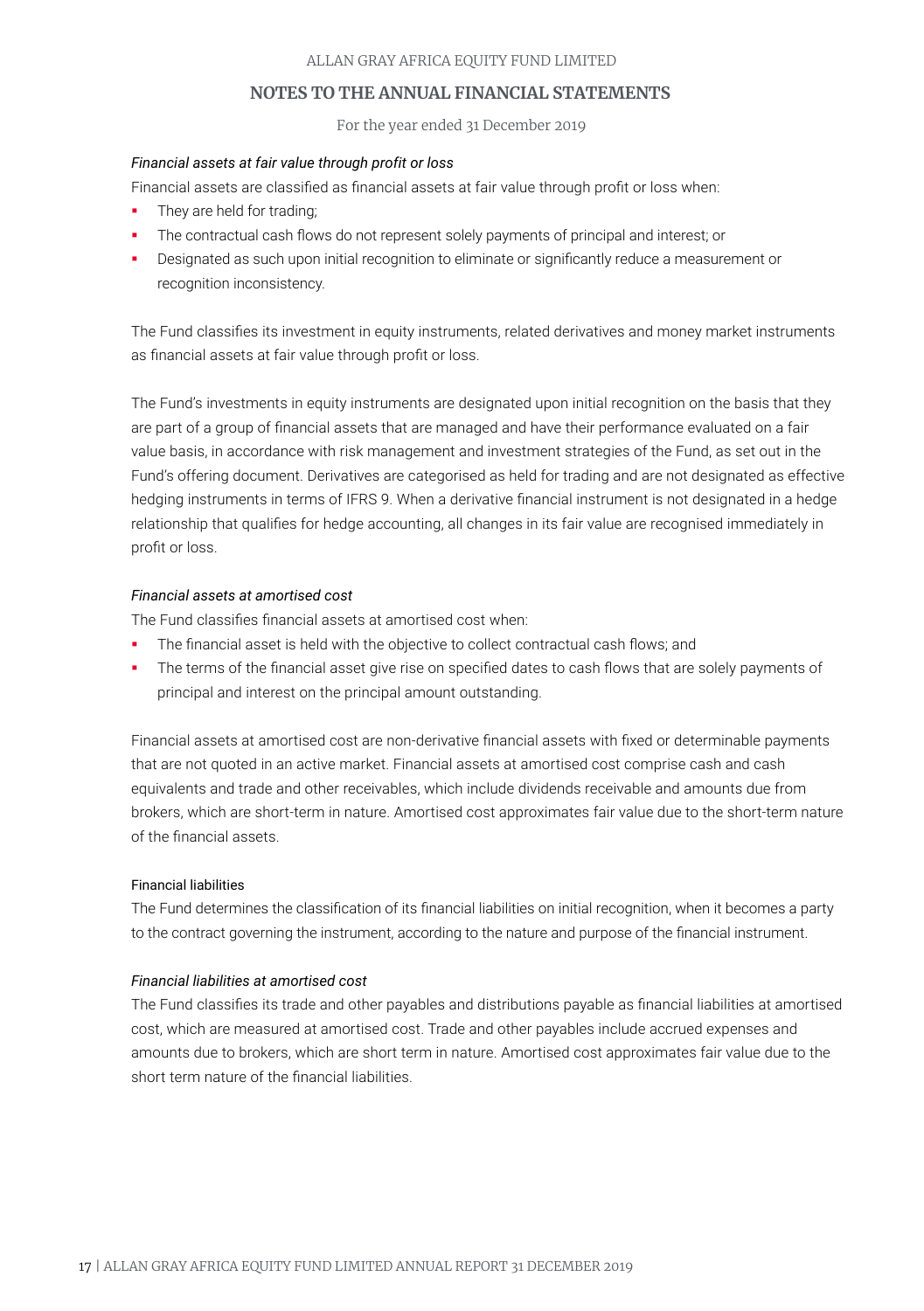For the year ended 31 December 2019

#### Recognition and measurement

A 'regular way' contract is one that requires the delivery of an asset within the time frame established, generally by regulation or convention within the marketplace concerned. Regular way purchases and sales of financial assets are recognised using trade date accounting. Trade date accounting refers to (a) the recognition of an asset to be received and the liability to pay for it on the trade date, and (b) derecognition of an asset that is sold, recognition of any gain or loss on disposal and the recognition of a receivable from the buyer for payment on the trade date. The trade date is the date that an entity commits itself to purchase or to sell an asset.

#### Financial assets at fair value through profit or loss

Financial assets designated as at fair value through profit or loss are measured at fair value. Subsequent to initial recognition, investments at fair value through profit or loss are marked to market on a daily basis with changes in fair value taken through profit or loss as gains and losses. Attributable transaction costs are recognised in profit or loss as incurred.

#### Financial assets and financial liabilities at amortised cost

Financial assets and financial liabilities at amortised cost are measured initially at fair value plus any directly attributable transaction costs. Subsequent to initial recognition, financial assets and financial liabilities at amortised cost are measured at amortised cost using the effective interest method, less any impairment losses. Amortised cost approximates fair value due to the short-term nature of financial assets and financial liabilities.

Gains and losses are recognised in profit or loss when financial assets and financial liabilities at amortised cost are derecognised or impaired, and through the amortisation process.

#### Derecognition of financial assets and liabilities

A financial asset is derecognised where:

- The rights to receive cash flows from the asset have expired,
- The Fund has transferred its rights to receive cash flows from the asset, or
- The Fund has assumed an obligation to pay the received cash flows in full without material delay to a third party under a 'pass-through' arrangement and either (a) the Fund has transferred substantially all the risks and rewards of the asset, or (b) the Fund has neither transferred nor retained substantially all the risks and rewards of the asset, but has transferred control of the asset.

A financial liability is derecognised when the obligation under the liability is discharged, cancelled or expires. Where an existing financial liability is replaced by another from the same lender on substantially different terms, or the terms of an existing liability are substantially modified, such an exchange or modification is treated as a derecognition of the original liability and the recognition of a new liability, and the difference in the respective carrying amounts is recognised in profit or loss.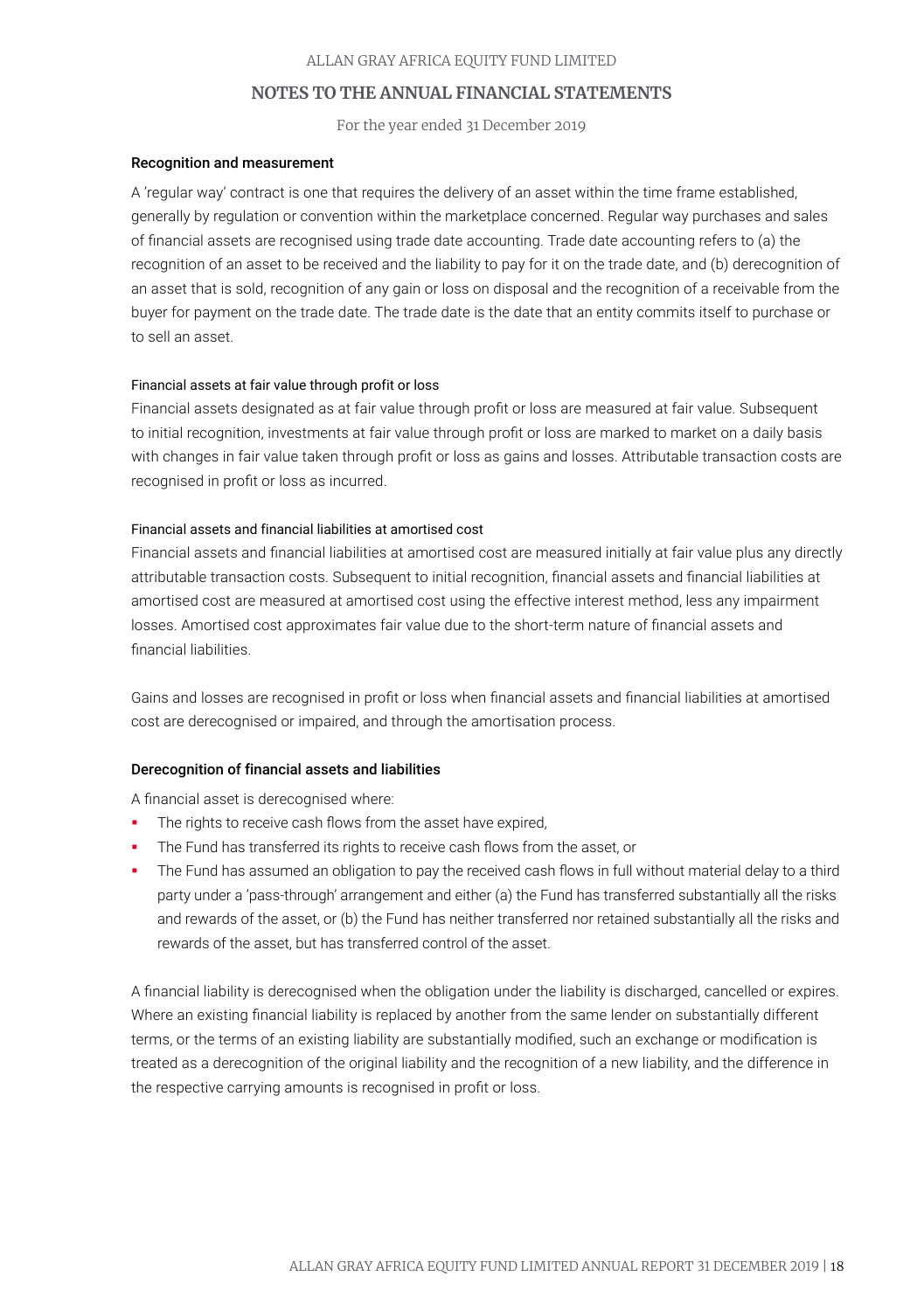#### **NOTES TO THE ANNUAL FINANCIAL STATEMENTS**

For the year ended 31 December 2019

#### Impairment of financial assets

The Fund assesses at each reporting date whether an allowance for expected credit losses ('ECL') should be recognised. The ECL allowance does not require any trigger event to occur but rather relies on an expectation of future losses.

#### *Assets carried at amortised cost*

The allowance for ECL is determined based on the difference between the contractual cash flows and the cash flows expected to be received, discounted at the original effective interest rate. The Fund applies a simplified approach in determining the ECL based on its historical credit loss experience, days past due of the receivables and consideration of forward-looking factors specific to the counterparty and economic environment, the impact of which has been considered and concluded to be immaterial.

A financial asset is classified as in default when the contractual payments are 30 days past due unless there is specific information indicating that the Fund is unlikely to receive the outstanding amounts. A financial asset is written off when there is no reasonable expectation of recovering the contractual cash flows. The Fund holds trade receivables with no financing component and which have maturities of less than 12 months. All trade receivables are expected to be received within 30 days.

#### Determination of fair value

Financial instruments carried at fair value are valued based on a quoted market price. For all other financial instruments not valued based on a quoted market price, the fair value is determined by using appropriate valuation techniques.

An analysis of fair values of financial instruments and further details as to how they are measured is provided in note 7.

#### Offsetting financial instruments

A financial asset and a financial liability are offset, and the net amount is presented in the Statement of financial position, only when the Fund currently has a legally enforceable right to set off the recognised amounts and intends either to settle on a net basis, or to realise the asset and settle the liability simultaneously.

Income and expense items are only offset to the extent that their related instruments have been offset in the Statement of financial position.

#### **1.3.7 Cash and cash equivalents**

Cash and cash equivalents are short-term highly liquid investments that are readily convertible to known amounts of cash, and are subject to insignificant risk of changes in value. Balances held for the purposes of meeting short-term cash commitments, rather than for investment or other purposes, are current assets and disclosed separately on the face of the Statement of financial position.

Subsequent to initial recognition, cash and cash equivalents, accounts receivable and accounts payable are measured at amortised cost using the effective interest rate method.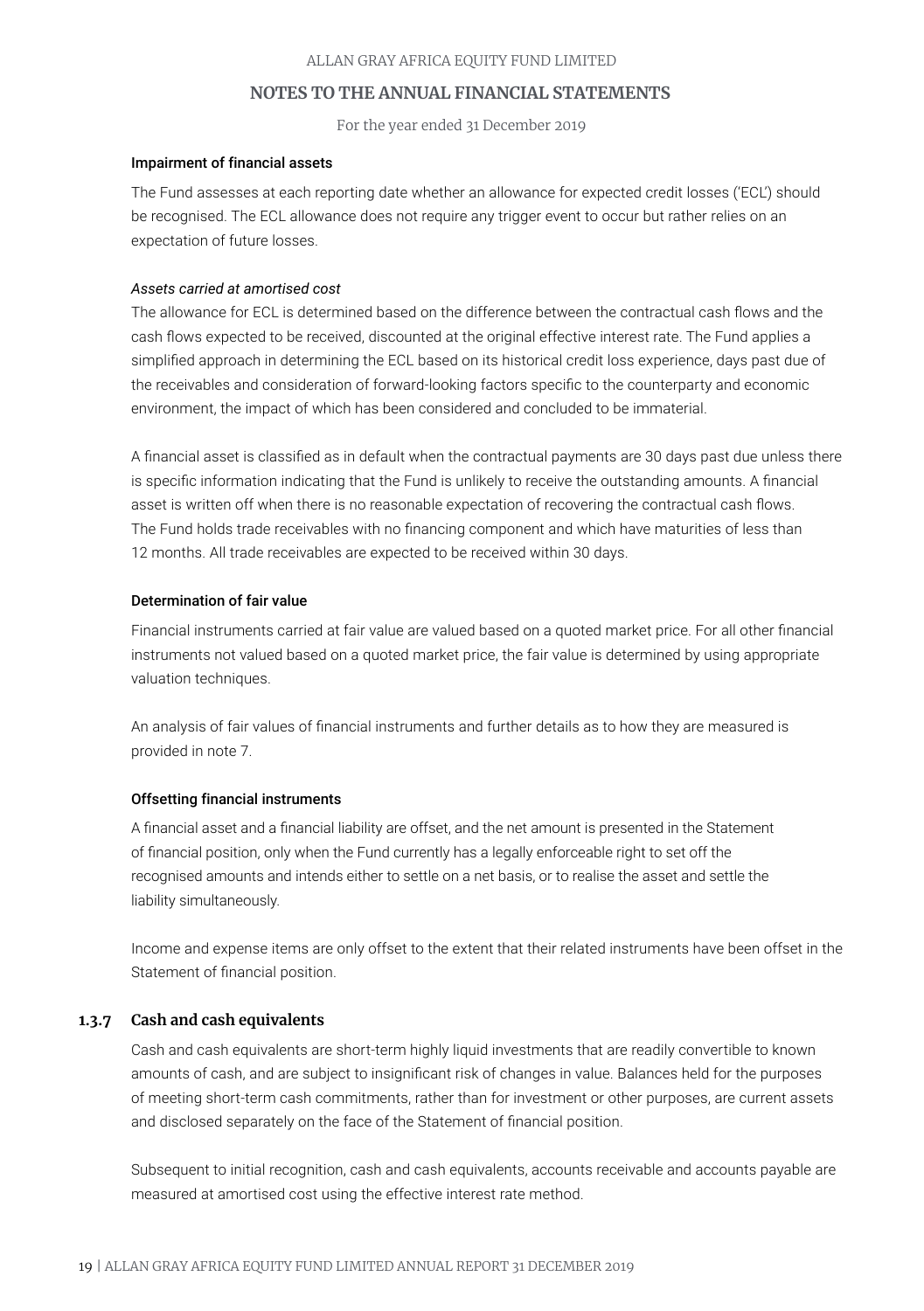For the year ended 31 December 2019

#### **1.3.8 Amounts due from and to brokers**

Amounts due from and to brokers represent receivables for securities sold and payables for securities purchased (in a regular way transaction) that have been contracted for but not yet settled or delivered on the Statement of financial position date. These are included in trade and other receivables, and in trade and other payables, respectively.

These amounts are recognised initially at fair value and subsequently measured at amortised cost using the effective interest method, less provision for impairment for amounts due from brokers. Amortised cost approximates fair value due to the short-term nature of amounts due from and to brokers. A provision for impairment of amounts due from brokers is established when there is objective evidence that the Fund will not be able to collect all amounts due from the relevant broker.

#### **1.3.9 Foreign currencies**

The Fund's functional currency is the US dollar, which is the currency in which the performance of the Fund is evaluated and its liquidity is managed. Foreign currency items are recorded at the exchange rate ruling on the transaction date.

Monetary assets and liabilities denominated in foreign currencies are translated to US dollars at rates of exchange ruling at the Statement of financial position date or when settled. Gains and losses arising from the translation of these monetary assets and liabilities are recognised in profit or loss.

Realised and unrealised foreign currency gains or losses on investments measured at fair value through profit or loss are included in the Statement of comprehensive income in realised gains and losses on disposal of investments and unrealised losses on investments, respectively. Realised and unrealised foreign currency gains or losses on all other financial instruments denominated in foreign currencies are included in the Statement of comprehensive income in foreign exchange gains or losses.

#### **1.3.10 Net assets attributable to holders of redeemable shares**

Shares issued by the Fund are classified as financial liabilities and disclosed as net assets attributable to holders of redeemable shares. The value of net assets attributable to holders is what is commonly known as the capital value of the Fund. This financial liability (as defined by IAS 32) represents the holders' right to a residual interest in the Fund's net assets.

#### **1.3.11 Critical judgement in applying the Fund's accounting policies**

The preparation of the Fund's financial statements requires the directors to make judgements, estimates and assumptions that affect the amounts recognised in the financial statements. However, uncertainty about these assumptions and estimates could result in outcomes that could require a material adjustment to the carrying amount of the asset or liability affected in the future.

When the fair value of financial assets and liabilities recorded in the Statement of financial position cannot be derived from quoted market prices, they are determined using a variety of valuation techniques. Refer to note 7.2.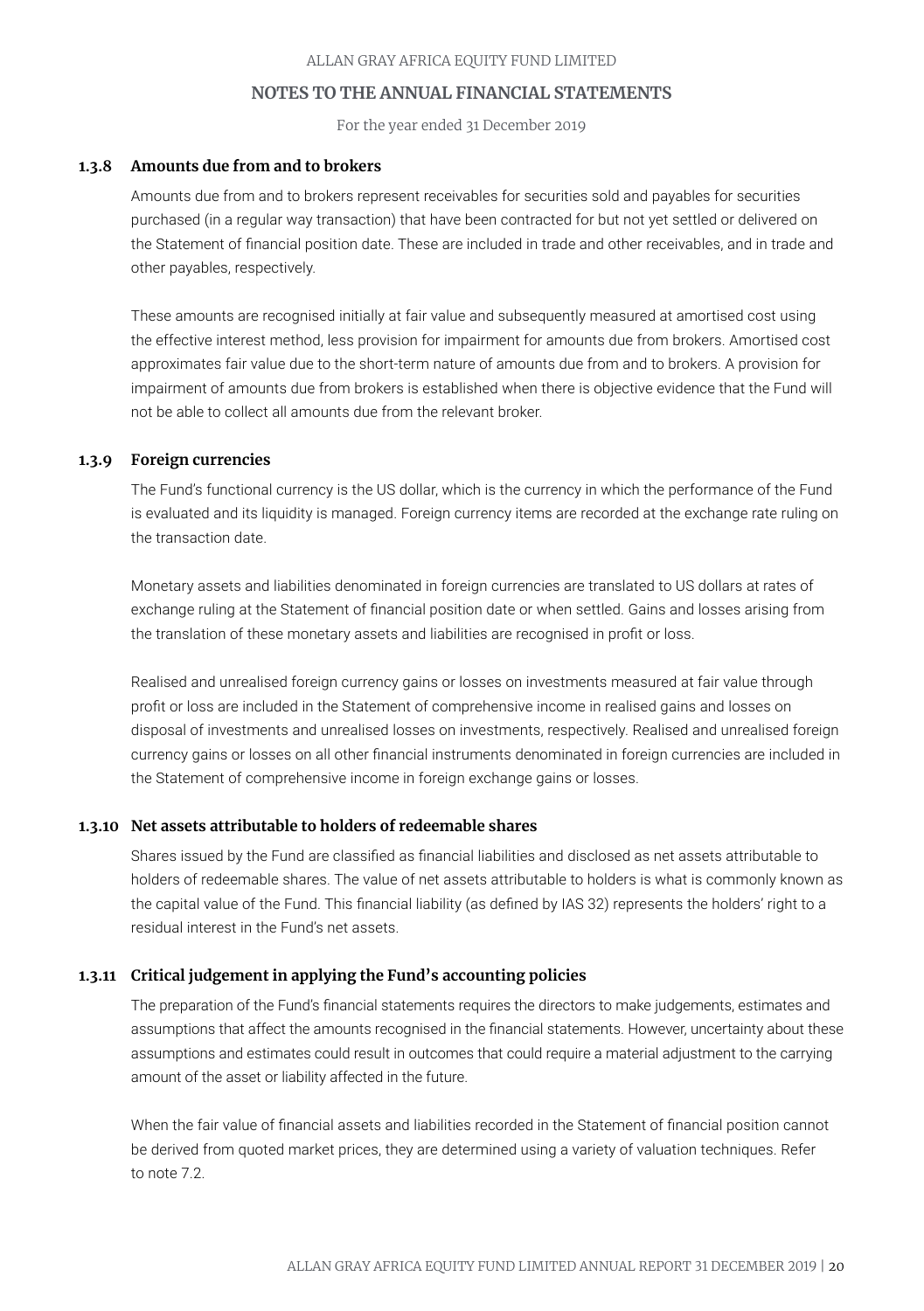For the year ended 31 December 2019

#### **1.3.12 Events subsequent to year end**

Since the start of January 2020, the outbreak of COVID-19, which is a rapidly evolving situation, has adversely impacted global commercial activities. The rapid development and fluidity of this situation precludes any prediction as to its ultimate impact, which may have a continued adverse impact on economic and market conditions and trigger a period of global economic slowdown. At this stage we cannot predict with any great degree of confidence the longer term impact on the operating results of the Fund. Management does not believe there is any financial impact to the financial statements as at 31 December 2019 as a result of this subsequent event.

|--|--|--|--|

# **2. Financial assets at fair value through profit or loss**

| <b>Bonds</b> | 1 514 774   | 1 186 637   |
|--------------|-------------|-------------|
| Equities     | 227 458 901 | 246 593 013 |
| <b>TOTAL</b> | 228 973 675 | 247 779 650 |

# **3. Cash and cash equivalents**

| Cash held at banks | 3 160 041 | 2966856 |
|--------------------|-----------|---------|
| <b>TOTAL</b>       | 3 160 041 | 2966856 |

# **4. Trade and other receivables**

| $\blacksquare$ Interest receivable | 275 597 | 105 101 |
|------------------------------------|---------|---------|
| Dividends receivable               | 605789  | 702 401 |
| <b>TOTAL</b>                       | 881 386 | 807 502 |

### **5. Trade and other payables**

| Other payables | 90 057 | 145 119 |
|----------------|--------|---------|
| <b>TOTAL</b>   | 90 057 | 145 119 |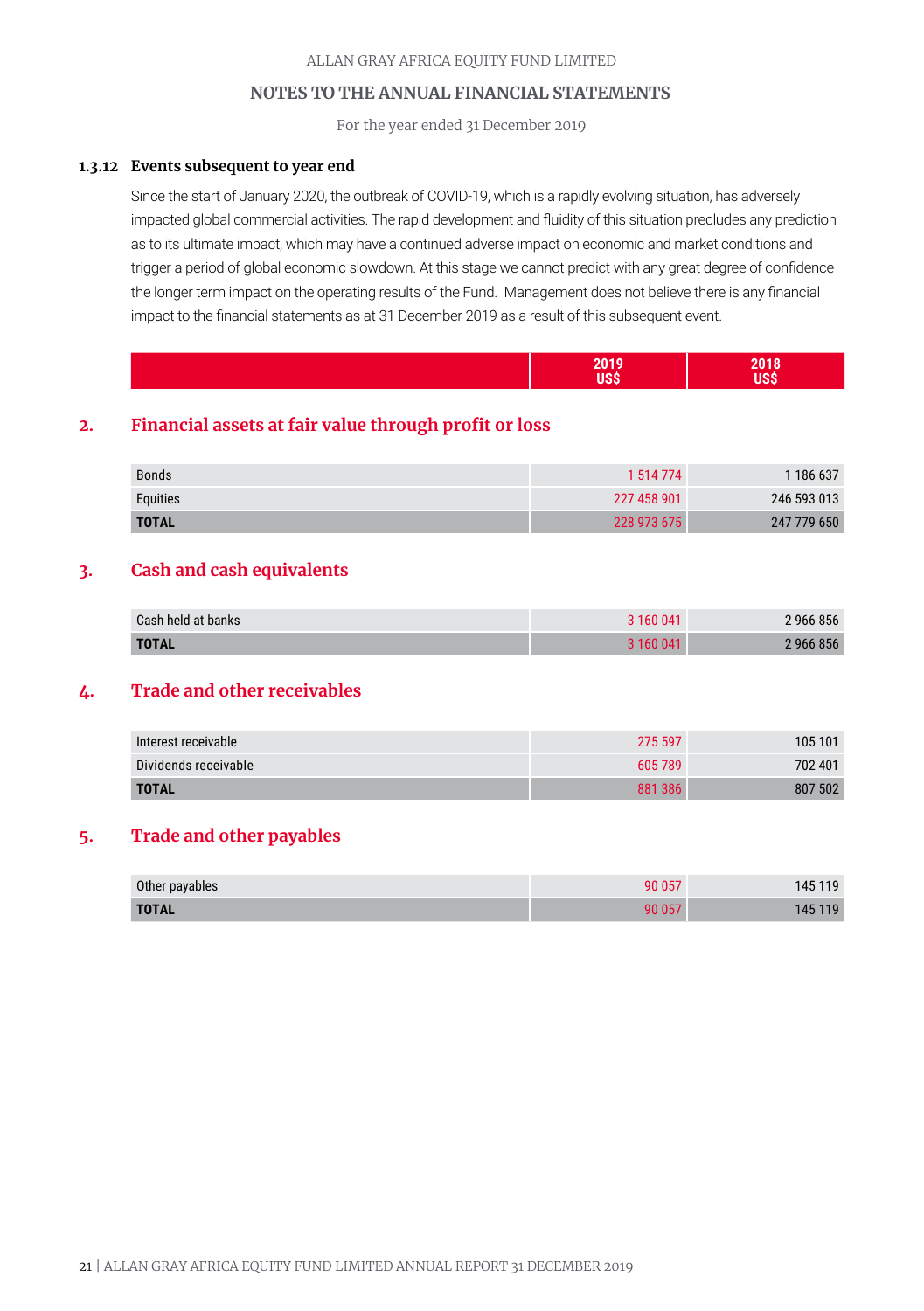For the year ended 31 December 2019

# **6. Notes to the statement of cash flows**

# **6.1 Net cash outflow from operations before working capital changes**

|                                           | 2019<br>US\$ | 2018<br><b>US\$</b> |
|-------------------------------------------|--------------|---------------------|
| Total comprehensive loss for the year     | (15329167)   | (19 475 020)        |
| Adjustments:                              |              |                     |
| Realised gains on disposal of investments | (8267754)    | (16101261)          |
| Unrealised losses on investments          | 35 588 712   | 42 866 046          |
| Foreign exchange losses                   | 303 009      | 283 417             |
| Interest income                           | (170647)     | (63461)             |
| Dividend income, net of withholding tax   | (13 220 667) | (16 407 297)        |
| <b>TOTAL</b>                              | (1096514)    | (8897576)           |

# **6.2 Working capital changes**

| Decrease in trade and other receivables |         | 42 310   |
|-----------------------------------------|---------|----------|
| Decrease in trade and other payables    | (55062) | (807463) |
| <b>TOTAL</b>                            | (55062) | (765153) |

# **7. Financial instruments**

Details of the significant accounting policies and methods adopted, including the criteria for recognition, the basis of measurement and the basis on which income and expenses are recognised, in respect of each class of financial asset and financial liability are disclosed in note 1 to the financial statements.

# **Categorisation of financial instruments at 31 December 2019**

|                                                       | <b>Financial</b><br>assets<br>measured at<br>amortised cost<br><b>USS</b> | <b>Financial</b><br>assets<br>measured at<br>fair value.<br><b>USS</b> | <b>Financial</b><br><b>liabilities</b><br>measured at<br>amortised cost<br><b>USS</b> | <b>Total</b><br><b>US\$</b> |
|-------------------------------------------------------|---------------------------------------------------------------------------|------------------------------------------------------------------------|---------------------------------------------------------------------------------------|-----------------------------|
| <b>ASSETS</b>                                         |                                                                           |                                                                        |                                                                                       |                             |
| Financial assets at fair value through profit or loss |                                                                           | 228 973 675                                                            |                                                                                       | 228 973 675                 |
| Cash and cash equivalents                             | 3 160 041                                                                 |                                                                        |                                                                                       | 3 160 041                   |
| Trade and other receivables                           | 881 386                                                                   |                                                                        |                                                                                       | 881 386                     |
| <b>TOTAL ASSETS</b>                                   | 4 041 427                                                                 | 228 973 675                                                            |                                                                                       | 233 015 102                 |
| <b>LIABILITIES</b>                                    |                                                                           |                                                                        |                                                                                       |                             |
| Trade and other payables                              |                                                                           |                                                                        | 90 057                                                                                | 90 057                      |
| <b>TOTAL LIABILITIES</b>                              |                                                                           |                                                                        | 90 057                                                                                | 90 057                      |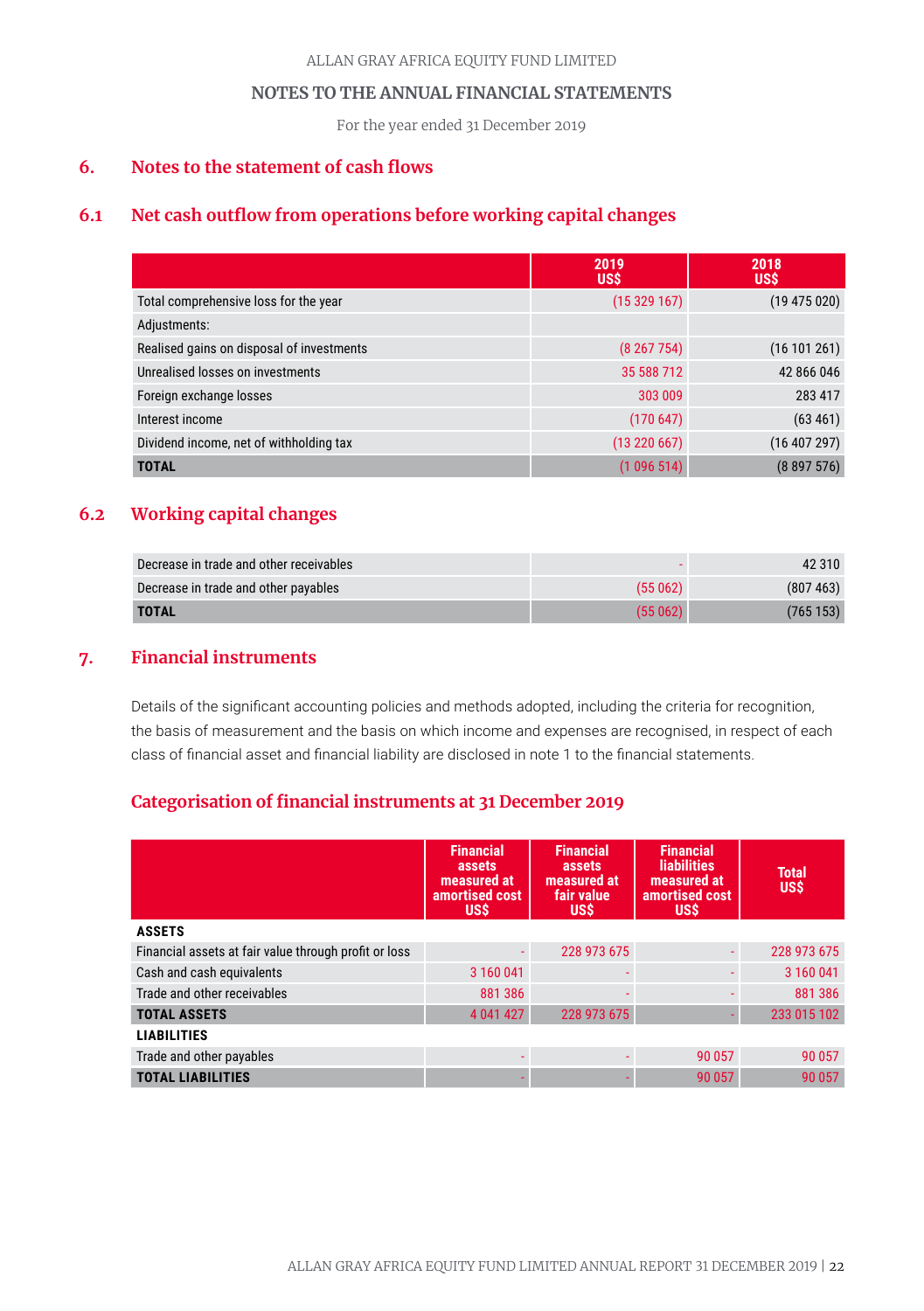### **NOTES TO THE ANNUAL FINANCIAL STATEMENTS**

For the year ended 31 December 2019

# **Categorisation of financial instruments at 31 December 2018**

|                                                       | <b>Loans and</b><br><b>receivables</b><br>measured at<br>amortised cost<br><b>US\$</b> | <b>Financial</b><br>assets<br>measured at<br>fair value<br><b>USS</b> | <b>Financial</b><br><b>liabilities</b><br>measured at<br>amortised cost<br><b>US\$</b> | <b>Total</b><br><b>US\$</b> |
|-------------------------------------------------------|----------------------------------------------------------------------------------------|-----------------------------------------------------------------------|----------------------------------------------------------------------------------------|-----------------------------|
| <b>ASSETS</b>                                         |                                                                                        |                                                                       |                                                                                        |                             |
| Financial assets at fair value through profit or loss |                                                                                        | 247 779 650                                                           |                                                                                        | 247 779 650                 |
| Cash and cash equivalents                             | 2966856                                                                                |                                                                       |                                                                                        | 2966856                     |
| Trade and other receivables                           | 807 502                                                                                |                                                                       |                                                                                        | 807 502                     |
| <b>TOTAL ASSETS</b>                                   | 3 774 358                                                                              | 247 779 650                                                           |                                                                                        | 251 554 008                 |
| <b>LIABILITIES</b>                                    |                                                                                        |                                                                       |                                                                                        |                             |
| Trade and other payables                              |                                                                                        |                                                                       | 145 119                                                                                | 145 119                     |
| <b>TOTAL LIABILITIES</b>                              |                                                                                        |                                                                       | 145 119                                                                                | 145 119                     |

# **7.1 Financial risk management policies and objectives**

The Fund's investment portfolio may comprise equities, equity-linked securities, interest-bearing non-equity linked securities and cash and cash equivalents. The Fund may invest in listed and unlisted securities and these securities may be denominated in local or foreign currency.

The Fund invests in a focused portfolio of assets that are selected for their perceived superior fundamental value and expected risk and return profile. The Fund seeks to take advantage of opportunities that arise and may invest a substantial portion of the assets in a single country or region rather than a diversified portfolio of assets with exposure to a basket of African countries.

The Fund defines 'African Equities' as equities in companies with significant business interests in Africa, regardless of the location of the stock exchange listing. The Fund's investing activities expose holders of Fund shares to various types of risks that are associated with the financial instruments and markets in which the Fund invests.

#### **Market risk**

Market risk is defined as the risk that the fair value or future cash flows of a financial instrument will fluctuate because of changes in market prices and includes interest rate, foreign currency and other price risks.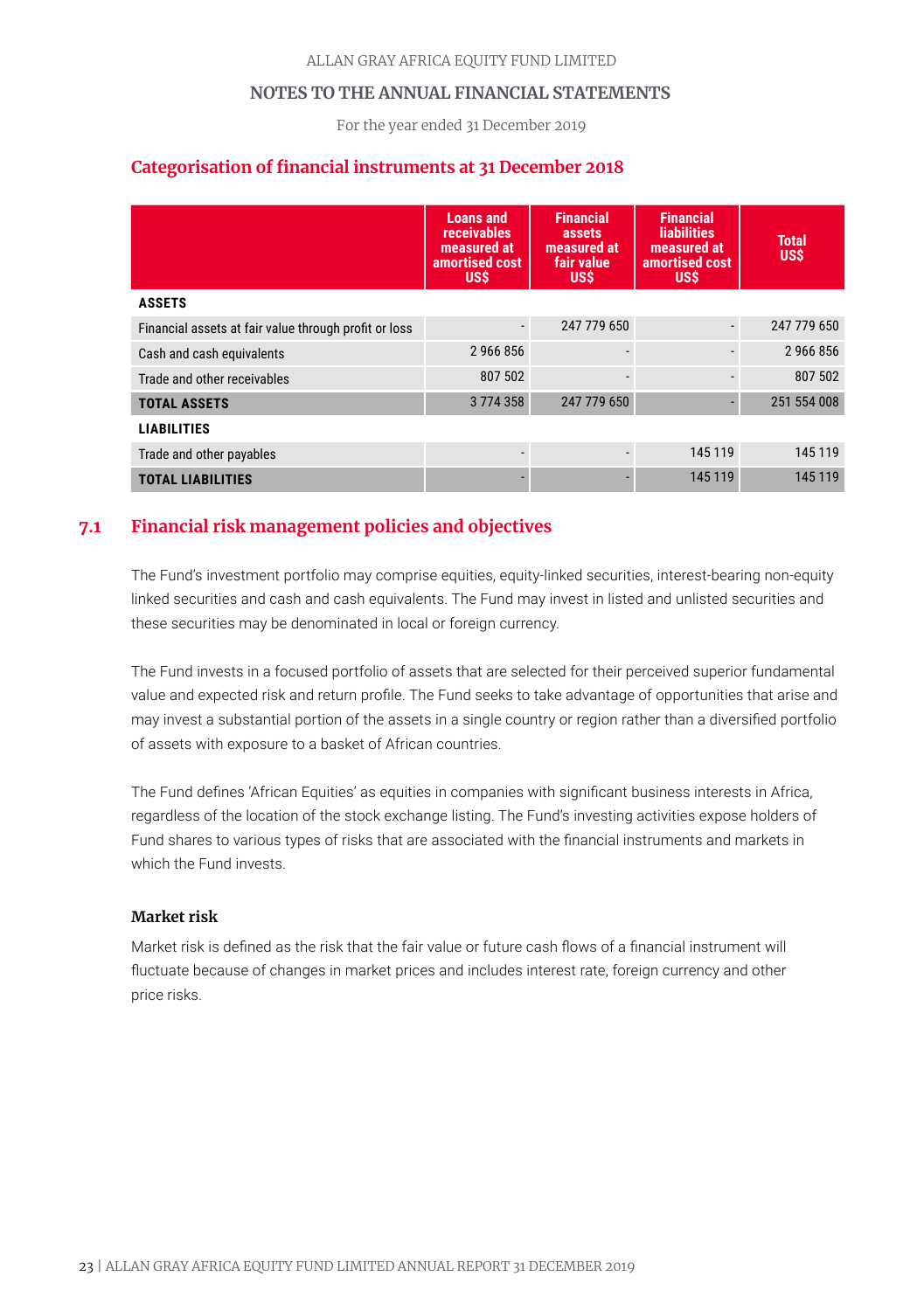For the year ended 31 December 2019

The following table shows the Funds exposure to price and interest rate risks, split into the different types of financial instruments held by the Fund at year end. The analysis only relates to instruments subject to those specific risks.

| <b>Exposure</b>                      | 2019<br><b>US\$</b> | 2018<br><b>US\$</b> |
|--------------------------------------|---------------------|---------------------|
| <b>SUBJECT TO PRICE RISK</b>         |                     |                     |
| Equities                             | 227 458 901         | 246 593 013         |
| <b>SUBJECT TO INTEREST RATE RISK</b> |                     |                     |
| Cash and cash equivalents            | 3 160 041           | 2966856             |
| <b>Bonds</b>                         | 1 514 774           | 1 186 637           |

# **Price risk**

Price risk is the risk that the fair value or future cash flows of a financial instrument will fluctuate because of changes in market prices (other than those arising from interest rate or currency risk), whether the changes are caused by factors specific to the individual financial instrument or its issuer, or factors affecting similar financial instruments traded in the market. Holders of redeemable shares are exposed to changes in the market values of the individual investments underlying the Fund. Exposure to price risk is mainly through listed instruments.

As a result of the nature of the Fund's underlying investments, there will be significant price fluctuations in the pursuit of superior long-term returns, and there will be periods when the equities in the Fund underperform the Fund's benchmark and/or generate negative absolute returns. Short-term performance can be volatile, and investors are encouraged to focus on long-term returns when evaluating the Fund's performance, as the Investment Manager takes a long-term view when making investment decisions.

The Fund's portfolio is constructed based on proprietary investment research. This research is intended to enable the Fund to be invested in equities which offer superior fundamental value. Whether an equity offers superior fundamental value is determined by comparing the share price with an assessment of the equity's intrinsic value. Price risk is not managed in the Fund. Shares are typically bought when research and analysis indicate that the intrinsic value of the company far exceeds its market price, in anticipation of the price rising to its intrinsic value and it is believed there is a margin of safety. The lower the price of a share when compared to its assessed intrinsic value, the more attractive the equity's fundamental value is considered to be.

There has been no change to the Fund's exposure to price risk or the manner in which it manages and measures the risk. The following analysis indicates the possible impact on net assets attributable to holders of redeemable shares to price risk, until such time as the investments are sold. The following table also illustrates the effect of possible changes in fair value of investments for price risk, assuming that all other variables remain constant. The disclosure provides information on the risks to which holders of redeemable shares are exposed and is not indicative of future performance.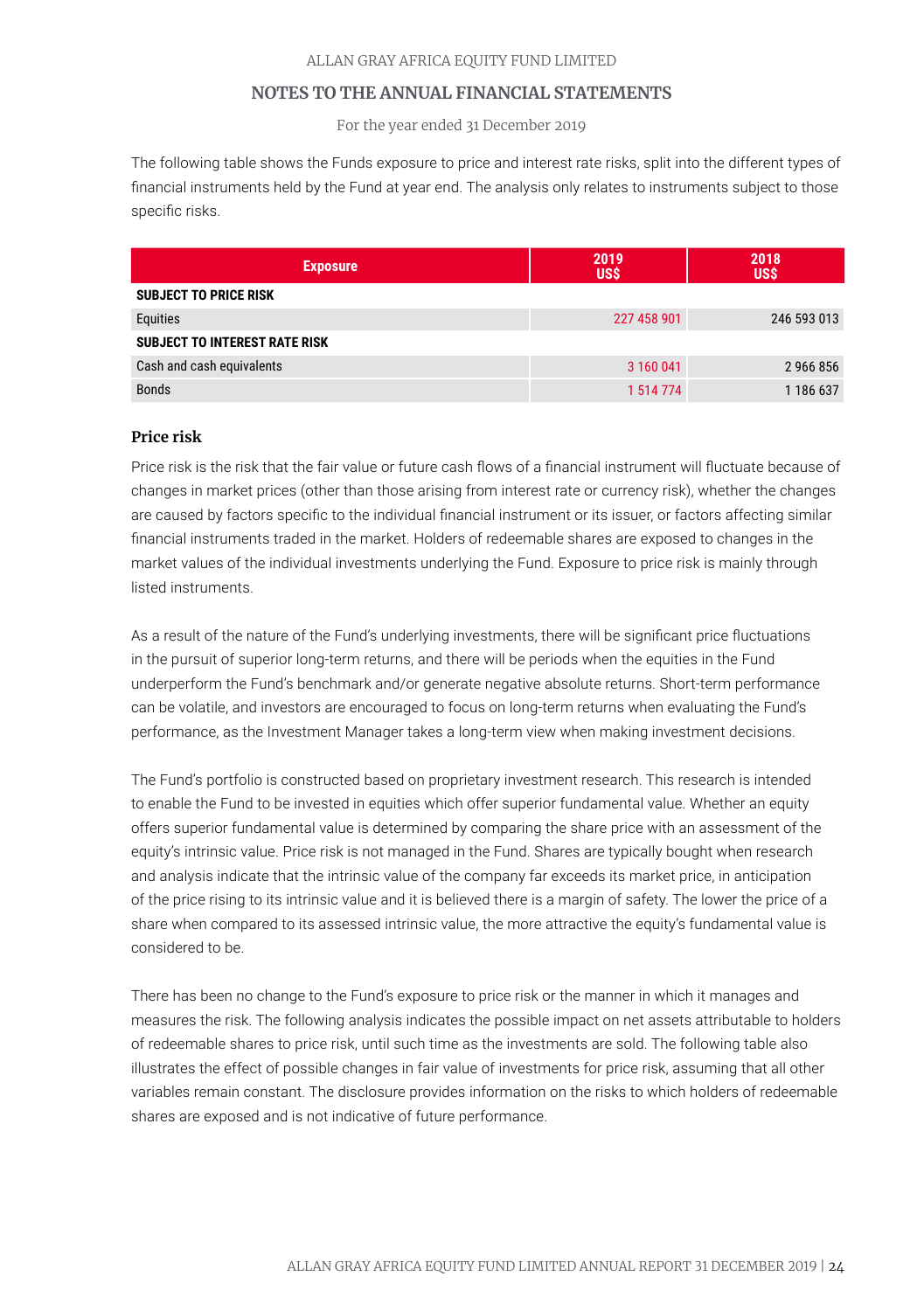### **NOTES TO THE ANNUAL FINANCIAL STATEMENTS**

For the year ended 31 December 2019

|                                                                   | 2019<br><b>US\$</b> | 2018<br><b>USS</b> |
|-------------------------------------------------------------------|---------------------|--------------------|
| <b>INVESTMENTS SUBJECT TO PRICE RISK</b>                          |                     |                    |
| <b>EQUITIES</b>                                                   |                     |                    |
| Effect on net assets attributable to holders of redeemable shares |                     |                    |
| Gross exposure                                                    | 227 458 901         | 246 593 013        |
| $+/-5%$                                                           | 11 372 945          | 12 329 651         |
| $+/-10%$                                                          | 22 745 890          | 24 659 301         |
| $+/-20%$                                                          | 45 491 780          | 49 318 603         |

#### **Concentration of equity price risk**

The following table analyses the Fund's concentration of equity price risk in the Fund's equity portfolio by sector allocation:

| % of equity securities   | 2019<br>% | 2018<br>% |
|--------------------------|-----------|-----------|
| <b>Financials</b>        | 33.4      | 28.4      |
| <b>Basic materials</b>   | 19.9      | 16.9      |
| Consumer goods           | 14.7      | 18.9      |
| Oil and gas              | 10.4      | 9.9       |
| Technology               | 8.6       | 6.1       |
| Telecommunications       | 6.1       | 9.4       |
| <b>Industrials</b>       | 3.6       | 1.6       |
| <b>Utilities</b>         | 2.3       | 2.4       |
| <b>Consumer services</b> | 0.8       | 6.4       |
| Healthcare               | 0.2       | ٠         |
| <b>TOTAL</b>             | 100.0     | 100.0     |

# **Interest rate risk**

Interest rate risk is the risk that the fair value or future cash flows of a financial instrument will fluctuate because of changes in market interest rates. The Fund is exposed to interest rate risk through its exposure to holding cash and cash equivalents and bonds. The Investment Manager manages the Fund's exposure to interest rates in accordance with the Fund's investment objectives and policies.

The following table illustrates the effect of reasonably possible changes in prevailing interest rates, with all other variables held constant. The actual results may differ from the sensitivity analysis, and the difference could be material. The disclosure provides information on the risks to which holders of redeemable shares are exposed and is not indicative of future performance.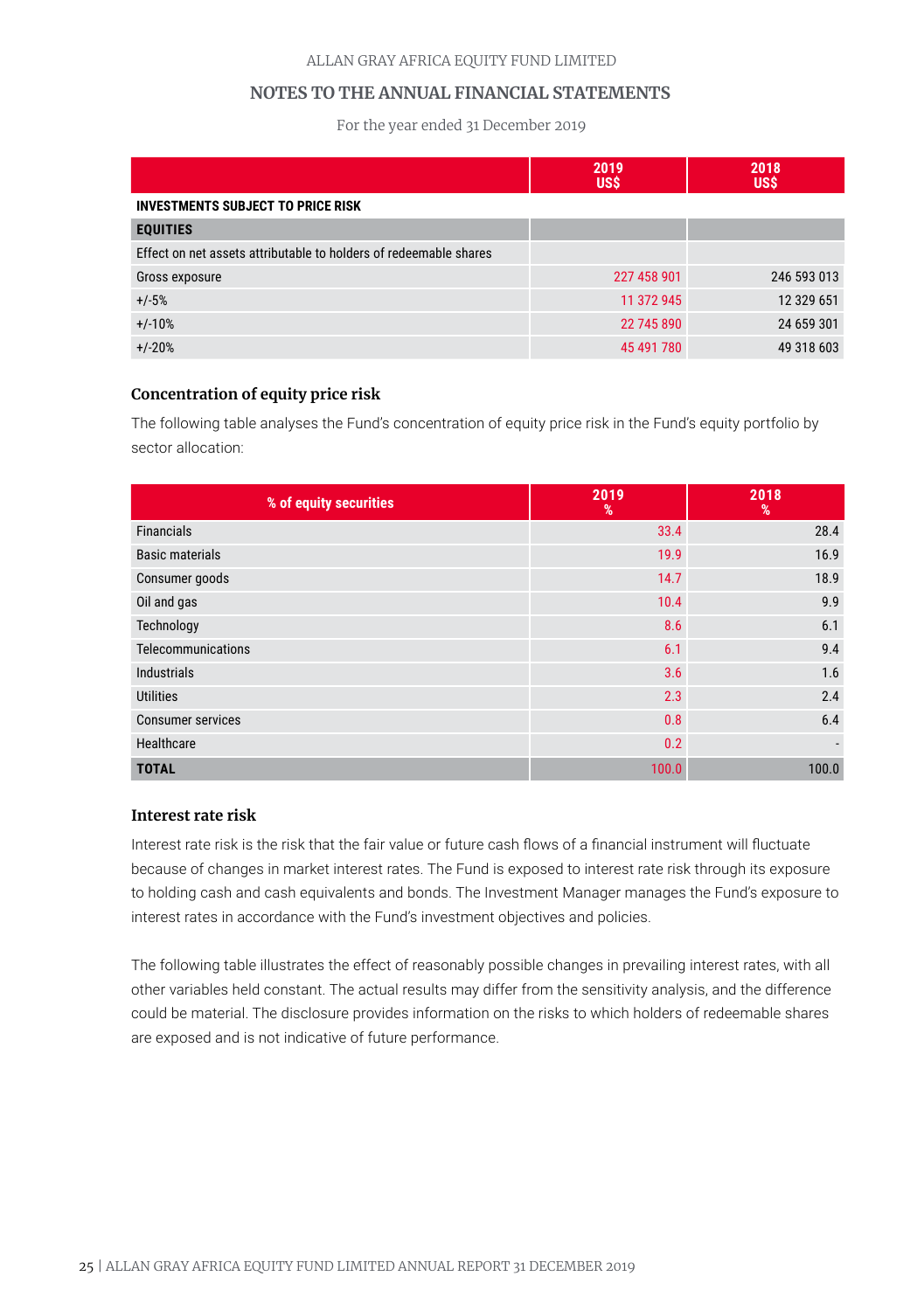### **NOTES TO THE ANNUAL FINANCIAL STATEMENTS**

For the year ended 31 December 2019

|                                                                   | 2019<br><b>US\$</b> | 2018<br><b>US\$</b> |
|-------------------------------------------------------------------|---------------------|---------------------|
| <b>INVESTMENTS SUBJECT TO INTEREST RATE RISK</b>                  |                     |                     |
| <b>CASH AND CASH EQUIVALENTS</b>                                  | 3 160 041           | 2966856             |
| Effect on net assets attributable to holders of redeemable shares |                     |                     |
| $+/- 0.5%$                                                        | 15800               | 14 8 34             |
| $+/-1.0%$                                                         | 31 600              | 29 6 6 9            |
| <b>BONDS</b>                                                      | 1 514 774           | 1 186 637           |
| Effect on net assets attributable to holders of redeemable shares |                     |                     |
| $+/- 0.5%$                                                        | 7 5 7 4             | 5933                |
| $+/- 1.0%$                                                        | 15 148              | 11866               |

#### **Foreign currency risk**

Currency risk is the risk that the value of a financial instrument will fluctuate due to changes in foreign exchange rates. The Fund undertakes certain transactions denominated in foreign currencies and is therefore exposed to the effects of exchange rate fluctuations.

The following tables indicate the currencies to which the Fund had exposure at 31 December 2019 and 31 December 2018 on its financial assets and liabilities.

A positive number indicates an increase in net assets attributable to holders of redeemable shares where the US dollar weakens against the relevant currency. For a strengthening of the US dollar against the relevant currency, there would be an equal and opposite impact on the net assets attributable to holders of redeemable shares, and the balances below would be negative.

|                                                                                          |            |                            | <b>Currency impact</b><br><b>USS</b> |               |               |
|------------------------------------------------------------------------------------------|------------|----------------------------|--------------------------------------|---------------|---------------|
| EFFECT ON NET ASSETS ATTRIBUTABLE TO HOLDERS OF REDEEMABLE SHARES AS AT 31 DECEMBER 2019 |            |                            |                                      |               |               |
| <b>CURRENCY</b>                                                                          |            | <b>FINANCIAL ASSET USS</b> | $-1+5%$                              | $-1 + 10%$    | $-1 + 20%$    |
| Canadian dollar                                                                          | CAD        | 139 846                    | 6992                                 | 13 985        | 27 9 69       |
| Australian dollar                                                                        | <b>AUD</b> | 9 382 818                  | 469 141                              | 938 282       | 1876 564      |
| South African rand                                                                       | ZAR        | 60 649 336                 | 3 0 3 2 4 6 7                        | 6 0 6 4 9 3 4 | 12 129 867    |
| Euro                                                                                     | <b>EUA</b> | 6 187 962                  | 309 398                              | 618796        | 1 237 592     |
| British pound                                                                            | GBP        | 22 481 119                 | 1 1 2 4 0 5 6                        | 2 248 112     | 4 4 9 6 2 2 4 |
| Eqyptian pound                                                                           | EGP        | 27 173 650                 | 1 358 683                            | 2717365       | 5 434 730     |
| Kenyan shilling                                                                          | <b>KES</b> | 9 940 228                  | 497 011                              | 994 023       | 1988046       |
| Ugandan shilling                                                                         | <b>UGX</b> | 4 5 6 3 9 8 9              | 228 199                              | 456 399       | 912798        |
| West African franc                                                                       | <b>XOF</b> | 5452484                    | 272 624                              | 545 248       | 1 090 497     |
| Nigerian naira                                                                           | <b>NGN</b> | 59 779 972                 | 2988999                              | 5977997       | 11 955 994    |
| Uzbekistani so'm                                                                         | <b>USZ</b> | 183                        | 9                                    | 19            | 37            |
| Zimbabwean dollar                                                                        | ZWL        | 22 558 916                 | 1 127 946                            | 2 2 5 5 8 9 2 | 4 511 783     |
|                                                                                          |            |                            | 11 415 525                           | 22 831 052    | 45 662 101    |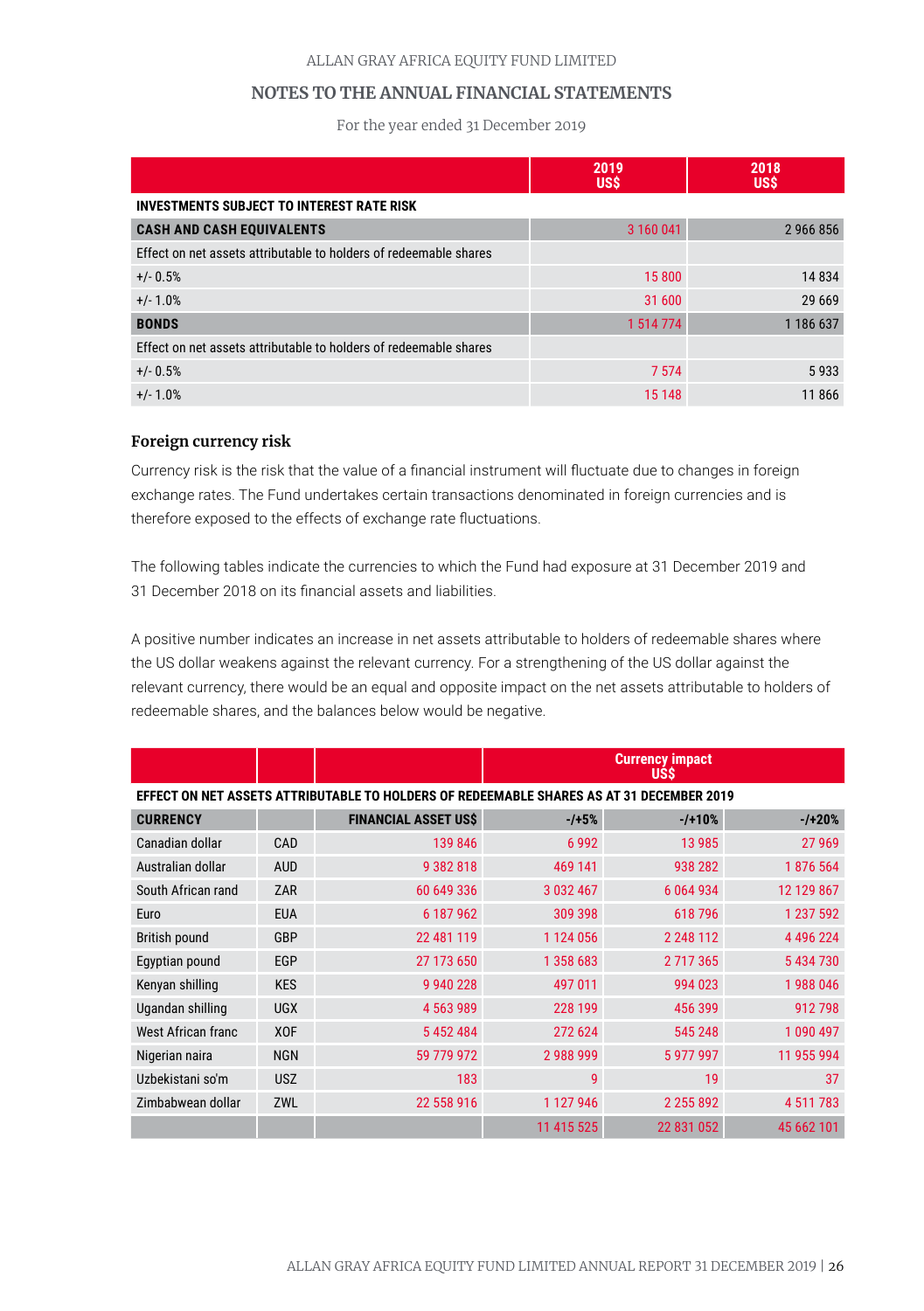For the year ended 31 December 2019

|                                                                                          |            |                            | <b>Currency impact</b><br><b>USS</b> |            |               |
|------------------------------------------------------------------------------------------|------------|----------------------------|--------------------------------------|------------|---------------|
| EFFECT ON NET ASSETS ATTRIBUTABLE TO HOLDERS OF REDEEMABLE SHARES AS AT 31 DECEMBER 2018 |            |                            |                                      |            |               |
| <b>CURRENCY</b>                                                                          |            | <b>FINANCIAL ASSET USS</b> | $-1.5%$                              | $-1 + 10%$ | $-1 + 20%$    |
| Canadian dollar                                                                          | CAD        | 1 247 160                  | 62 3 58                              | 124 716    | 249 432       |
| Australian dollar                                                                        | <b>AUD</b> | 5 100 637                  | 255 032                              | 510 064    | 1 0 20 1 27   |
| South African rand                                                                       | ZAR        | 66 027 391                 | 3 301 370                            | 6 602 739  | 13 205 478    |
| Euro                                                                                     | <b>EUA</b> | 72089                      | 3604                                 | 7 2 0 9    | 14 4 18       |
| <b>British pound</b>                                                                     | GBP        | 21 141 177                 | 1057059                              | 2 114 118  | 4 2 2 8 2 3 6 |
| Egyptian pound                                                                           | EGP        | 25 856 271                 | 1 292 814                            | 2 585 627  | 5 171 254     |
| Kenyan shilling                                                                          | <b>KES</b> | 6 0 51 4 27                | 302 571                              | 605 143    | 1 210 285     |
| Ugandan shilling                                                                         | <b>UGX</b> | 4 9 29 29 1                | 246 465                              | 492 929    | 985 858       |
| West African franc                                                                       | <b>XOF</b> | 1 744 573                  | 87 229                               | 174 457    | 348 915       |
| Nigerian naira                                                                           | <b>NGN</b> | 54 875 868                 | 2743793                              | 5487587    | 10 975 174    |
|                                                                                          |            |                            | 9 352 295                            | 18 704 589 | 37 409 177    |

#### **Credit risk**

Credit risk refers to the risk that a counterparty will default on its contractual obligations, resulting in financial loss to the Fund.

At year end, financial assets exposed to credit risk comprised cash accounts. The Investment Manager monitors the creditworthiness of the Fund's counterparties (e.g. brokers, custodians and banks) by reviewing their credit ratings, financial statements and press releases on a regular basis.

The compliance departments of Citibank Europe plc (the 'Administrator') and the Investment Manager monitor compliance with applicable regulations and the investment mandate on a daily basis.

The following table provides an analysis of the credit quality of the Fund's cash and cash equivalents at reporting date by rating agency category. The credit quality has been assessed by reference to Fitch credit ratings, and where unavailable, Moody's ratings have been used. Ratings are presented in ascending order of credit risk.

|                      | 2019      | 2018      |
|----------------------|-----------|-----------|
| <b>CREDIT RATING</b> | % OF FUND | % OF FUND |
| A+                   | 1.4%      | 1.2%      |
|                      | 1.4%      | 1.2%      |

Note that the balance (98.6% of the Fund's assets) (2018: 98.8%) comprises financial assets at fair value through profit or loss, trade and other receivables, accrued expenses and bonds, which have been excluded from the table above.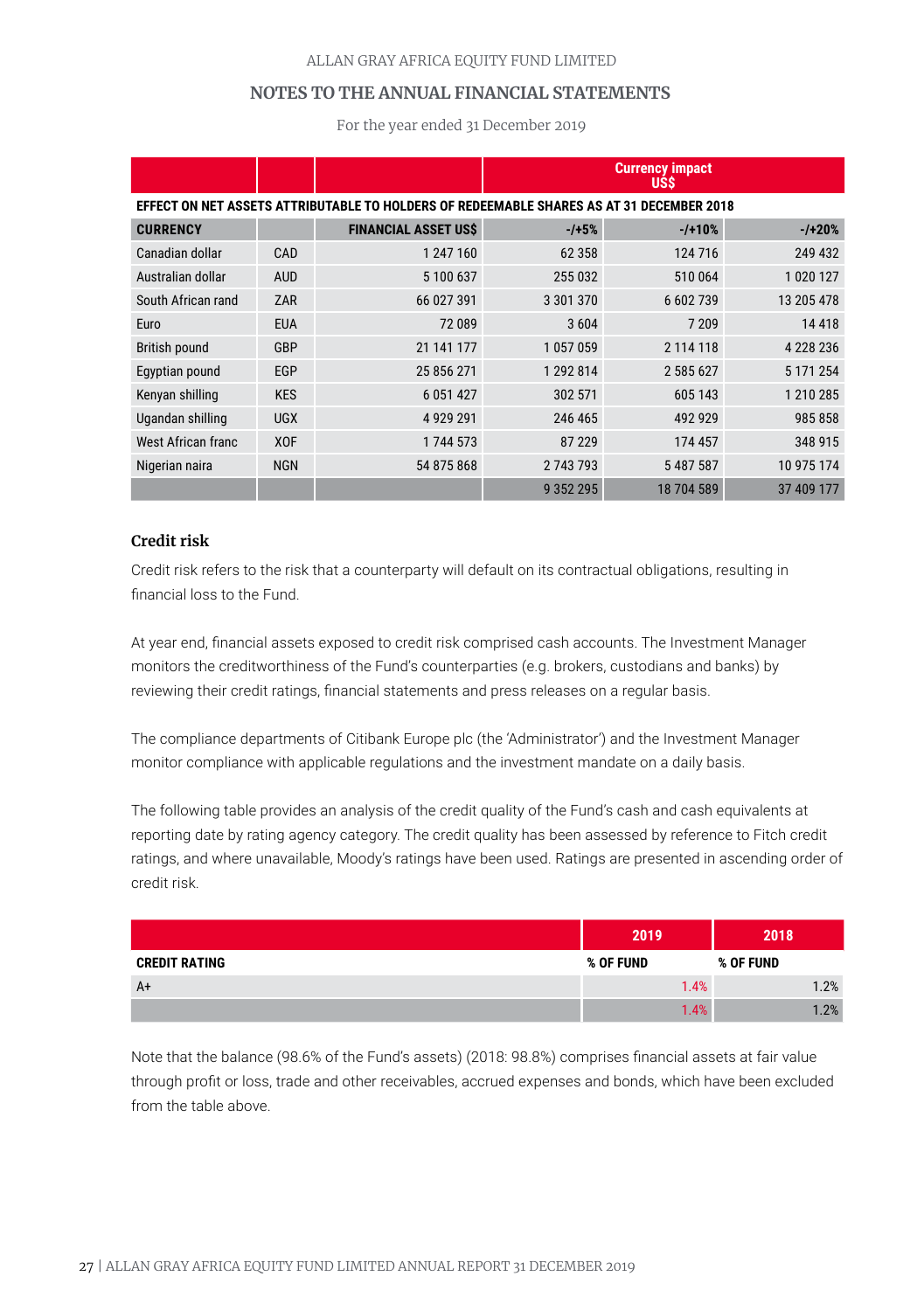### **NOTES TO THE ANNUAL FINANCIAL STATEMENTS**

For the year ended 31 December 2019

### **Liquidity risk**

Liquidity risk is the risk that the Fund may not be able to generate sufficient cash resources to settle its obligations in full as they fall due or can only do so on terms that are materially disadvantageous.

The Fund invests in markets that are considered emerging markets. Such markets are generally less mature and developed than those in advanced countries. Liquidity risk management rests with the Investment Manager, which has built an appropriate liquidity risk management framework for the management of the Fund's short-, medium- and long-term funding and liquidity management requirements.

The Fund's redeemable shares are redeemable for cash equal to the proportionate share of the Fund's net asset value. The Fund is therefore potentially exposed to weekly redemptions by the holders of redeemable shares.

The Fund may not borrow other than to meet redemptions. Such borrowing is limited to 10% of the Fund's net asset value and must be repaid within 90 days. The Investment Manager's compliance department monitors compliance with the applicable requirements.

Where total members' redemptions on any dealing day are more than US\$5 000 000 or 2.5% of the total net asset value of the Fund (whichever is less), the Investment Manager may, at its discretion, redeem only 2.5% of the total net asset value of the Fund or US\$5 000 000 (whichever is less), on a pro rata basis among the members, per dealing day. If any redemption requests are not satisfied in full, the balance thereof will be carried forward to the following dealing day, subject to the same 2.5% restriction. The Investment Manager retains the right to distribute all or part of the redemption proceeds in specie (in kind).

The Fund invests primarily in marketable securities and other financial instruments, which under normal market conditions, are readily convertible to cash. In addition, the Fund's policy is to maintain sufficient cash and cash equivalents to meet normal operating requirements and expected redemption requests.

Trade and other payables are due on demand. Net assets attributable to holders of redeemable shares and distribution payables are settled within 30 days.

# **7.2 Fair value**

The directors of the Fund are of the opinion that the fair value of all financial instruments, other than those measured at fair value through profit or loss, approximates the carrying amount in the Statement of financial position as these balances are due within 30 days. IFRS 7 and IFRS 13 require fair value measurements to be disclosed by the source of inputs, using a three-level hierarchy, as follows:

- Level 1 quoted (unadjusted) market prices in active markets for identical assets or liabilities
- Level 2 those involving inputs that are directly or indirectly observable
- Level 3 those with inputs for the asset or liability that are not based on observable market data (unobservable inputs)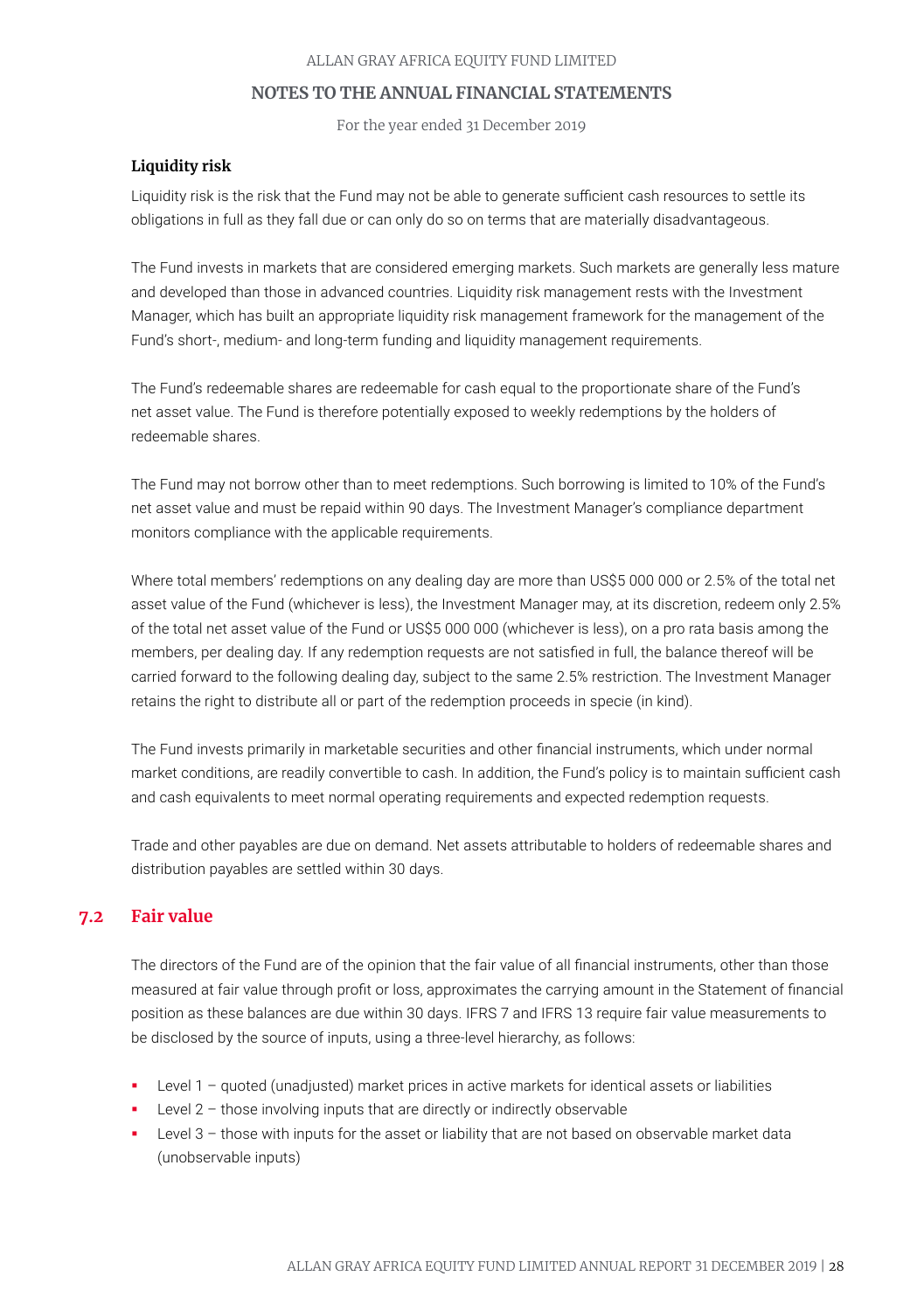### **NOTES TO THE ANNUAL FINANCIAL STATEMENTS**

For the year ended 31 December 2019

The fair values of financial assets and financial liabilities are determined as follows:

The fair value of financial assets and financial liabilities traded in active liquid markets such as listed equity securities are based on quoted market prices at the close of trading, and are classified within level 1.

An active market is a market in which transactions for the asset or liability take place with sufficient frequency and volume to provide pricing information on an ongoing basis.

Certain investments that are not valued using quoted market prices can be valued based on other observable market data at the discretion of the Investment Manager. Securities not traded through recognised public securities exchanges can be valued on the valuation date based on other reliable sources, such as quotations by recognised investment dealers. Investments not listed on public securities exchanges, or for which reliable quotations are not readily available, are valued using valuation models based on assumptions that may not be supported by observable market inputs. These investments are classified as level 2 or 3.

Transfers between levels of the fair value hierarchy are deemed to have occurred at the beginning of the reporting period.

| Level 1                                                      | 2019<br><b>US\$</b> | 2018<br>US\$        |
|--------------------------------------------------------------|---------------------|---------------------|
| <b>FINANCIAL ASSETS</b>                                      |                     |                     |
| <b>FINANCIAL ASSETS AT FAIR VALUE THROUGH PROFIT OR LOSS</b> |                     |                     |
| <b>Equities</b>                                              | 227 458 901         | 186 162 280         |
|                                                              | 227 458 901         | 186 162 280         |
|                                                              |                     |                     |
|                                                              |                     |                     |
| Level 3                                                      | 2019<br><b>US\$</b> | 2018<br><b>US\$</b> |
| <b>FINANCIAL ASSETS</b>                                      |                     |                     |
| <b>FINANCIAL ASSETS AT FAIR VALUE THROUGH PROFIT OR LOSS</b> |                     |                     |
| Equities                                                     |                     | 60 430 733          |
| <b>Bonds</b>                                                 | 1 514 774           | 1 186 637           |

The following tables show the fair values of instruments at 31 December 2019 and 31 December 2018.

The Fund has no investments that are classified within level 2.

#### **Transfers between level 1 and level 3**

During the year ended 31 December 2019, Zimbabwe reintroduced its national currency. As a result the Investment Manager changed the valuation technique used to measure the fair value of Zimbabwean equities from a fair value methodology utilising unobservable inputs used in prior periods to quoted market prices in Zimbabwe dollars at 31 December 2019. This resulted in a transfer out of level 3 into level 1 at the beginning of the reporting period.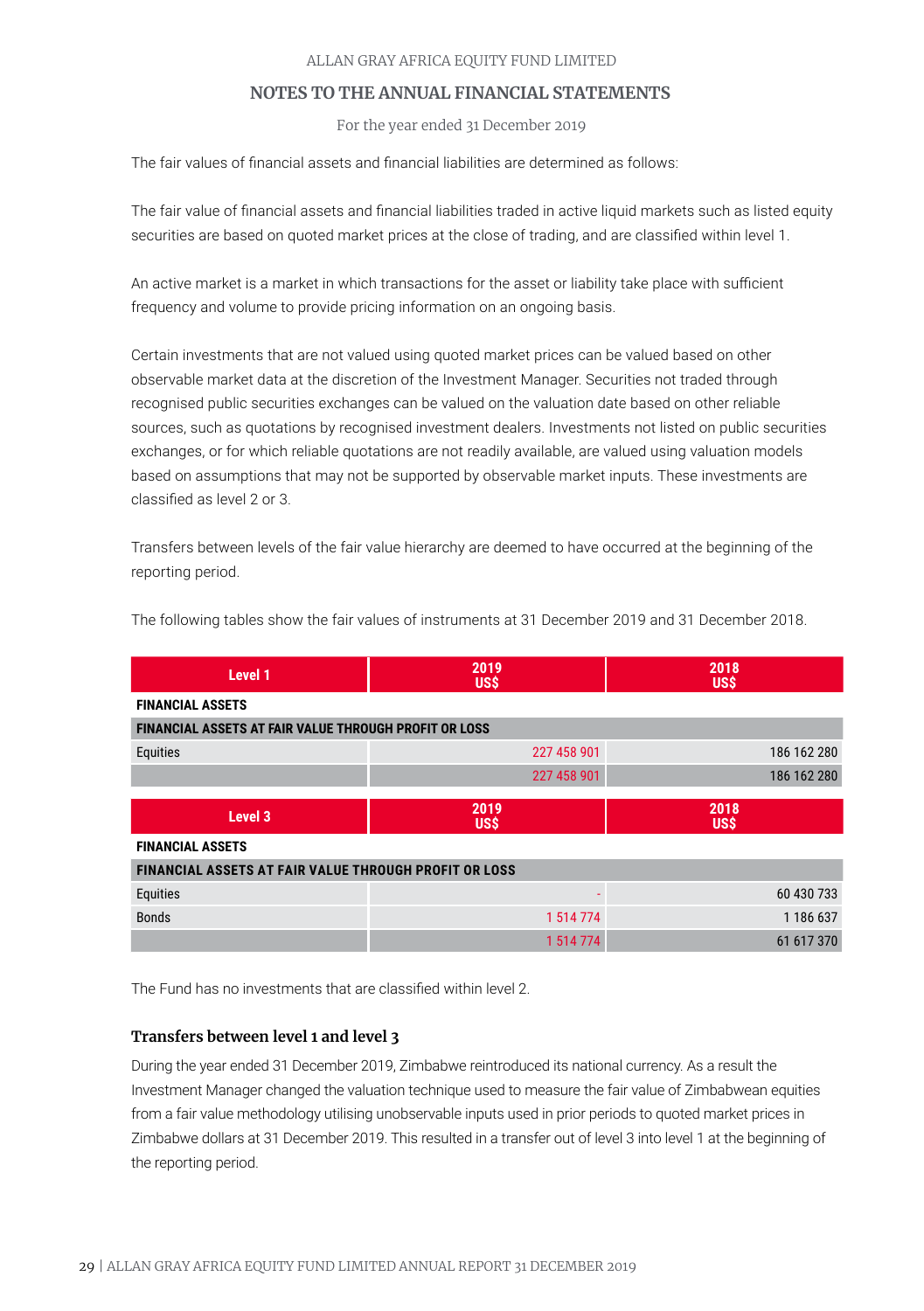### **NOTES TO THE ANNUAL FINANCIAL STATEMENTS**

For the year ended 31 December 2019

The following table shows a reconciliation from the opening balances to the closing balances for fair value measurements of financial assets held at fair value through profit or loss, in level 3 of the fair value hierarchy:

|                                                 | 2019<br><b>US\$</b> | 2018<br><b>US\$</b> |
|-------------------------------------------------|---------------------|---------------------|
| Opening balance                                 | 61 617 370          | 54 066 220          |
| Transfer into level 3                           |                     | 15 979 944          |
| Transfer out of level 3                         | (60430733)          |                     |
| Disposal of shares                              |                     | (7610881)           |
| Net gains/(losses) recognised in profit or loss | 328 137             | (817913)            |
| <b>CLOSING BALANCE</b>                          | 1 514 774           | 61 617 370          |

Total gains or losses included in profit or loss are presented in the Statement of comprehensive income as follows:

|                                                        | 2019<br><b>US\$</b> | 2018<br><b>US\$</b> |
|--------------------------------------------------------|---------------------|---------------------|
| Unrealised gains/(losses) recognised in profit or loss | 328 137             | (4212089)           |
| Realised gains recognised in profit or loss            |                     | 3 3 9 4 1 7 6       |
| <b>CLOSING BALANCE</b>                                 | 328 137             | (817913)            |

The Investment Manager uses a discounted cash flow valuation technique to estimate the fair value of the Zimbabwean bond at 31 December 2019 and 31 December 2018. The key unobservable assumption used in the valuation is the discount rate of 12.5%. This valuation process is subjective and the results may vary according to the inputs and process applied.

For fair value measurements in level 3 of the fair value hierarchy, changing the discount rate would have the following effect:

| <b>Effect on profit or loss</b>       |             |             |  |
|---------------------------------------|-------------|-------------|--|
| INCREASE/(DECREASE) OF DISCOUNT RATE: |             |             |  |
| 2019                                  | <b>LOSS</b> | <b>GAIN</b> |  |
| $+/-5%$                               | (32674)     | 33 4 62     |  |
| $+/-10%$                              | (64894)     | 67802       |  |
| 2018                                  | <b>LOSS</b> | <b>GAIN</b> |  |
| $+/-5%$                               | (3080869)   | 3 080 869   |  |
| $+/-10%$                              | (6161737)   | 6 161 737   |  |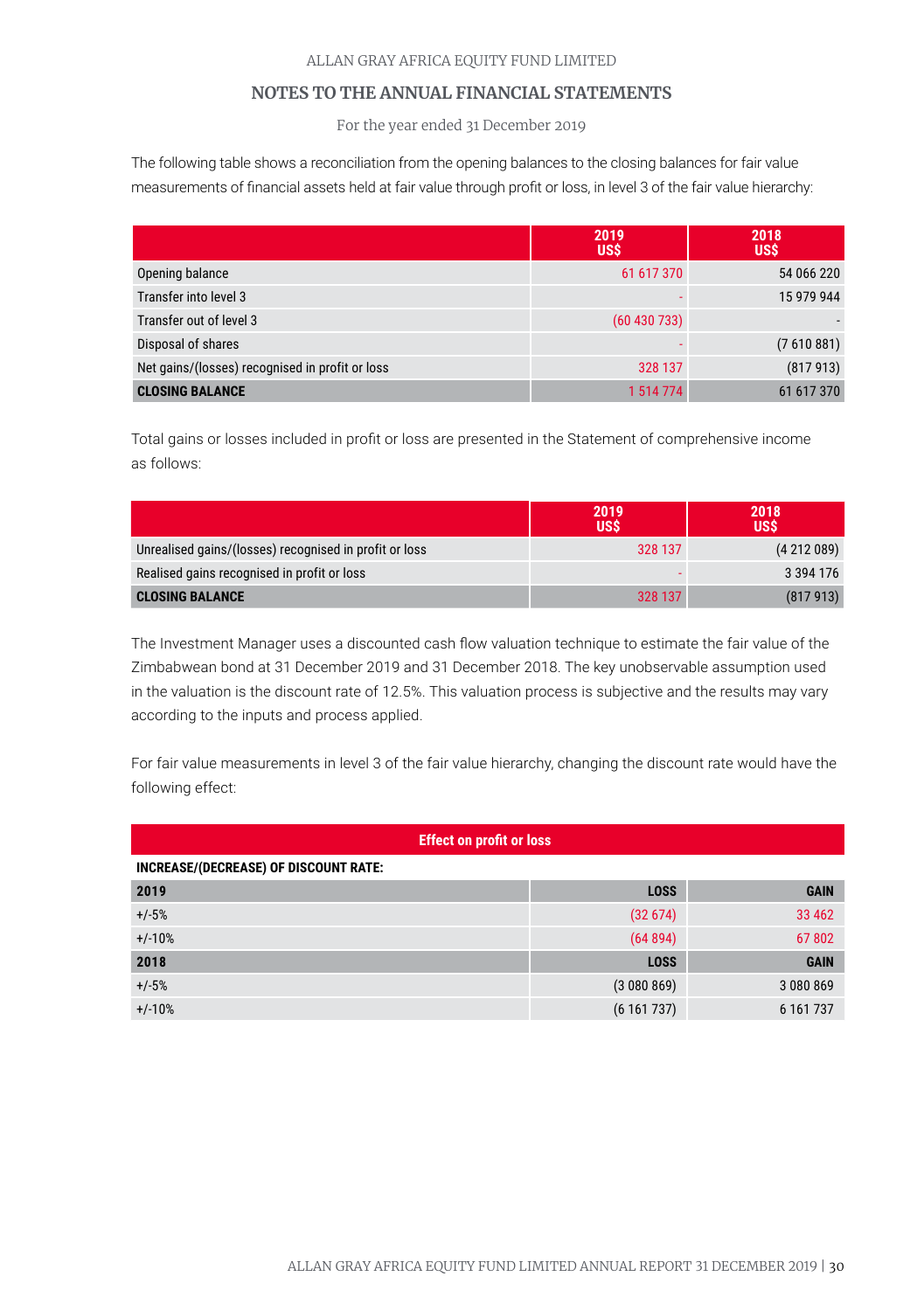#### **NOTES TO THE ANNUAL FINANCIAL STATEMENTS**

For the year ended 31 December 2019

# **8. Share capital**

Notwithstanding that the net assets attributable to holders of redeemable shares are classified as financial liabilities, the directors of the Fund consider these to represent the Fund's capital. The number of shares issued and redeemed during the years is reported below. The Fund is not subject to any externally imposed capital requirements. The Fund's authorised share capital at 31 December 2019 and 31 December 2018 is detailed below. Fund shares are divided into three share classes (Class A, Class B and Class C), which participate pro-rata in the Fund's net assets and dividends, and are redeemable and non-voting. Founder shares do not participate in the Fund's portfolio, are redeemable at par value only after all Fund shares have been redeemed, and carry the right to vote. If the Fund is wound up or dissolved, the Founder shares will participate only to the extent of their par value. All of the authorised Founder shares of the Fund have been issued as fully paid and are held by the Investment Manager. The Founder shares are classified as a trade and other payable in the Statement of financial position. As at 31 December 2019, only shares in Class A and Class B had been issued.

|                                      | <b>Allan Gray Africa</b><br><b>Equity Fund Limited</b> |
|--------------------------------------|--------------------------------------------------------|
| Fund shares par value (per share)    | <b>US\$0.13</b>                                        |
| Authorised fund shares               | 100 million                                            |
| Founder shares par value (per share) | <b>US\$0.13</b>                                        |
| Authorised and issued Founder shares | 12 000                                                 |

| <b>Fund share transactions (shares)</b> | <b>Class A</b> | <b>Class B</b> |
|-----------------------------------------|----------------|----------------|
| <b>BALANCE AT 31 DECEMBER 2017</b>      | 1 360 009      |                |
| Subscriptions                           | 7939           |                |
| Redemptions                             | (6411)         |                |
| <b>BALANCE AT 31 DECEMBER 2018</b>      | 1 361 537      |                |
| Subscriptions                           | 4 4 2 9        | 129 430        |
| Redemptions                             | (151979)       |                |
| <b>BALANCE AT 31 DECEMBER 2019</b>      | 1 213 987      | 129 430        |

| <b>Fund share transactions (US\$)</b>   | 2019<br><b>US\$</b> | 2018<br><b>US\$</b> |
|-----------------------------------------|---------------------|---------------------|
| Subscriptions                           | 21 323 339          | 1 678 415           |
| Redemptions                             | (24478016)          | (1279910)           |
| NET CAPITAL (WITHDRAWALS)/CONTRIBUTIONS | (3154677)           | 398 505             |

| Net asset value per share | <b>Class A</b> | <b>Class B</b> |
|---------------------------|----------------|----------------|
| On 31 December 2019       | 173.38         | 173.39         |
| On 31 December 2018       | 184.65         |                |

There are no options in existence for any capital.

No income distributions were declared by the Fund for the years ended 31 December 2019 and 31 December 2018.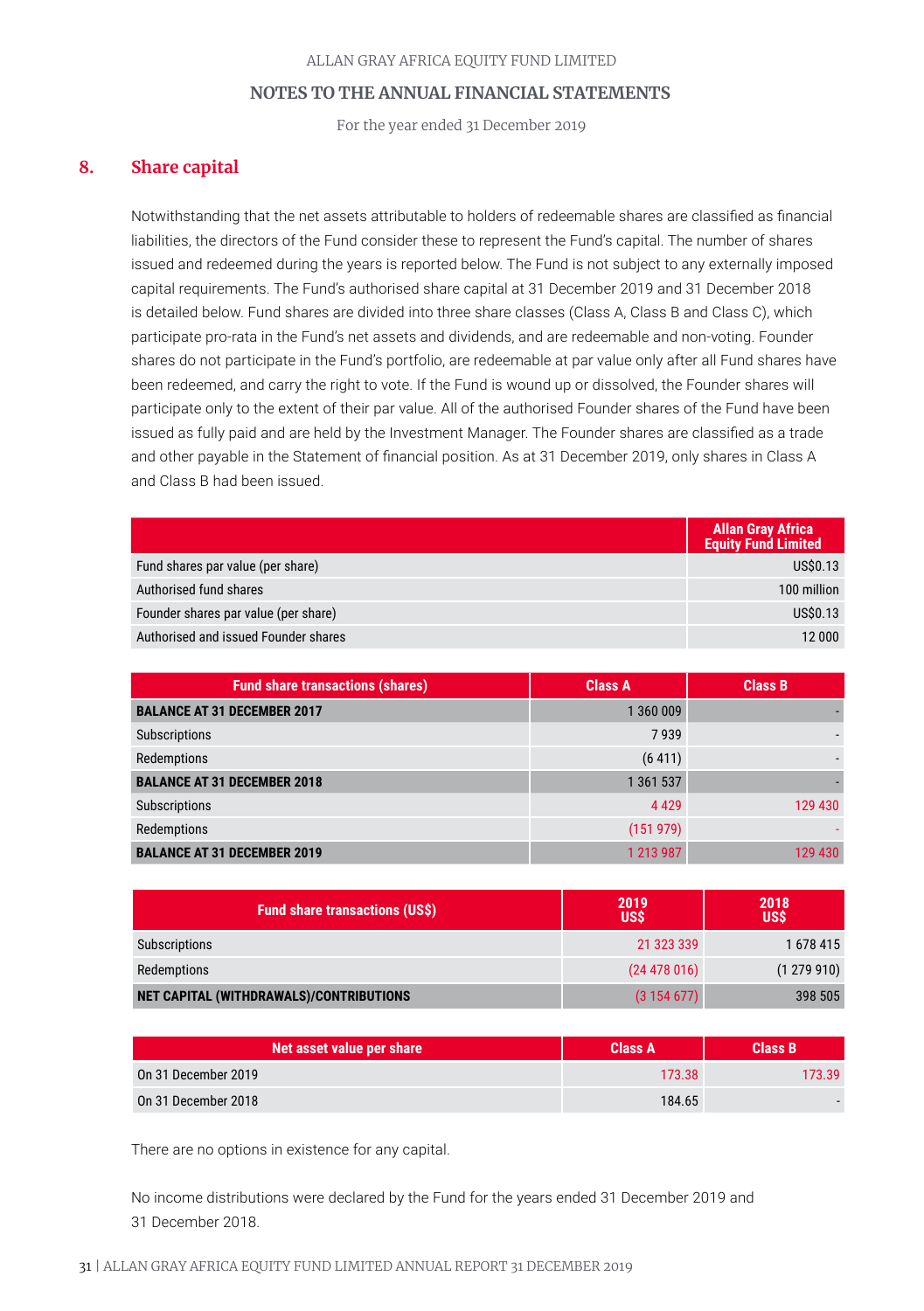#### **NOTES TO THE ANNUAL FINANCIAL STATEMENTS**

For the year ended 31 December 2019

# **9. Commitments**

The Fund has a US\$4 million clearing risk facility for dollar cash clearing, US\$2 million direct risk facility for temporary overdraft cash, US\$1.85 million direct unallocated risk facility, US\$4 million clearing intraday risk facility, US\$5 million pre-settlement risk facility for foreign exchange, and a US\$10 million settlement risk facility for foreign exchange. These facilities expire annually on 31 May and automatically roll over.

# **10. Related party transactions**

The Orbis Group of funds ('Orbis funds') are managed by Orbis Investment Management Limited. A related party relationship exists between Orbis Investment Management Limited and Allan Gray Bermuda Limited, the Investment Manager of the Fund, by virtue of a common ultimate shareholder. At 31 December 2019, Orbis funds and Orbis Investment Management Limited held 852 206 shares of the Fund (2018: 943 455 shares).

The directors of the Investment Manager held 33.2 shares indirectly in the Fund at 31 December 2019 (2018: 33.2).

Directors of the Fund held approximately 786 shares directly in the Fund at 31 December 2019 (2018: nil).

The directors of the Fund received total fees of US\$18 000 from the Fund (2018: US\$18 000). During the financial year ended 31 December 2019, a director waived his fee of US\$6 000 (2018: US\$6 000).

During the financial year ended 31 December 2019, the management fee incurred by the Fund was US\$ nil (2018 - US\$8 133 224). No management fee was payable by the Fund at 31 December 2019 or 31 December 2018.

The Investment Manager's fee consists of a base fee and a performance component, and can vary between a minimum of 0% and a maximum of 5% depending on the Fund's out- or underperformance of the Fund's benchmark and the share class in question. Affiliates of the Investment Manager within the Allan Gray Group manage global asset portfolios for their clients as well as a number of Allan Gray's institutional asset pools and collective investment schemes (collectively the 'Institutional Clients'). To avoid the layering of fees, applicable Institutional Clients are invested in the Class B shares and are not charged a fee in the Fund.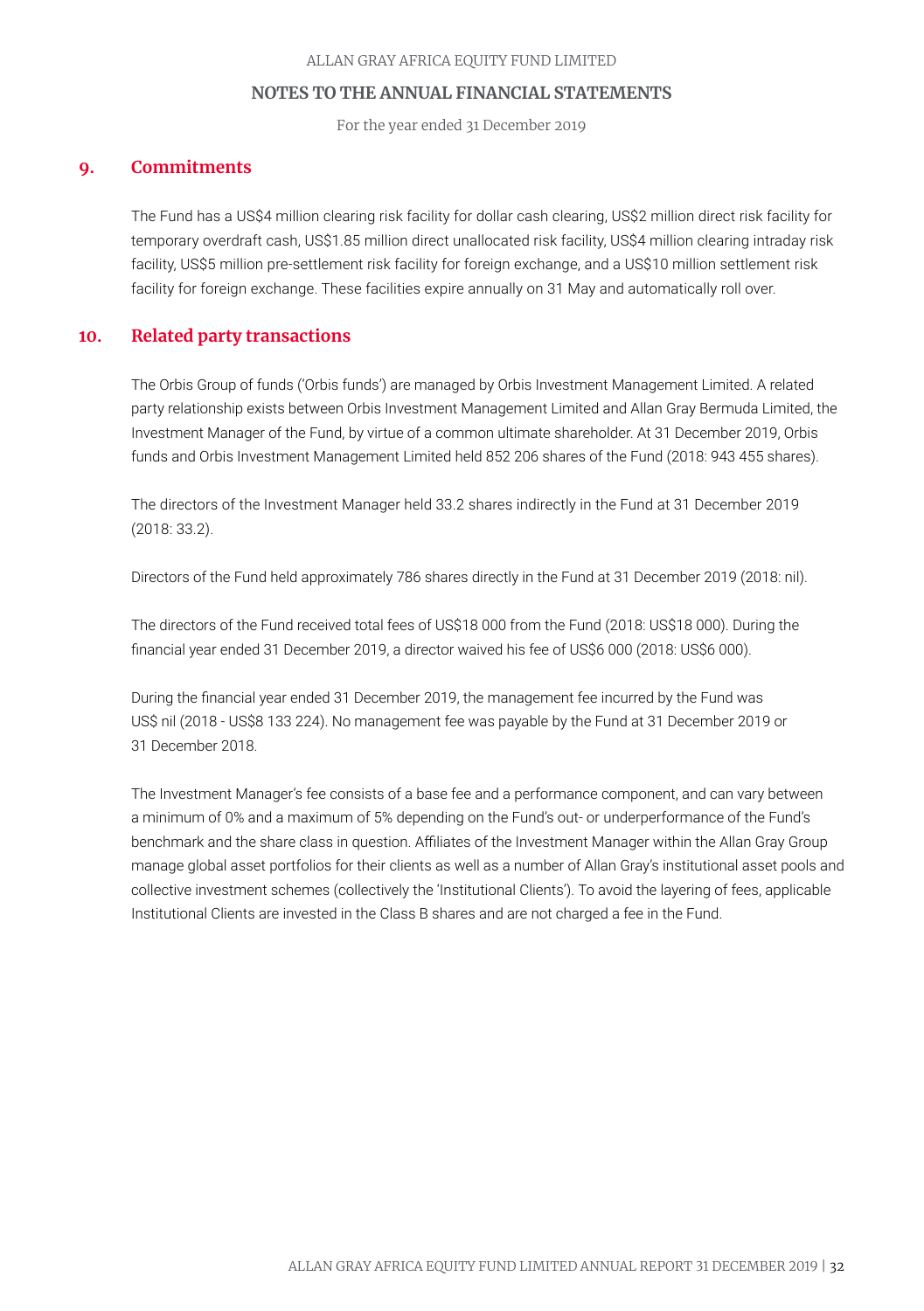#### **IMPORTANT NOTES FOR INVESTORS**

### **Fund information**

The Fund is incorporated and registered under the laws of Bermuda and is supervised by the Bermuda Monetary Authority. The Fund is also listed on the Bermuda Stock Exchange. The primary custodian of the Fund is Citibank N.A. The custodian can be contacted at 390 Greenwich Street, New York, New York, USA.

The Fund may be closed to new investments at any time to be managed according to its mandate. If you have any questions regarding the status of the Fund, please contact the Registrar. Shares in the Fund are traded at ruling prices and the Fund can engage in borrowing and scrip lending. The Fund may borrow up to 10% of the market value of the portfolio to bridge insufficient liquidity. This report does not constitute a financial promotion, a recommendation, an offer to sell or a solicitation to buy shares in the Fund. Investments in the Fund are made according to the terms and conditions and subject to the restrictions set out in the prospectus. Certain capitalised terms are defined in the Glossary section of the Fund's prospectus, a copy of which is available on request. The offering of shares in the Fund may be restricted in certain jurisdictions. Please contact the Allan Gray service team to confirm if there are any restrictions that apply to you.

#### **European Union Savings Directive and Directive on Administrative Cooperation**

The European Union Savings Directive 2003/48/EC of 3 June 2003 on taxation of savings income in the form of interest payments was repealed in November 2015, as a consequence of the adoption in December 2015 of the EU Directive on Administrative Cooperation 2014/107/EU. The Directive on Administrative Cooperation expands the scope of income and information subject to automatic exchange between EU Member States to include not only interest income, but also dividends and other types of capital income, as well as the annual balance of the accounts producing such income. The directors of the Fund believe that the Fund is exempt from the application of the EU Directive on Administrative Cooperation.

# **United Kingdom Reporting Fund Status**

The Fund's application for reporting fund status has been successful. The directors intend to manage the Fund in such a way that it should continue to be certified as a reporting fund.

### **Notice to investors in the European Economic Area ('EEA')**

The Fund is not currently marketed in the EEA. As a result, the Investment Manager does not comply with the requirements of the Alternative Investment Fund Managers Directive ('AIFMD'), and persons located in any EEA member state ('European Investors') are only permitted to subscribe for shares in the Fund in the discretion of the Investment Manager and subject to compliance with applicable law. European Investors who are permitted to invest in the Fund will not benefit from any of the protections of the AIFMD which a European Investor making an investment in a non-European fund would otherwise have, including but without limitation, certain initial disclosure requirements, periodic reporting on illiquid assets and leverage, and certain annual reporting requirements.

### **Performance**

Collective Investment Schemes in Securities (unit trusts or mutual funds) are generally medium- to long-term investments. Where annualised performance is mentioned, this refers to the average return per year over the period. The value of shares may go down as well as up and past performance is not necessarily a guide to future performance. Movements in exchange rates may cause the value of underlying international investments to go up or down. Neither the Investment Manager, nor the Fund provides any guarantee regarding the capital or the performance of the Fund. Performance figures are provided by the Investment Manager and are for lump sum investments with income distributions reinvested. Actual investor performance may differ as a result of the investment date, the date of reinvestment and applicable taxes.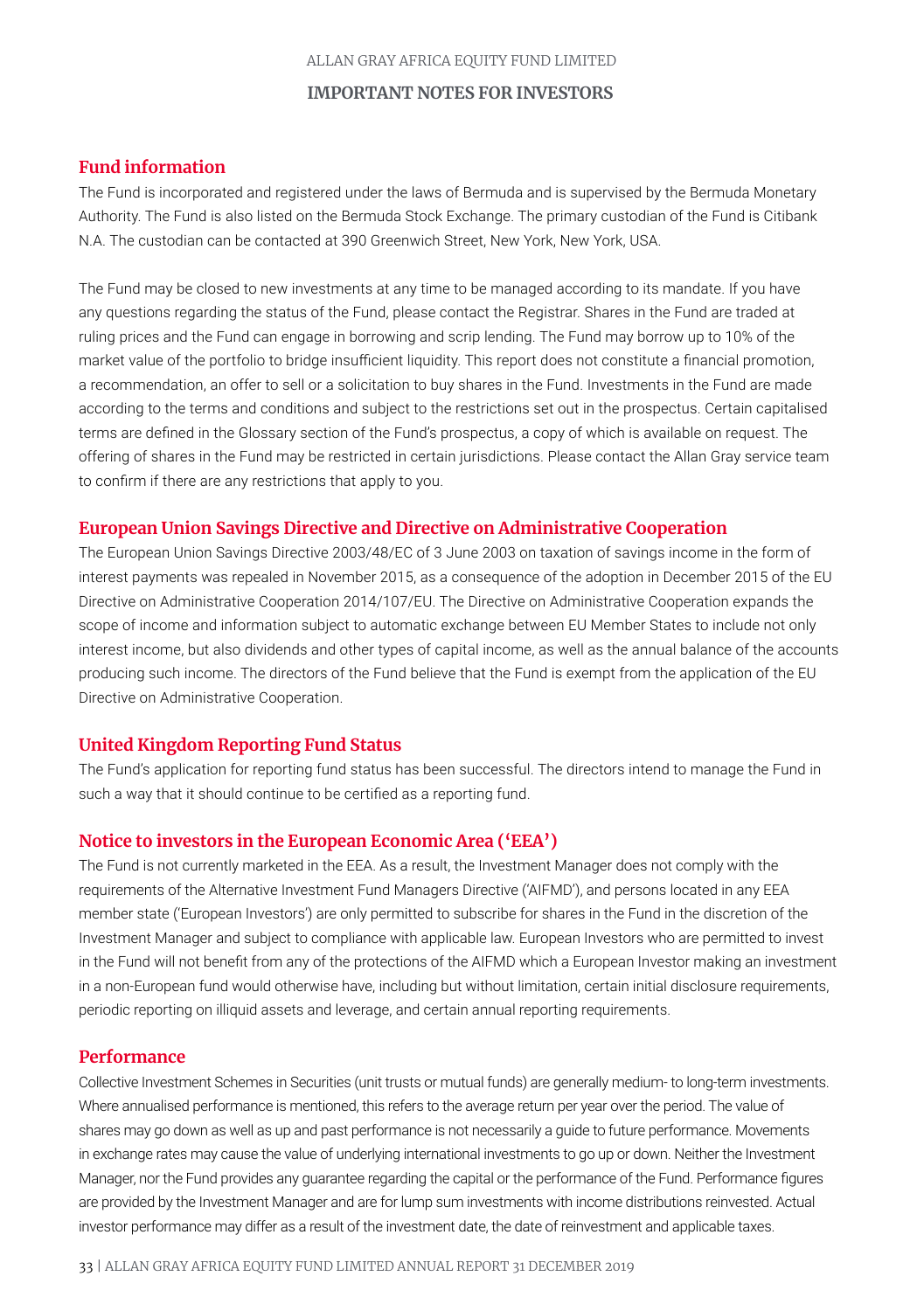# ALLAN GRAY AFRICA EQUITY FUND LIMITED **IMPORTANT NOTES FOR INVESTORS**

# **Benchmark data**

The Fund's benchmark data is provided by MSCI who require that we include the following legal notes. Neither MSCI nor any other party involved in or related to compiling, computing or creating the MSCI data makes any express or implied warranties or representations with respect to such data (or the results to be obtained by the use thereof), and all such parties hereby expressly disclaim all warranties of originality, accuracy, completeness, merchantability or fitness for a particular purpose with respect to any of such data. Without limiting any of the foregoing, in no event shall MSCI, any of its affiliates or any third party involved in or related to compiling, computing or creating the data have any liability for any direct, indirect, special, punitive, consequential or any other damages (including lost profits) even if notified of the possibility of such damages. No further distribution or dissemination of the MSCI data is permitted without MSCI's express written consent.

#### **Share price**

Share prices are calculated on a net asset value basis, which is the total market value of all assets in the Fund including any income accruals and less any permissible deductions from the Fund divided by the number of shares in issue. Forward pricing is used. The weekly price of the Fund is normally calculated each Friday. Purchase requests must be received by the Registrar of the Fund (being Citibank Europe plc, Luxembourg Branch) by 17:00 Bermuda time on that dealing day to receive that week's price. Redemption requests must be received by the Registrar of the Fund by 12:00 Bermuda time, on the particular dealing day on which shares are to be redeemed to receive that week's price. Share prices are available on www.allangray.com.

#### **Fees and charges**

Permissible deductions from the Fund may include management fees, brokerage, Securities Transfer Tax ('STT'), auditor's fees, bank charges and custody fees. A schedule of fees, charges and maximum commissions is available on request from the Allan Gray service team.

### **Total expense ratio ('TER') and Transaction costs**

The total expense ratio ('TER') is the annualised percentage of the Fund's average assets under management that has been used to pay the Fund's actual expenses over the past one- and three-year periods. The TER includes the annual management fees that have been charged (both the fee at benchmark and any performance component charged) and other expenses like audit fees. Transaction costs (including brokerage, STT and investor protection levies where applicable) are shown separately. Transaction costs are a necessary cost in administering the Fund and impact Fund returns. They should not be considered in isolation as returns may be impacted by many other factors over time including market returns, the type of fund, the investment decisions of the investment manager and the TER. Since Fund returns are quoted after the deduction of these expenses, the TER and Transaction costs should not be deducted again from published returns. As collective investment scheme expenses vary, the current TER cannot be used as an indication of future TERs. A higher TER does not necessarily imply a poor return, nor does a low TER imply a good return. Instead, when investing, the investment objective of the Fund should be aligned with the investor's objective and compared against the performance of the Fund. The TER and other funds' TERs should then be used to evaluate whether the Fund performance offers value for money. The sum of the TER and Transaction costs is shown as the Total investment charge ('TIC').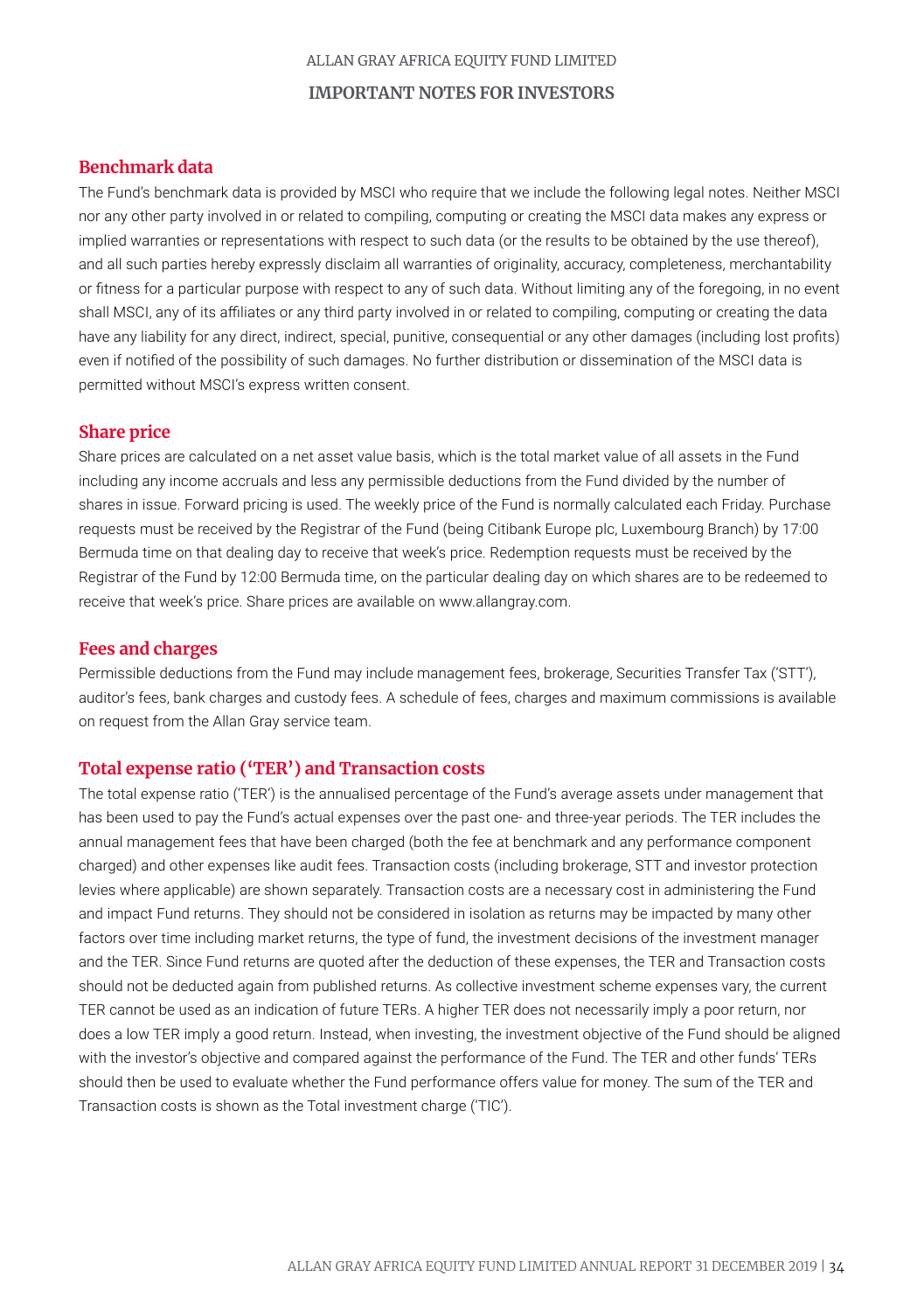#### **IMPORTANT NOTES FOR INVESTORS**

# **African markets**

African markets are generally less mature and developed than those in advanced countries and have varying laws and regulations. There are significant risks involved in investing in shares listed in the Fund's universe of African markets including liquidity risks, sometimes aggravated by rapid and large outflows of `hot money' and capital flight, concentration risk, currency risks, political and social instability, the possibility of expropriation, confiscatory taxation or nationalisation of assets and the establishment of foreign exchange controls which may include the suspension of the ability to transfer currency from a given country. In many cases, such risks are significantly higher than those in developed markets. Furthermore, African markets often have a more limited number of potential buyers and issuers and may be dependent on revenue from particular commodities or international aid. Additionally, African markets may have less government supervision and regulation, differences in auditing and financial reporting standards, and less developed legal systems. African markets also often have less developed securities settlements processes which may delay or prevent settlement of securities transactions. African markets also typically have smaller economies or less developed capital markets than more developed markets.

### **Contractual risk**

The Fund can use derivatives to manage its exposure to stock markets, currencies and/or interest rates and this exposes the Fund to contractual risk. Contractual risk includes the risk that a counterparty will not settle a transaction according to its terms and conditions because of a dispute over the terms of the contract (whether or not bona fide) or because of a credit or liquidity problem, causing the Fund to suffer a loss. Such contract counterparty risk is accentuated for contracts with longer maturities where events may intervene to prevent settlement, or where the Fund has concentrated its transactions with a single or small group of counterparties.

# **Derivatives**

Borrowing, leveraging, and trading securities on margin will result in interest charges and, depending on the amount of trading activity, such charges could be substantial. The low margin deposits normally required in futures and forward trading utilised by the Fund permit a high degree of leverage; accordingly, a relatively small price movement in a futures or forward contract may result in immediate and substantial losses to the investor. Price movements of forward contracts and other derivative contracts in which the assets of the Fund may be invested are highly volatile and are influenced by, among other things, interest rates, changing supply and demand relationships, trade, fiscal, monetary and exchange control programs and policies of governments, and national and international political and economic events and policies. Forward contracts are not traded on exchanges and are not standardised; rather, banks and dealers act as principals in these markets, negotiating each transaction on an individual basis. Trading in forward contracts is substantially unregulated and there is no limitation on daily price movements.

#### **Additional information**

You can obtain additional information about the Fund, including copies of the fact sheet, prospectus and application forms, free of charge, by contacting the Allan Gray service team, at +353 1 622 4716 or by email at allangraybermuda@allangray.com.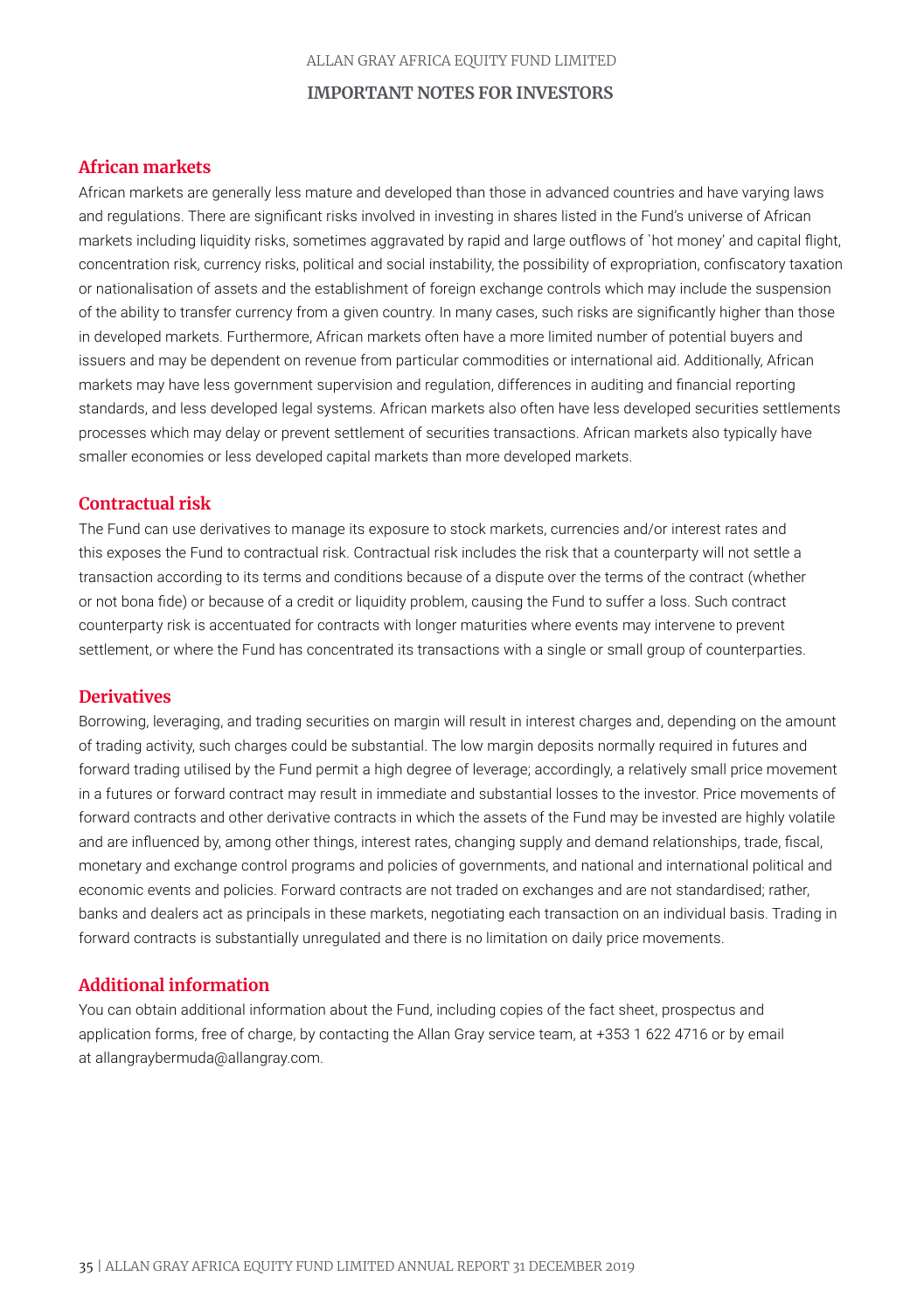#### **CHARACTERISTICS AND DIRECTORY**

### **Domicile and structure**

Bermuda open-ended investment company

# **Regulation**

The Fund is incorporated and registered under the laws of Bermuda and is supervised by the Bermuda Monetary Authority. The Fund is also listed on the Bermuda Stock Exchange.

### **Registered Office**

Orbis House 25 Front Street Hamilton HM11 Bermuda

# **Company Secretary**

Orbis Administration Limited

### **Directors**

Craig T Bodenstab BCom MBA CFA John C R Collis BCom BA (Jurisprudence) K Renée Oliveira BA LLB Tapologo Motshubi BCom (Hons) CA (SA) ACPA CFA

### **Investment Manager**

Allan Gray Bermuda Limited Orbis House 25 Front Street Hamilton HM11 Bermuda

# **Investment Adviser**

Allan Gray Proprietary Limited 1 Silo Square V&A Waterfront Cape Town 8001 South Africa

### **Primary Custodian**

Citibank N.A., New York Offices 390 Greenwich Street New York, New York 10013 USA

### **Auditors**

Ernst & Young Ltd. 3 Bermudiana Road Hamilton HM 08 Bermuda

# **Administrator & Registrar**

Citibank Europe plc Luxembourg Branch 31 - Z.A. Bourmicht L-8070 Bertrange Luxembourg Tel +353 1 622 4716 Fax +353 1 622 8543 Email AGclientservice@citi.com